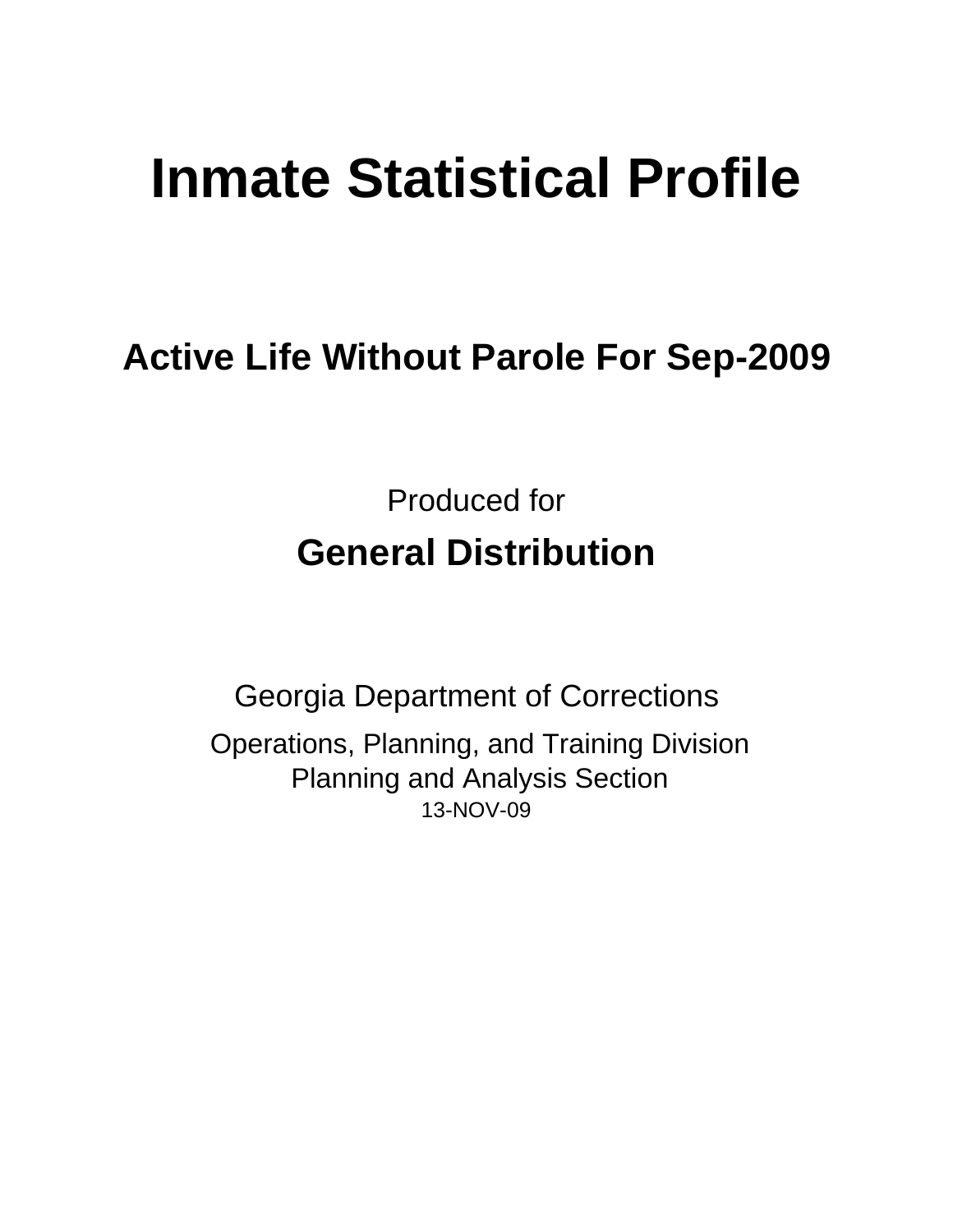**Contents** 

**Active Life Without Parole For Sep-2009**

Produced for **General Distribution**

## Table of Contents

| <b>Demographic information</b>                                       |
|----------------------------------------------------------------------|
| 5 Current age, broken out in ten year age groups                     |
| 6 Race group                                                         |
| 7 Hispanic Origin                                                    |
| 8 Number of children, self-reported at entry to prison               |
| 9 Religious affiliation, self-reported at entry to prison            |
| 10 Home county - self-reported at entry to prison                    |
| 12 Socioeconomic class, self-reported at entry to prison             |
| 13 Environment to age 16, self-reported at entry to prison           |
| 14 Employment status before prison, self-reported at entry to prison |
| 15 Age at admission                                                  |
| 17 Height, measured at entry to prison                               |
| 18 Weight, measured at entry to prison                               |
| 19 Military service                                                  |
| <b>Correctional information</b>                                      |
| 20 Type of admission to prison                                       |
| 21 Current / last security status                                    |
| 22 Current / last institution type                                   |
| 23 Institution type - transitional centers                           |
| 24 Institution type - mental hospitals                               |
| 25 Institution type - county prisons                                 |
| 26 Institution type - state prisons                                  |
| 27 Institution type - private prisons                                |
| 28 Institution type - prison annexes                                 |
| 29 Institution type - pre-release centers                            |
| 30 Institution type - inmate boot camp                               |
| Number of disciplinary reports<br>31                                 |
| 32 Number of transfers                                               |
| 33 Number of escapes                                                 |
| 34 Time served in current (or last) institution                      |
| Educational, psychological and physical information                  |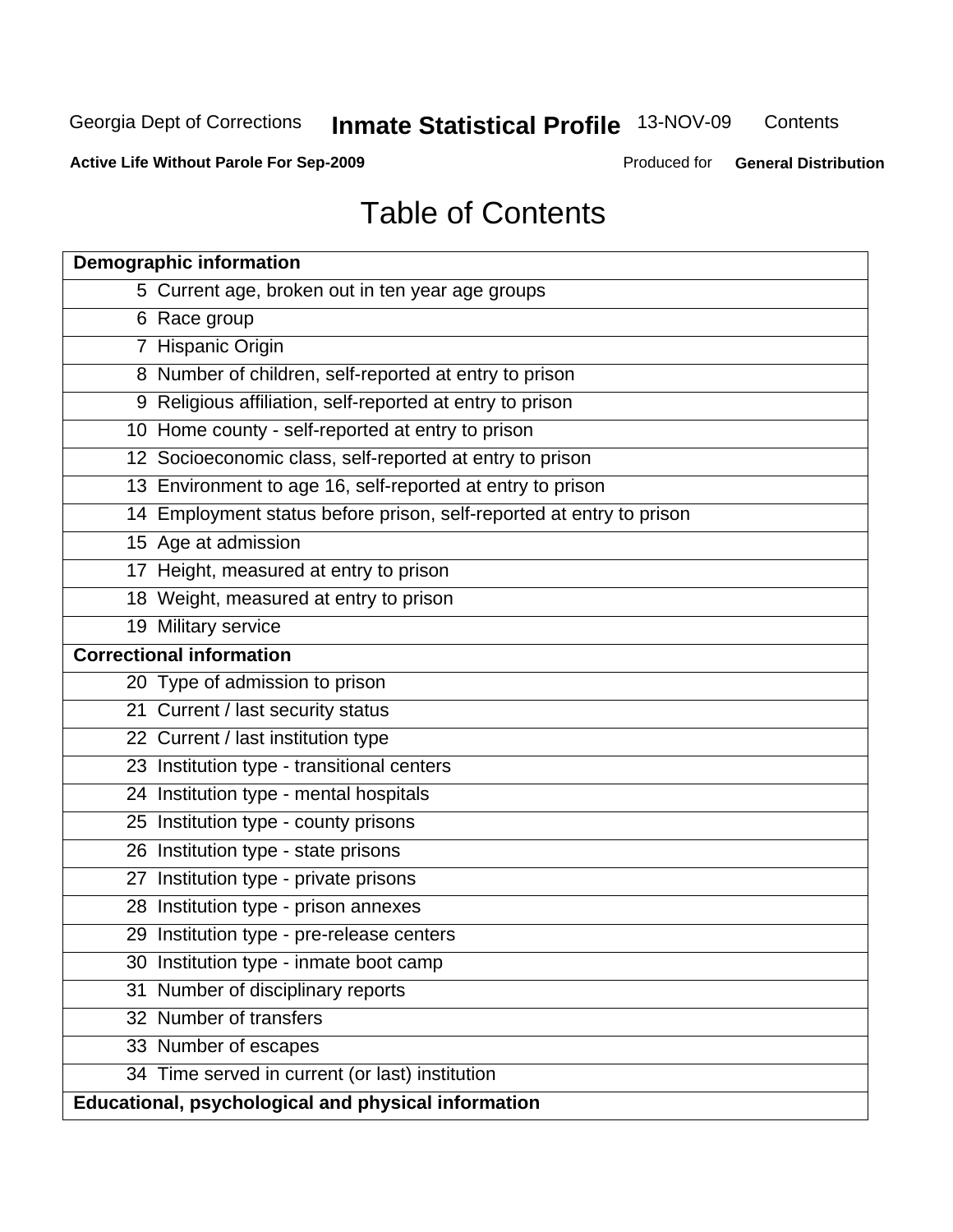**Contents** 

**Active Life Without Parole For Sep-2009**

Produced for **General Distribution**

## Table of Contents

| <b>Educational, psychological and physical information</b>       |
|------------------------------------------------------------------|
| 35 Highest grade level attained                                  |
| 36 Culture fair IQ scores                                        |
| 37 Wide Range Achievement Test (WRAT) reading score              |
| 38 Wide Range Achievement Test (WRAT) math score                 |
| 39 Wide Range Achievement Test (WRAT) spelling score             |
| 40 Scope of substance abuse - summary                            |
| 41 Scope of substance abuse - detail                             |
| 42 Current / last mental health treatment level                  |
| 43 PULHESDWIT medical scale - 'P' overall condition ('P'hysical) |
| 44 PULHESDWIT medical scale - 'U' upper body                     |
| 45 PULHESDWIT medical scale - 'L' lower body                     |
| 46 PULHESDWIT medical scale - 'H' hearing                        |
| 47 PULHESDWIT medical scale - 'E' vision                         |
| 48 PULHESDWIT medical scale -'S' psychiatric                     |
| 49 PULHESDWIT medical scale - 'D' dental                         |
| 50 PULHESDWIT medical scale - 'W' work ability                   |
| 51 PULHESDWIT medical scale - 'I' impairment                     |
| 52 PULHESDWIT medical scale - 'T' transportability               |
| 53 Criminality in family, self-reported                          |
| 54 Alcoholism in family, self-reported                           |
| 55 Drug abuse in family, self-reported                           |
| 56 Subjected to frequent beatings, self-reported                 |
| 57 Father absent during inmate's childhood                       |
| 58 Mother absent during inmate's childhood                       |
| <b>Crimes and criminal history information</b>                   |
| 59 Number of prior Georgia incarcerations                        |
| 60 Prison sentence in years                                      |
| Primary offense, broken out into felonies vs misdemeanors<br>61  |
| 62 Primary offense, broken out into six broad crime categories   |
| 63 Primary offense, detailed offense code                        |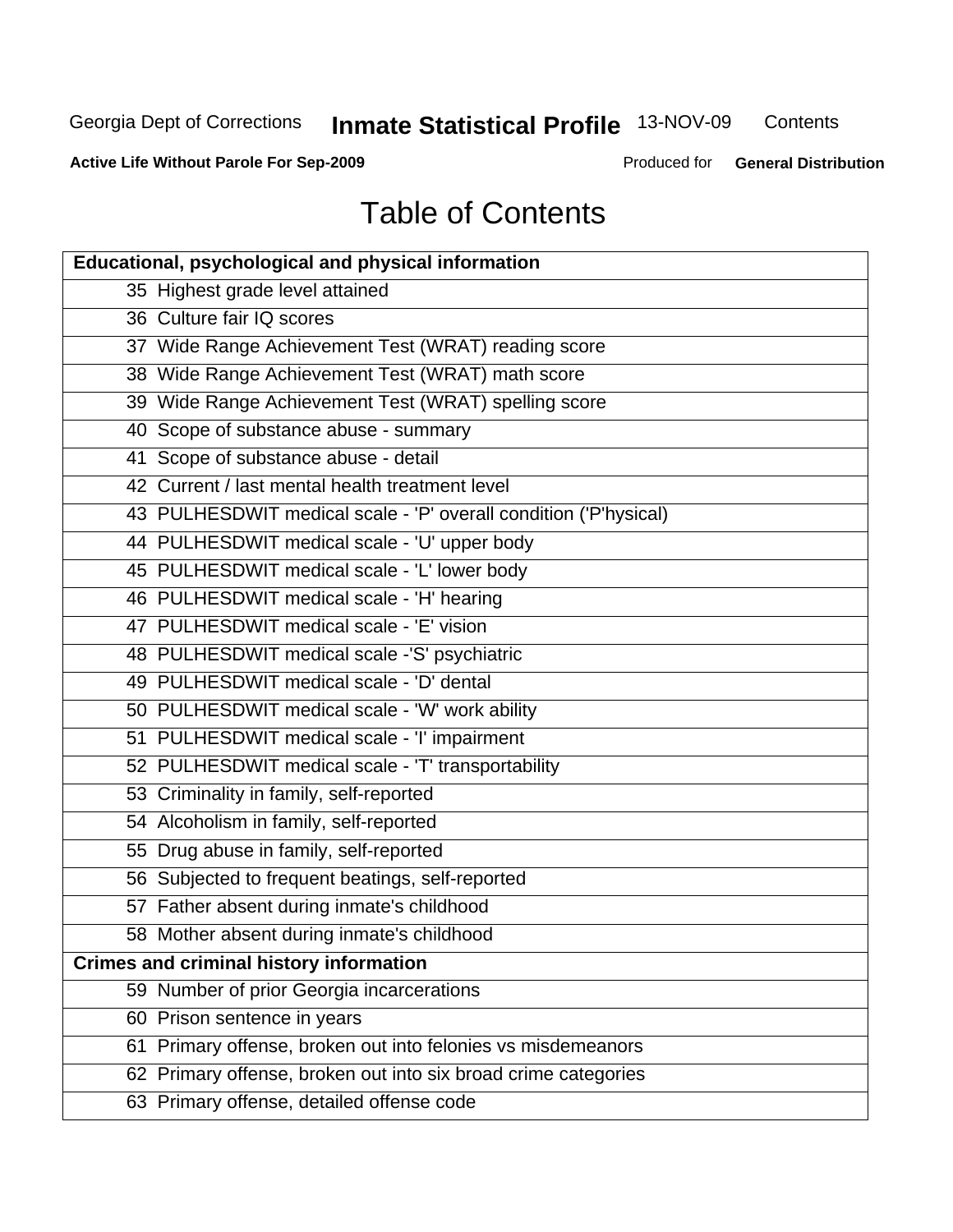**Contents** 

**Active Life Without Parole For Sep-2009**

Produced for **General Distribution**

## Table of Contents

| <b>Crimes and criminal history information</b>        |
|-------------------------------------------------------|
| 64 County of conviction of primary offense            |
| 67 Circuit of conviction of primary offense           |
| 69 Years served (jail + prison) in this incarceration |
| <b>Medical information</b>                            |
| 70 Results of most recent HIV test                    |
| 71 Results of most recent tuberculosis test           |
| 72 Results of most recent syphilis test               |
| 73 Results of most recent Hepatitis-C test            |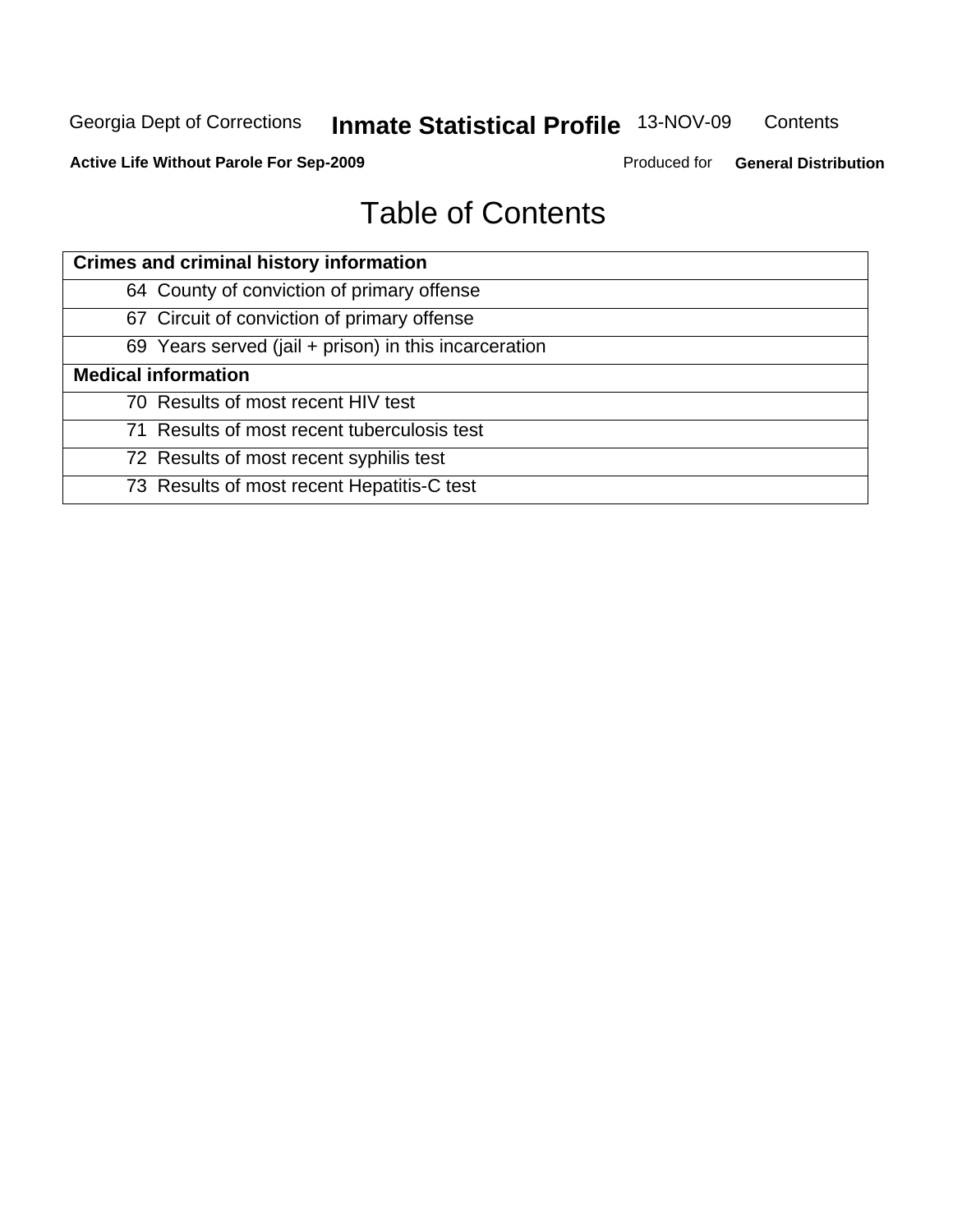#### **Active Life Without Parole For Sep-2009**

Produced for **General Distribution**

### Current age, broken out in ten-year age groups

|                          |              | <b>Male</b> |         |              | <b>Female</b> |       | <b>Total</b>     |            |
|--------------------------|--------------|-------------|---------|--------------|---------------|-------|------------------|------------|
| <b>Current Age</b>       | <b>Count</b> | Col %       | Row %   | <b>Count</b> | Col %         | Row % | <b>Total</b>     | Col %      |
| <b>Twenties (20-29)</b>  | 39           | $7.28\%$    | 95.12%  | 2            | 22.22%        | 4.88% | 41               | 7.52%      |
| Thirties (30-39)         | 188          | 35.07%      | 99.47%  |              | 11.11%        | 0.53% |                  | 189 34.68% |
| <b>Forties (40-49)</b>   | 175          | 32.65%      | 97.77%  | 4            | 44.44%        | 2.23% |                  | 179 32.84% |
| <b>Fifties (50-59)</b>   | 100          | 18.66%      | 98.04%  | 2            | 22.22%        | 1.96% | 102 <sub>1</sub> | 18.72%     |
| <b>Sixties (60-69)</b>   | 24           | 4.48%       | 100.00% |              |               |       | 24 <sub>1</sub>  | 4.40%      |
| Seventy + (70 and above) | 10           | 1.87%       | 100.00% |              |               |       | 10 <sup>1</sup>  | 1.83%      |
| <b>Total Reported</b>    | 536          | 100%        | 98.35%  | 9            | 100%          | 1.65% | 545              | 100%       |

| للمراجع بالتقييد<br>reo |                     |              |
|-------------------------|---------------------|--------------|
| <b>Grand Total</b>      | $\mathbf{r}$<br>ುುರ | - - -<br>545 |

| Mean<br>(average)      | 42.84 | 41.22 | 42.82 |
|------------------------|-------|-------|-------|
| <b>Median (middle)</b> |       |       |       |
| Mode (most frequent)   | 40    |       | 40    |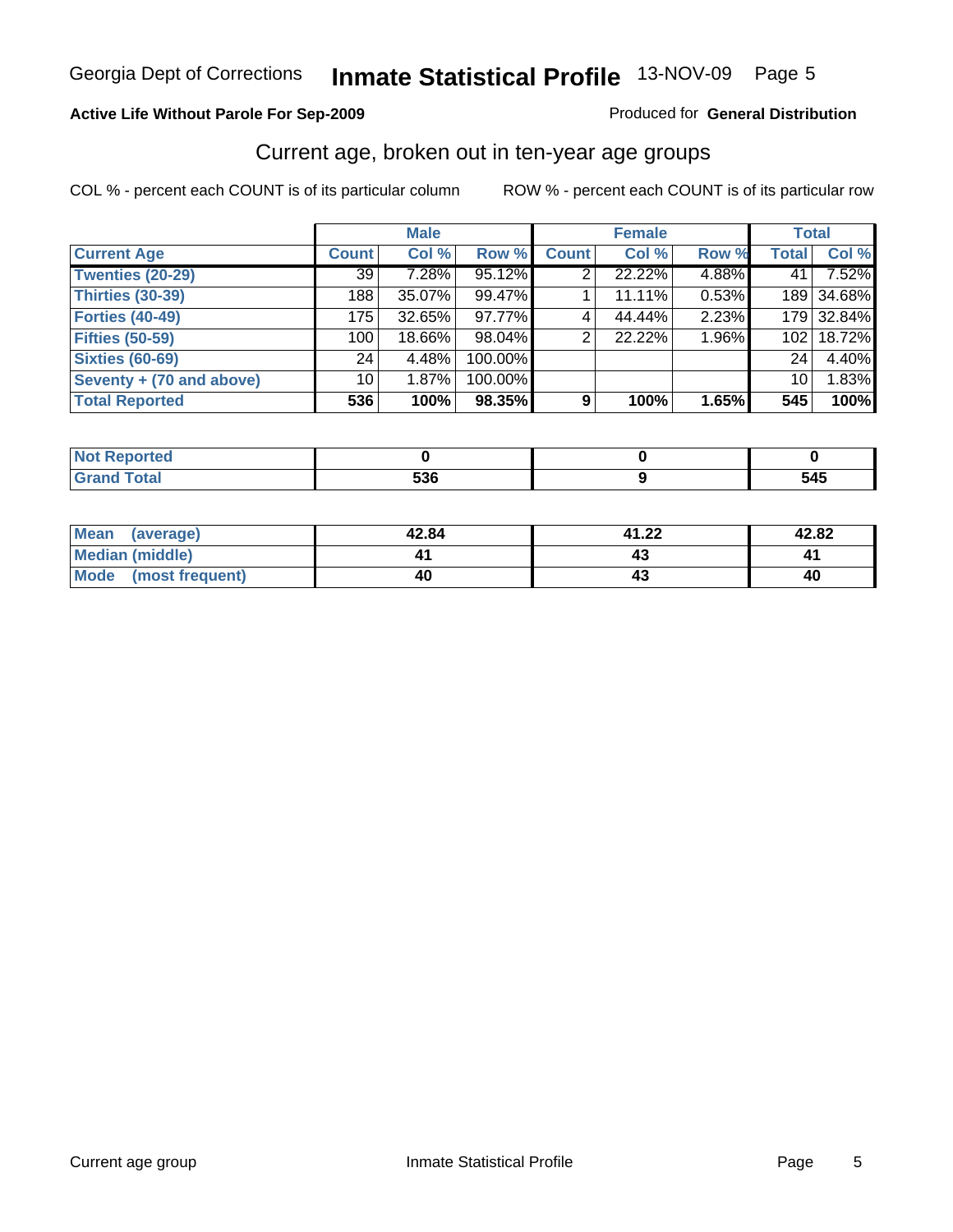#### **Active Life Without Parole For Sep-2009**

Produced for **General Distribution**

### Race group

|                       |              | <b>Male</b> |                    |   | <b>Female</b> |          |       | <b>Total</b> |
|-----------------------|--------------|-------------|--------------------|---|---------------|----------|-------|--------------|
| <b>Race Group</b>     | <b>Count</b> | Col %       | <b>Row % Count</b> |   | Col %         | Row %    | Total | Col %        |
| <b>White</b>          | 130          | 24.71%      | 95.59%             | 6 | 66.67%        | $4.41\%$ | 136   | 25.42%       |
| <b>Black</b>          | 396          | 75.29%      | 99.25%             |   | $33.33\%$     | .75%     | 399   | 74.58%       |
| <b>Total Reported</b> | 526          | 100%        | 98.32%             |   | 100%          | 1.68%    | 535   | 100%         |

| rtea<br>.                   | ้าบ               | יי  |
|-----------------------------|-------------------|-----|
| $\sim$ $\sim$ $\sim$ $\sim$ | EOC<br>ວວບ<br>--- | 545 |

| Mc | alack. | White | _____ |
|----|--------|-------|-------|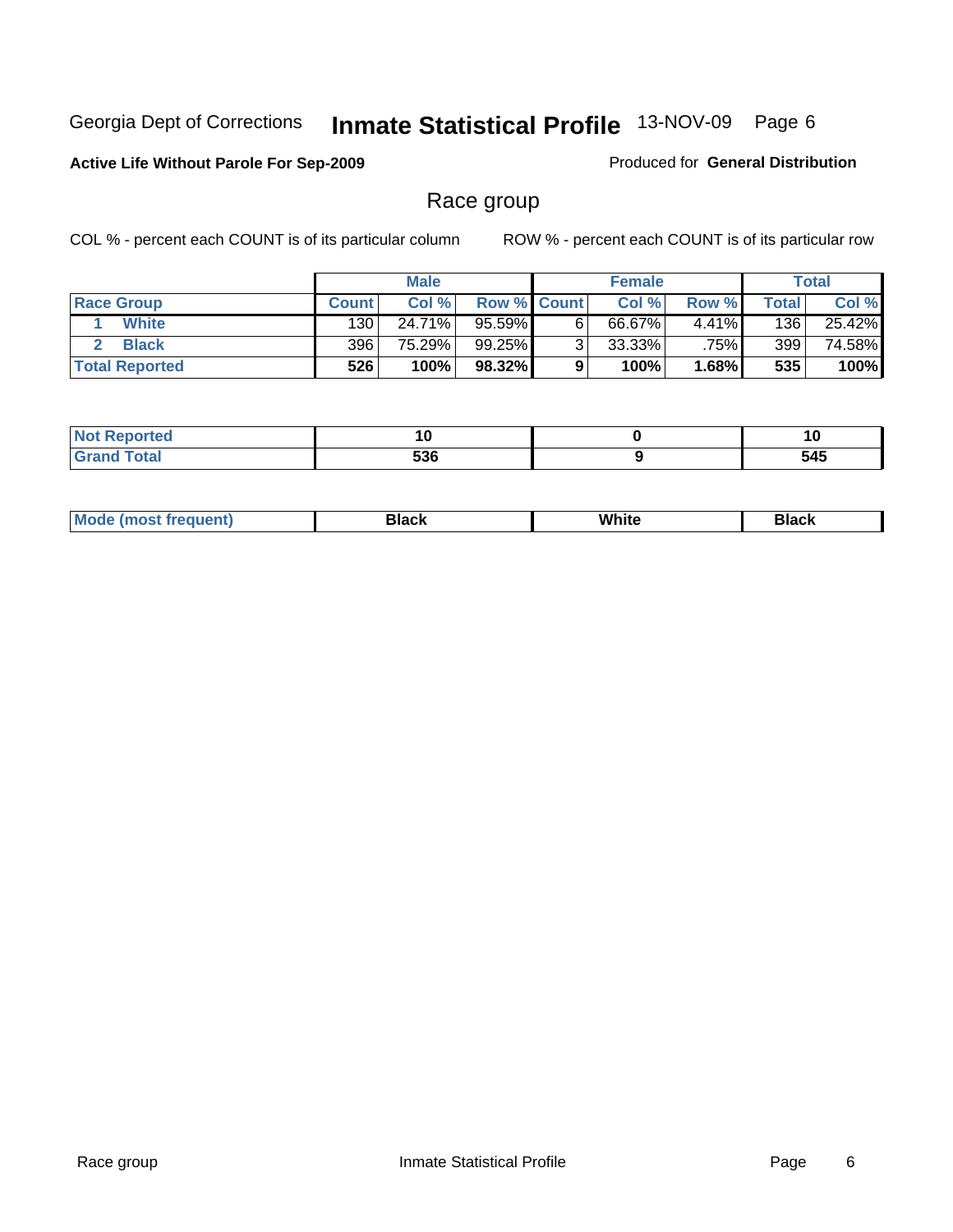#### **Active Life Without Parole For Sep-2009**

Produced for **General Distribution**

### Hispanic Origin

COL % - percent each COUNT is of its particular column ROW % - percent each COUNT is of its particular row

|                        |                 | <b>Male</b> |                    |   | <b>Female</b> |          |       | <b>Total</b> |
|------------------------|-----------------|-------------|--------------------|---|---------------|----------|-------|--------------|
| <b>Hispanic Origin</b> | <b>Count</b>    | Col %       | <b>Row % Count</b> |   | Col %         | Row %    | Total | Col %        |
| <b>Non Hispanic</b>    | 526             | 98.13%      | 98.32%             | 9 | 100.00%       | $1.68\%$ | 535   | 98.17%       |
| <b>Hispanic</b>        | 10 <sub>1</sub> | 1.87%       | 100.00%            |   |               |          | 10    | 1.83%        |
| <b>Total Reported</b>  | 536             | 100%        | 98.35%             | 9 | 100%          | 1.65%    | 545   | 100%         |

**An inmate is counted as Hispanic if** 

**(a) he self-reported as Hispanic during the diagnostic process, or** 

**(b) his primary language is Spanish, or** 

**(c) he claimed birth or citizenship in Spain or a Latin American country, or** 

**(d) he had a common Spanish surname such as Lopez or Garcia**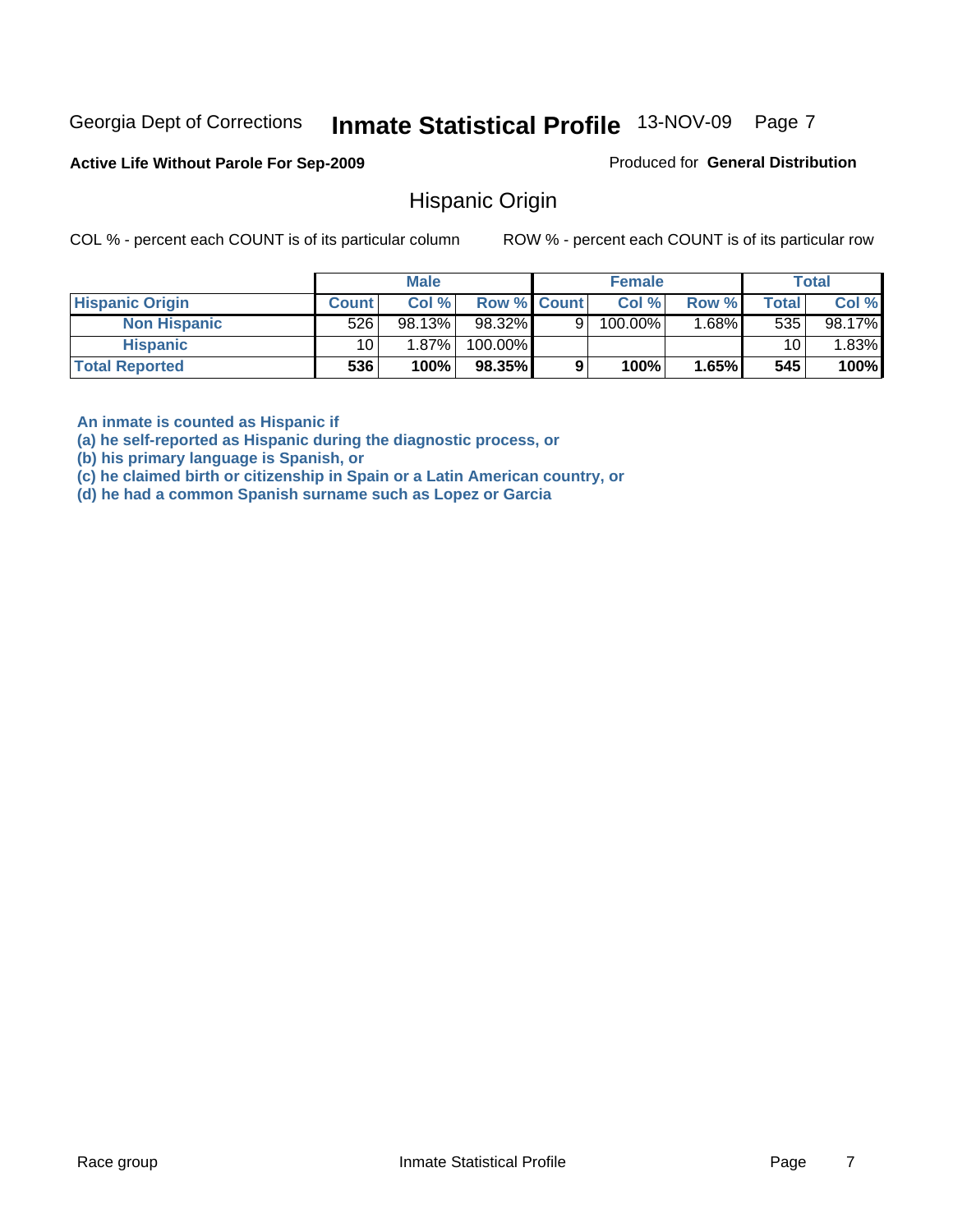#### **Active Life Without Parole For Sep-2009**

#### Produced for **General Distribution**

## Number of children, self reported at entry to prison

|                           |              | <b>Male</b> |         |              | <b>Female</b> |       | <b>Total</b> |        |
|---------------------------|--------------|-------------|---------|--------------|---------------|-------|--------------|--------|
| <b>Number of Children</b> | <b>Count</b> | Col %       | Row %   | <b>Count</b> | Col %         | Row % | <b>Total</b> | Col %  |
| $\overline{0}$            | 396          | 73.88%      | 98.75%  | 5            | 55.56%        | 1.25% | 401          | 73.58% |
|                           | 61           | 11.38%      | 95.31%  | 3            | 33.33%        | 4.69% | 64           | 11.74% |
| $\overline{2}$            | 33           | 6.16%       | 100.00% |              |               |       | 33           | 6.06%  |
| 3                         | 16           | 2.99%       | 100.00% |              |               |       | 16           | 2.94%  |
| 4                         | 15           | 2.80%       | 93.75%  |              | 11.11%        | 6.25% | 16           | 2.94%  |
| 5                         | 9            | 1.68%       | 100.00% |              |               |       | 9            | 1.65%  |
| 6                         | 4            | 0.75%       | 100.00% |              |               |       | 4            | 0.73%  |
| 9                         |              | 0.19%       | 100.00% |              |               |       |              | 0.18%  |
| Over 10                   |              | 0.19%       | 100.00% |              |               |       |              | 0.18%  |
| <b>Total Reported</b>     | 536          | 100%        | 98.35%  | 9            | 100%          | 1.65% | 545          | 100%   |

| ---<br>oneo |     |     |
|-------------|-----|-----|
| í ota'      | 536 | 545 |

| Mean (average)         | .60 | . . v | ו ט. |
|------------------------|-----|-------|------|
| <b>Median (middle)</b> |     |       |      |
| Mode (most frequent)   |     |       |      |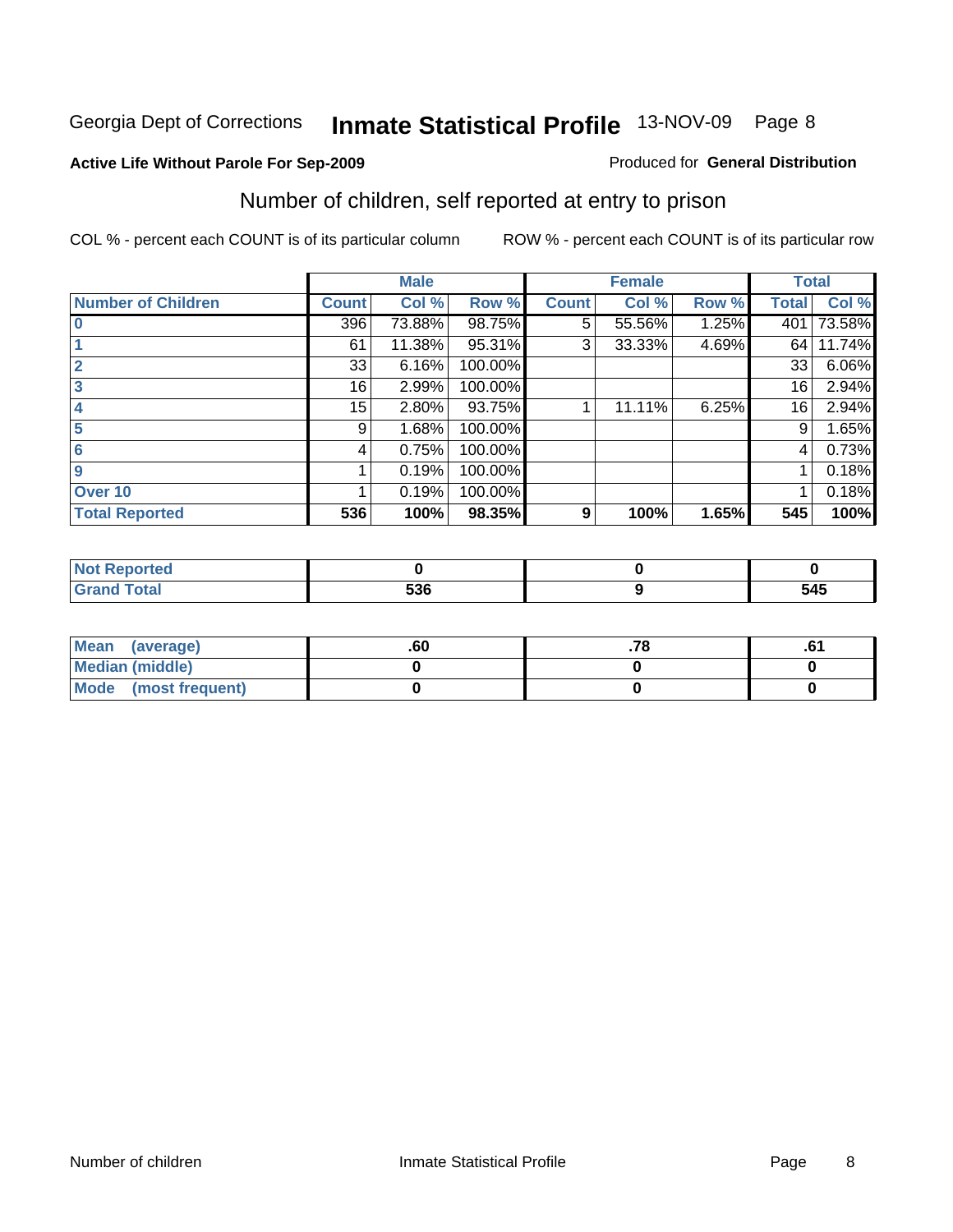### **Active Life Without Parole For Sep-2009**

#### Produced for **General Distribution**

### Religious affiliation, self-reported at entry to prison

|    |                              |                 | <b>Male</b> |         |              | <b>Female</b> |       |              | <b>Total</b> |
|----|------------------------------|-----------------|-------------|---------|--------------|---------------|-------|--------------|--------------|
|    | <b>Religious Affiliation</b> | <b>Count</b>    | Col %       | Row %   | <b>Count</b> | Col %         | Row % | <b>Total</b> | Col %        |
|    | Islam                        | 8               | 20.00%      | 100.00% |              |               |       | 8            | 19.51%       |
| 2  | <b>Catholic</b>              |                 | $2.50\%$    | 100.00% |              |               |       |              | 2.44%        |
| 3  | <b>Baptist</b>               | 20 <sub>1</sub> | 50.00%      | 95.24%  |              | 100.00%       | 4.76% | 21           | 51.22%       |
| 8  | <b>Holiness</b>              |                 | 2.50%       | 100.00% |              |               |       |              | 2.44%        |
| 9  | <b>Jewish</b>                |                 | 2.50%       | 100.00% |              |               |       |              | 2.44%        |
| 16 | <b>Seven D Ad</b>            |                 | 2.50%       | 100.00% |              |               |       |              | 2.44%        |
| 17 | <b>Jehovah Wt</b>            |                 | 2.50%       | 100.00% |              |               |       |              | 2.44%        |
| 20 | <b>Other Prot</b>            |                 | 17.50%      | 100.00% |              |               |       | 7            | 17.07%       |
|    | <b>Total Reported</b>        | 40              | 100%        | 97.56%  |              | 100%          | 2.44% | 41           | 100%         |

| . teo | 496 | 504 |
|-------|-----|-----|
|       | 536 | 545 |

| <b>Mode (most frequent)</b> | <b>Baptist</b> | 3aptist | <b>Baptist</b> |
|-----------------------------|----------------|---------|----------------|
|                             |                |         |                |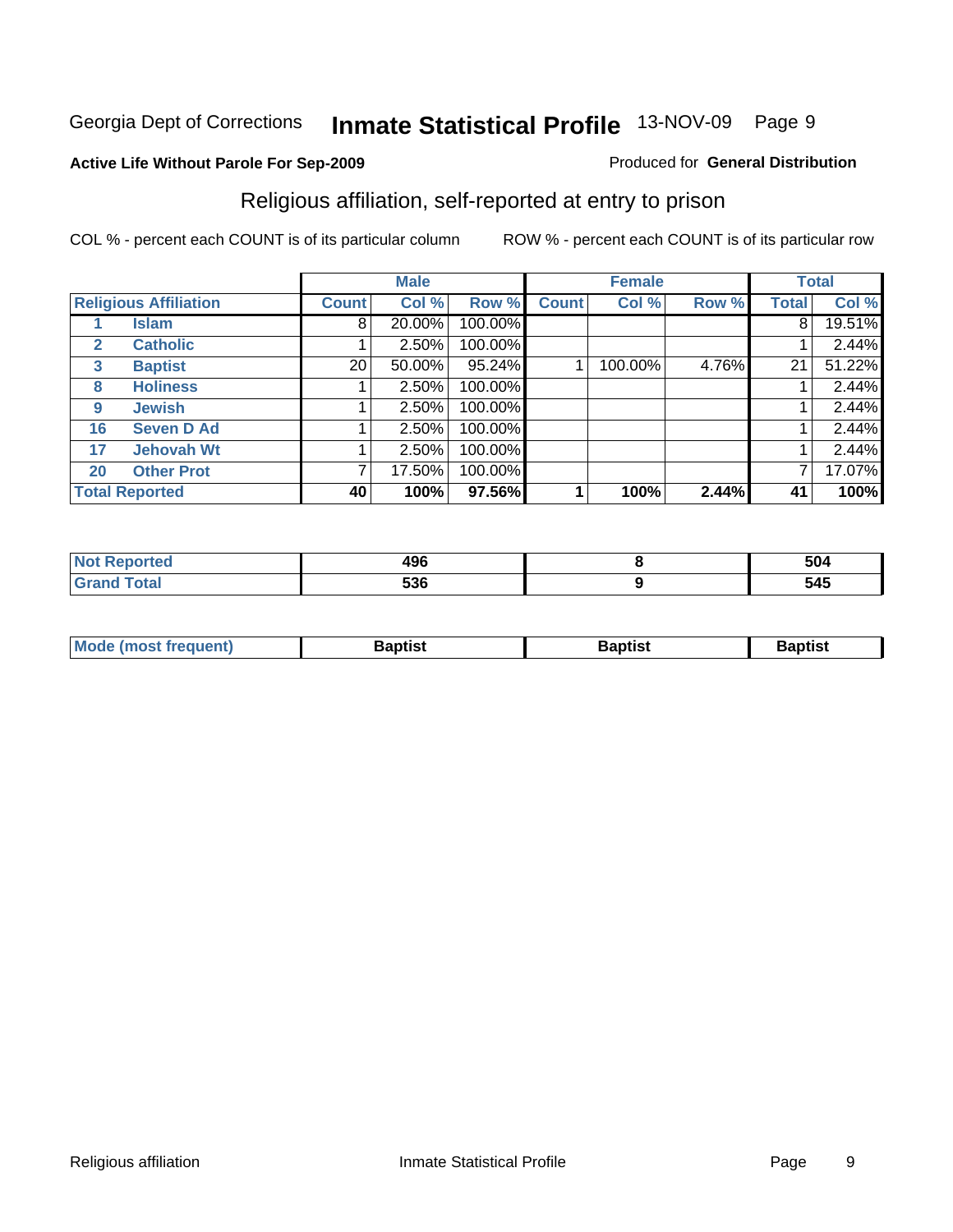#### **Active Life Without Parole For Sep-2009**

#### Produced for **General Distribution**

### Home county, self-reported at entry to prison

|                 |                    |                 | <b>Male</b> |         |              | <b>Female</b> |        | <b>Total</b>     |        |
|-----------------|--------------------|-----------------|-------------|---------|--------------|---------------|--------|------------------|--------|
|                 | <b>Home County</b> | <b>Count</b>    | Col %       | Row %   | <b>Count</b> | Col %         | Row %  | <b>Total</b>     | Col %  |
| 1               | <b>Appling</b>     | 1               | .41%        | 100.00% |              |               |        | 1                | .40%   |
| 5               | <b>Baldwin</b>     | 1               | .41%        | 100.00% |              |               |        | 1                | .40%   |
| $\overline{7}$  | <b>Barrow</b>      | 1               | .41%        | 100.00% |              |               |        | 1                | .40%   |
| 8               | <b>Bartow</b>      | 2               | .81%        | 100.00% |              |               |        | $\overline{2}$   | .80%   |
| 9               | <b>Ben Hill</b>    | 1               | .41%        | 100.00% |              |               |        | 1                | .40%   |
| 11              | <b>Bibb</b>        | 4               | 1.63%       | 100.00% |              |               |        | 4                | 1.59%  |
| 12              | <b>Bleckley</b>    | $\overline{3}$  | 1.22%       | 100.00% |              |               |        | $\overline{3}$   | 1.20%  |
| 16              | <b>Bulloch</b>     | 1               | .41%        | 100.00% |              |               |        | 1                | .40%   |
| 17              | <b>Burke</b>       | 1               | .41%        | 100.00% |              |               |        | 1                | .40%   |
| 18              | <b>Butts</b>       | 1               | .41%        | 100.00% |              |               |        | 1                | .40%   |
| 20              | <b>Camden</b>      | $\overline{2}$  | .81%        | 100.00% |              |               |        | $\overline{2}$   | .80%   |
| 23              | <b>Catoosa</b>     | 1               | .41%        | 100.00% |              |               |        | 1                | .40%   |
| 24              | <b>Charlton</b>    | 1               | .41%        | 100.00% |              |               |        | 1                | .40%   |
| 25              | <b>Chatham</b>     | 11              | 4.47%       | 100.00% |              |               |        | $\overline{11}$  | 4.38%  |
| 28              | <b>Cherokee</b>    | 1               | .41%        | 100.00% |              |               |        | 1                | .40%   |
| 29              | <b>Clarke</b>      | 7               | 2.85%       | 100.00% |              |               |        | 7                | 2.79%  |
| 31              | <b>Clayton</b>     | 8               | 3.25%       | 100.00% |              |               |        | 8                | 3.19%  |
| 33              | <b>Cobb</b>        | 6               | 2.44%       | 100.00% |              |               |        | 6                | 2.39%  |
| 36              | <b>Columbia</b>    | 1               | .41%        | 100.00% |              |               |        | 1                | .40%   |
| 37              | <b>Cook</b>        | $\overline{2}$  | .81%        | 100.00% |              |               |        | $\boldsymbol{2}$ | .80%   |
| 38              | <b>Coweta</b>      | 3               | 1.22%       | 100.00% |              |               |        | $\overline{3}$   | 1.20%  |
| 40              | <b>Crisp</b>       | $\overline{2}$  | .81%        | 100.00% |              |               |        | $\overline{2}$   | .80%   |
| 44              | <b>Dekalb</b>      | $\overline{16}$ | 6.50%       | 100.00% |              |               |        | $\overline{16}$  | 6.37%  |
| 46              | <b>Dooly</b>       | 1               | .41%        | 100.00% |              |               |        | 1                | .40%   |
| 47              | <b>Dougherty</b>   | 9               | 3.66%       | 100.00% |              |               |        | 9                | 3.59%  |
| 48              | <b>Douglas</b>     | 4               | 1.63%       | 80.00%  | 1            | 20.00%        | 20.00% | 5                | 1.99%  |
| 49              | <b>Early</b>       | 1               | .41%        | 100.00% |              |               |        | 1                | .40%   |
| 51              | <b>Effingham</b>   | 1               | .41%        | 100.00% |              |               |        | 1                | .40%   |
| 52              | <b>Elbert</b>      | 1               | .41%        | 100.00% |              |               |        | 1                | .40%   |
| $\overline{57}$ | <b>Floyd</b>       | 1               | .41%        | 100.00% |              |               |        | 1                | .40%   |
| 58              | <b>Forsyth</b>     | 1               | .41%        | 100.00% |              |               |        | 1                | .40%   |
| 59              | <b>Franklin</b>    | 1               | .41%        | 100.00% |              |               |        | 1                | .40%   |
| 60              | <b>Fulton</b>      | $\overline{31}$ | 12.60%      | 96.88%  | $\mathbf{1}$ | 20.00%        | 3.13%  | $\overline{32}$  | 12.75% |
| 61              | <b>Gilmer</b>      | 1               | .41%        | 100.00% |              |               |        | 1                | .40%   |
| 63              | <b>Glynn</b>       | $\overline{2}$  | .81%        | 100.00% |              |               |        | $\overline{2}$   | .80%   |
| 67              | <b>Gwinnett</b>    | 1               | .41%        | 100.00% |              |               |        | 1                | .40%   |
| 69              | <b>Hall</b>        | 4               | 1.63%       | 80.00%  | 1            | 20.00%        | 20.00% | 5                | 1.99%  |
| 70              | <b>Hancock</b>     | 1               | .41%        | 100.00% |              |               |        | 1                | .40%   |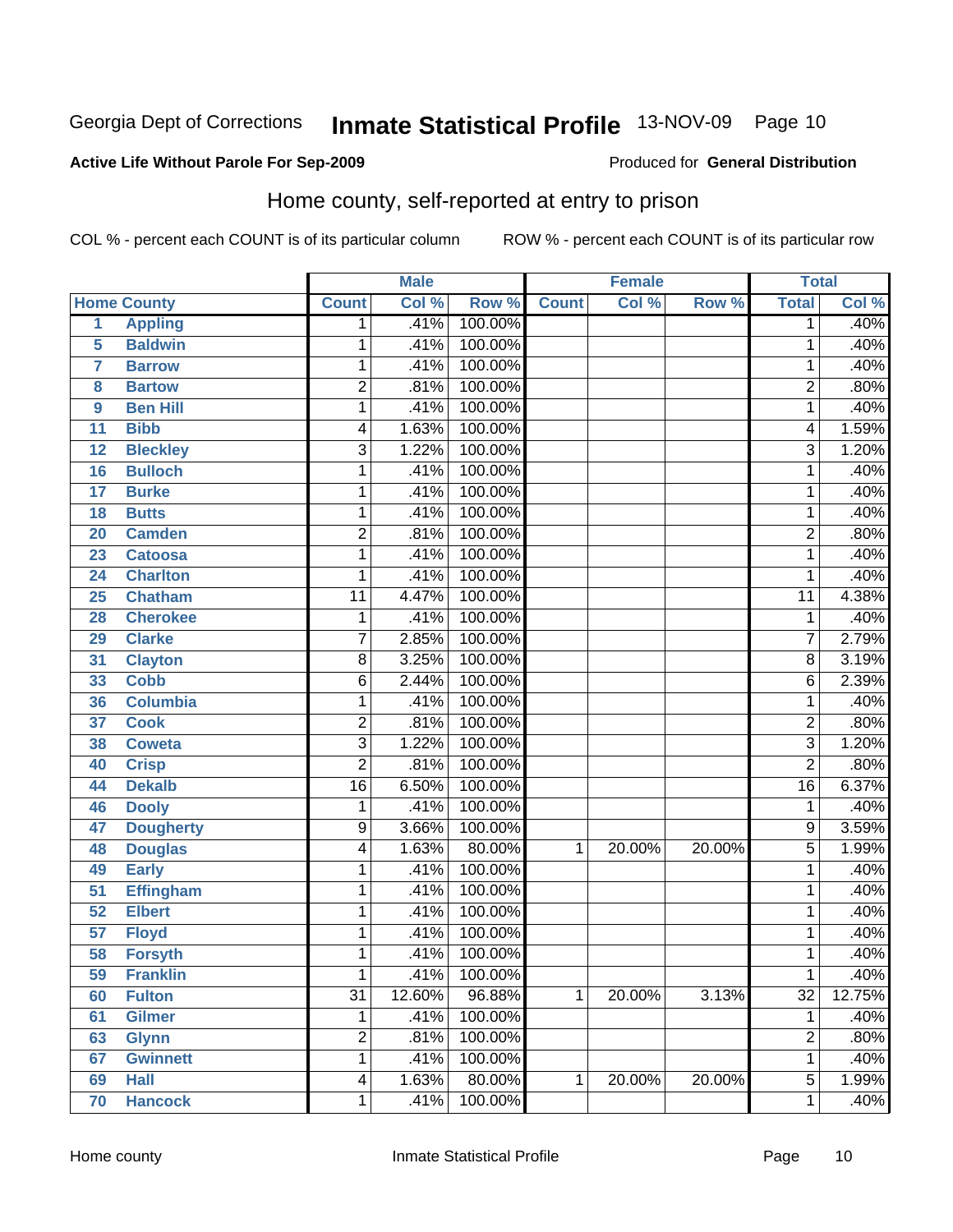#### **Active Life Without Parole For Sep-2009**

#### Produced for **General Distribution**

## Home county, self-reported at entry to prison

|                  |                      |                 | <b>Male</b> |         |              | <b>Female</b> |         | <b>Total</b>    |        |
|------------------|----------------------|-----------------|-------------|---------|--------------|---------------|---------|-----------------|--------|
|                  | <b>Home County</b>   | <b>Count</b>    | Col %       | Row %   | <b>Count</b> | Col %         | Row %   | <b>Total</b>    | Col %  |
| 76               | <b>Houston</b>       | $\overline{2}$  | .81%        | 100.00% |              |               |         | $\overline{2}$  | .80%   |
| 87               | <b>Laurens</b>       | $\overline{3}$  | 1.22%       | 100.00% |              |               |         | $\overline{3}$  | 1.20%  |
| 88               | Lee                  | 1               | .41%        | 100.00% |              |               |         | 1               | .40%   |
| 89               | <b>Liberty</b>       | $\overline{3}$  | 1.22%       | 100.00% |              |               |         | 3               | 1.20%  |
| $\overline{92}$  | <b>Lowndes</b>       | $\overline{2}$  | .81%        | 100.00% |              |               |         | $\overline{2}$  | .80%   |
| 100              | <b>Miller</b>        | 1               | .41%        | 100.00% |              |               |         | 1               | .40%   |
| 101              | <b>Mitchell</b>      | 1               | .41%        | 100.00% |              |               |         | 1               | .40%   |
| 102              | <b>Monroe</b>        | 1               | .41%        | 100.00% |              |               |         | 1               | .40%   |
| 104              | <b>Morgan</b>        | 1               | .41%        | 100.00% |              |               |         | 1               | .40%   |
| 106              | <b>Muscogee</b>      | $\overline{5}$  | 2.03%       | 100.00% |              |               |         | $\overline{5}$  | 1.99%  |
| 109              | <b>Oglethorpe</b>    | $\overline{2}$  | .81%        | 100.00% |              |               |         | $\overline{2}$  | .80%   |
| 110              | <b>Paulding</b>      | $\overline{1}$  | .41%        | 50.00%  | 1            | 20.00%        | 50.00%  | $\overline{2}$  | .80%   |
| $\overline{113}$ | <b>Pierce</b>        | 1               | .41%        | 100.00% |              |               |         | 1               | .40%   |
| 114              | <b>Pike</b>          |                 |             |         | 1            | 20.00%        | 100.00% | 1               | .40%   |
| 115              | <b>Polk</b>          | 1               | .41%        | 100.00% |              |               |         | 1               | .40%   |
| 117              | <b>Putnam</b>        | 1               | .41%        | 100.00% |              |               |         | 1               | .40%   |
| 120              | <b>Randolph</b>      | 1               | .41%        | 100.00% |              |               |         | 1               | .40%   |
| 121              | <b>Richmond</b>      | $\overline{13}$ | 5.28%       | 100.00% |              |               |         | 13              | 5.18%  |
| 126              | <b>Spalding</b>      | $\overline{3}$  | 1.22%       | 100.00% |              |               |         | $\overline{3}$  | 1.20%  |
| 127              | <b>Stephens</b>      | $\overline{2}$  | .81%        | 100.00% |              |               |         | $\overline{2}$  | .80%   |
| 134              | <b>Telfair</b>       | $\overline{1}$  | .41%        | 100.00% |              |               |         | $\overline{1}$  | .40%   |
| 136              | <b>Thomas</b>        | 1               | .41%        | 100.00% |              |               |         | 1               | .40%   |
| 137              | <b>Tift</b>          | 1               | .41%        | 100.00% |              |               |         | 1               | .40%   |
| 138              | <b>Toombs</b>        | 1               | .41%        | 100.00% |              |               |         | 1               | .40%   |
| 147              | <b>Walton</b>        | $\overline{2}$  | .81%        | 100.00% |              |               |         | $\overline{2}$  | .80%   |
| 148              | <b>Ware</b>          | 1               | .41%        | 100.00% |              |               |         | $\overline{1}$  | .40%   |
| 150              | <b>Washington</b>    | $\overline{2}$  | .81%        | 100.00% |              |               |         | $\overline{2}$  | .80%   |
| 155              | <b>Whitfield</b>     | 1               | .41%        | 100.00% |              |               |         | 1               | .40%   |
| 160              | <b>Unknown</b>       | $\overline{54}$ | 21.95%      | 100.00% |              |               |         | $\overline{54}$ | 21.51% |
|                  | <b>Total Rported</b> | 246             | 100%        | 98.01%  | 5            | 100%          | 1.99%   | 251             | 100%   |

| orted       | חמכ<br>ZJU | 294 |
|-------------|------------|-----|
| <b>otal</b> | につぐ<br>JJU | 545 |

| <b>Moo.</b><br>Hall<br><b>‹nown</b><br>own<br>______ |
|------------------------------------------------------|
|------------------------------------------------------|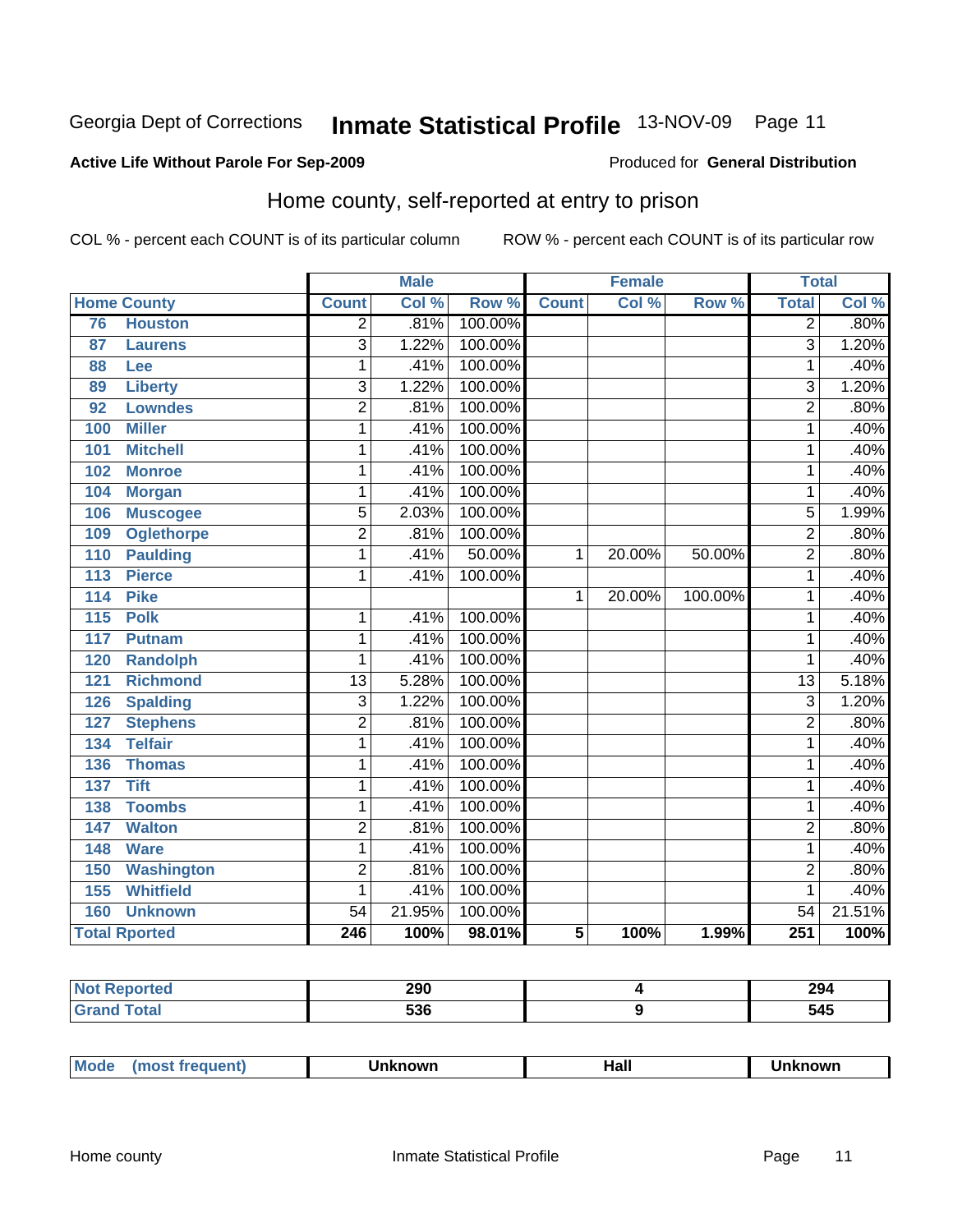#### **Active Life Without Parole For Sep-2009**

#### Produced for **General Distribution**

### Socioeconomic class, self-reported at entry to prison

|                            |              | <b>Male</b> |           |              | <b>Female</b> |       |              | <b>Total</b> |
|----------------------------|--------------|-------------|-----------|--------------|---------------|-------|--------------|--------------|
| <b>Socioeconomic Class</b> | <b>Count</b> | Col %       | Row %     | <b>Count</b> | Col %         | Row % | <b>Total</b> | Col %        |
| <b>Welfare</b>             | 30           | 5.95%       | 100.00%   |              |               |       | 30           | $5.86\%$     |
| <b>Occ Employ</b>          | 22           | 4.37%       | 100.00%   |              |               |       | 22           | 4.30%        |
| <b>Minimum Std</b>         | 261          | 51.79%      | $99.62\%$ |              | 12.50%        | .38%  | 262          | 51.17%       |
| <b>Middle</b>              | 191          | 37.90%      | 96.46%    |              | 87.50%        | 3.54% | 198          | 38.67%       |
| <b>Total Reported</b>      | 504          | 100%        | 98.44%    |              | 100%          | 1.56% | 512          | 100%         |

| <b>Continued in the Continued Inc.</b><br>tetol<br>m. | $\sim$<br>◡▵ | $\sim$<br>v. |
|-------------------------------------------------------|--------------|--------------|
| $f \wedge f \wedge f'$                                | E90<br>ჂᲙႩ   | 61K<br>J4J   |

|  | M | Mil<br>Std<br>___ | <b>Middle</b> | Mir<br>Std<br>. <b>.</b> . |
|--|---|-------------------|---------------|----------------------------|
|--|---|-------------------|---------------|----------------------------|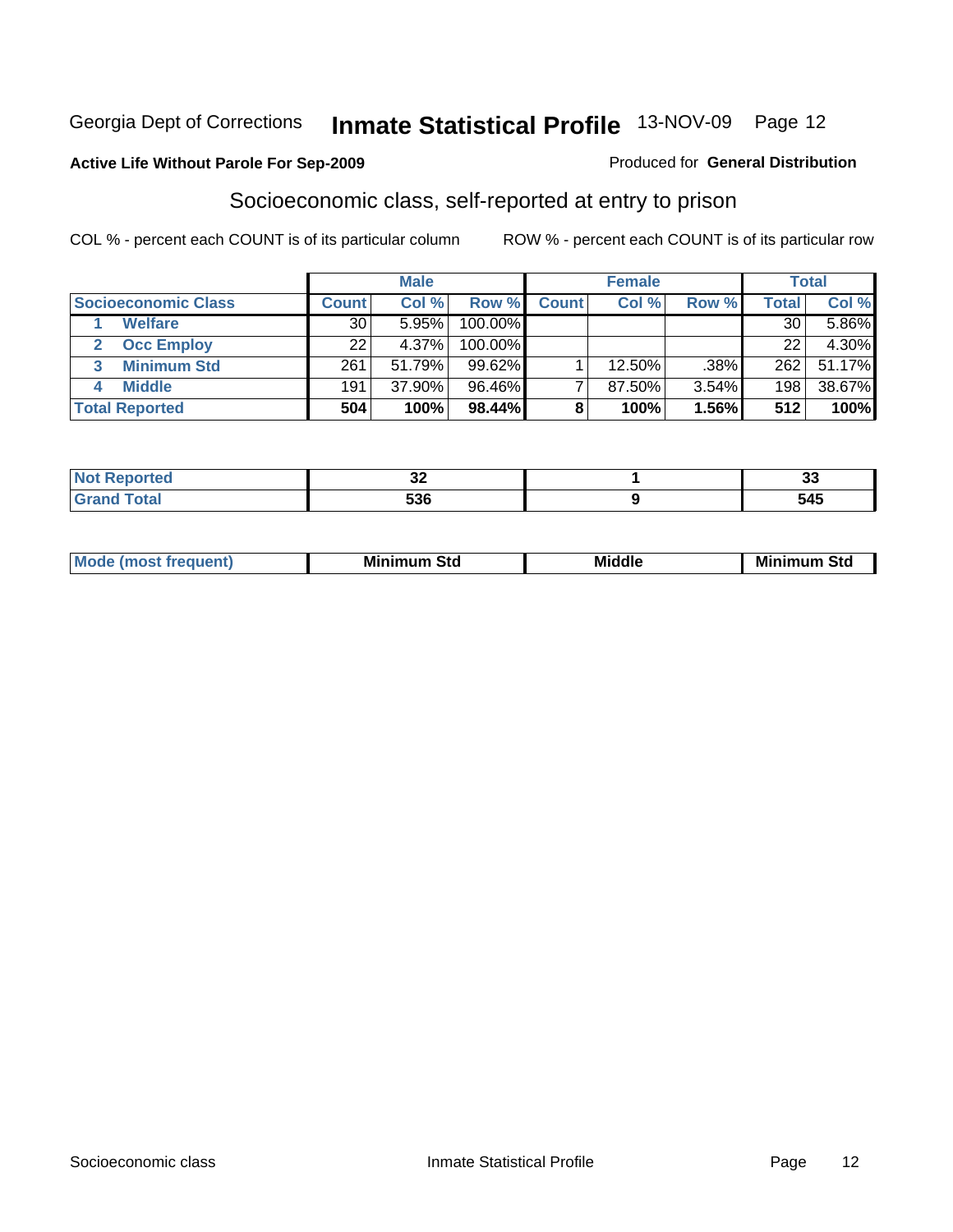#### **Active Life Without Parole For Sep-2009**

#### Produced for **General Distribution**

### Environment to age 16, self-reported at entry to prison

|                              |              | <b>Male</b> |         |              | <b>Female</b> |        |              | <b>Total</b> |
|------------------------------|--------------|-------------|---------|--------------|---------------|--------|--------------|--------------|
| <b>Environment to age 16</b> | <b>Count</b> | Col %       | Row %   | <b>Count</b> | Col %         | Row %  | <b>Total</b> | Col %        |
| <b>Rural/Farm</b>            | 10           | 1.94%       | 100.00% |              |               |        | 10           | 1.91%        |
| <b>Rural/Nfarm</b><br>2      | 231          | 4.47%       | 85.19%  |              | 44.44%        | 14.81% | 27           | 5.15%        |
| <b>S.M.S.A</b><br>3          | 216          | 41.94%      | 99.54%  |              | 11.11%        | .46%   | 217          | 41.41%       |
| <b>Urban</b><br>4            | 105          | 20.39%      | 98.13%  | ◠            | 22.22%        | 1.87%  | 107          | 20.42%       |
| <b>Small Town</b><br>5       | 161          | 31.26%      | 98.77%  | ◠            | 22.22%        | 1.23%  | 163          | 31.11%       |
| <b>Total Reported</b>        | 515          | 100%        | 98.28%  | 9            | 100%          | 1.72%  | 524          | 100%         |

| <b>rted</b>           |     | м.  |
|-----------------------|-----|-----|
| <b>Total</b><br>Grand | 536 | 545 |

| М<br>$-10.11$<br>.<br>M<br>.<br>M<br>ar<br>$\mathbf{r}$<br>-- |  |  |
|---------------------------------------------------------------|--|--|
|                                                               |  |  |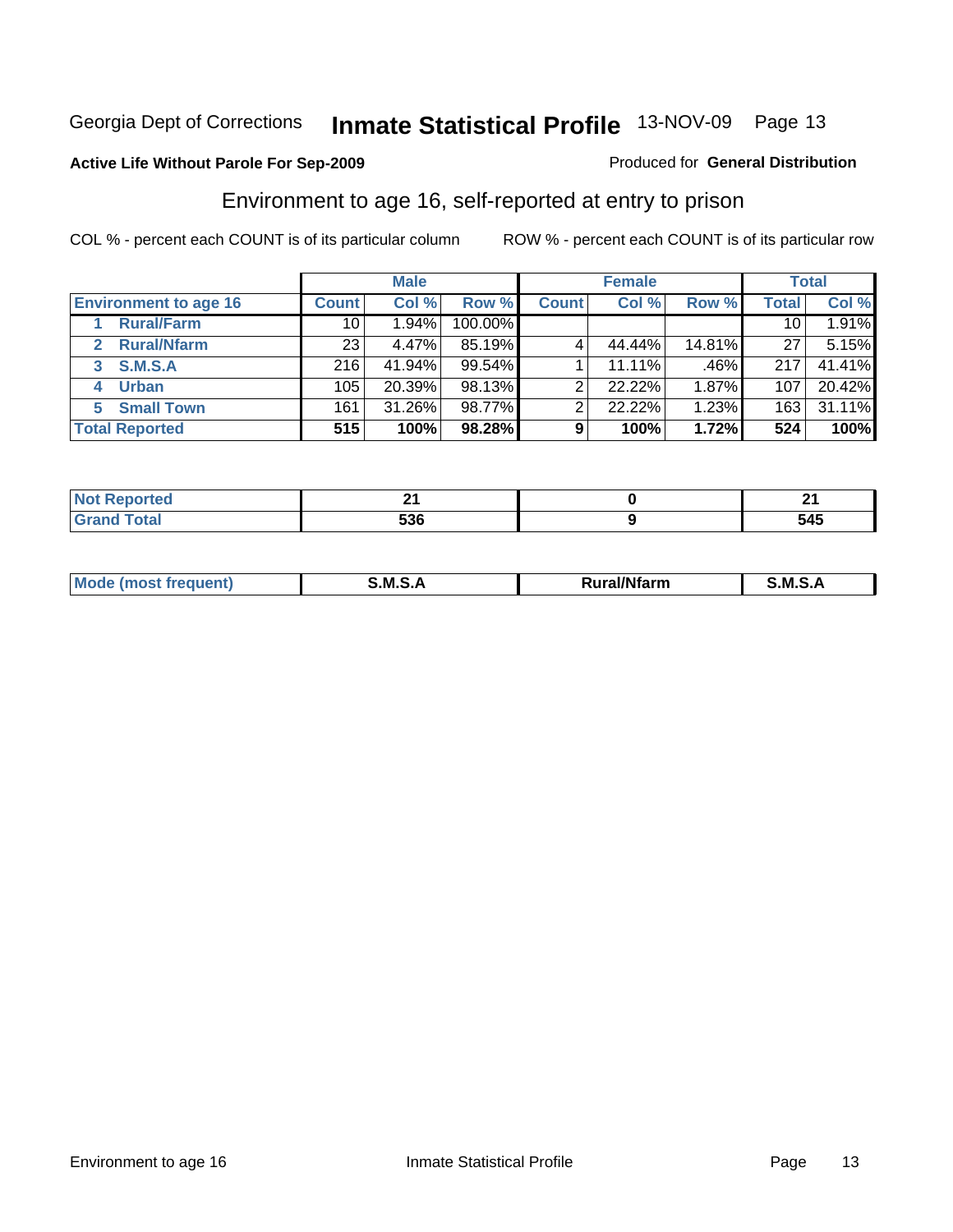#### **Active Life Without Parole For Sep-2009**

### Employment status before prison, self-reported at entry to prison

COL % - percent each COUNT is of its particular column ROW % - percent each COUNT is of its particular row

Produced for **General Distribution**

|                          |              | <b>Male</b> |             | Female |       |                    | <b>Total</b> |
|--------------------------|--------------|-------------|-------------|--------|-------|--------------------|--------------|
| <b>Employment Status</b> | <b>Count</b> | Col %       | Row % Count | Col %  | Row % | Total <sub>1</sub> | Col %        |
| <b>Total Reported</b>    |              |             |             |        |       |                    |              |

| <b>ported</b><br>NO<br>.                                     | 536 | 545 |
|--------------------------------------------------------------|-----|-----|
| $T \cap A \cap I$<br>Cron<br><b>Oldi</b><br>$\mathbf{v}$ and |     |     |

| <b>Mo</b><br>Null<br><b>Null</b><br>Nul. |  |  |
|------------------------------------------|--|--|
|                                          |  |  |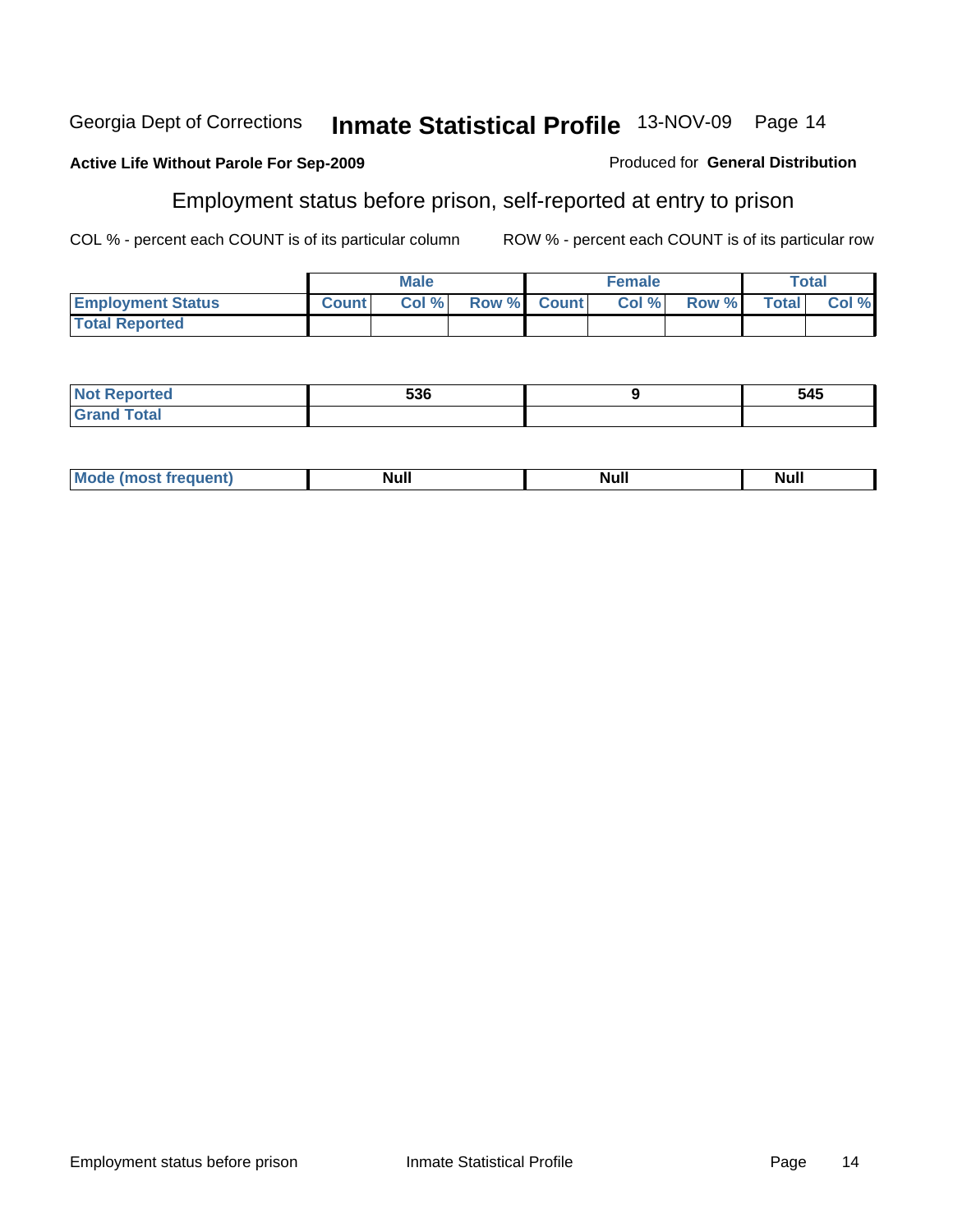#### **Active Life Without Parole For Sep-2009**

### Age at admission

COL % - percent each COUNT is of its particular column R

| ROW % - percent each COUNT is of its particular row |  |  |
|-----------------------------------------------------|--|--|
|-----------------------------------------------------|--|--|

|                         |                 | <b>Male</b> |         |                | <b>Female</b> |        |                 | <b>Total</b> |
|-------------------------|-----------------|-------------|---------|----------------|---------------|--------|-----------------|--------------|
| <b>Age At Admission</b> | <b>Count</b>    | Col %       | Row %   | <b>Count</b>   | Col %         | Row %  | <b>Total</b>    | Col %        |
| 15                      | 1               | 0.19%       | 100.00% |                |               |        | $\overline{1}$  | 0.18%        |
| 16                      | 1               | 0.19%       | 100.00% |                |               |        | 1               | 0.18%        |
| $\overline{17}$         | $\overline{2}$  | 0.37%       | 100.00% |                |               |        | $\overline{2}$  | 0.37%        |
| 18                      | $\overline{3}$  | 0.56%       | 100.00% |                |               |        | $\overline{3}$  | 0.55%        |
| 19                      | 11              | 2.05%       | 100.00% |                |               |        | 11              | 2.02%        |
| 20                      | 6               | 1.12%       | 85.71%  | 1              | 11.11%        | 14.29% | 7               | 1.28%        |
| 21                      | $\overline{16}$ | 2.99%       | 100.00% |                |               |        | 16              | 2.94%        |
| 22                      | $\overline{25}$ | 4.66%       | 100.00% |                |               |        | $\overline{25}$ | 4.59%        |
| 23                      | $\overline{17}$ | 3.17%       | 94.44%  | 1              | 11.11%        | 5.56%  | $\overline{18}$ | 3.30%        |
| 24                      | $\overline{17}$ | 3.17%       | 100.00% |                |               |        | 17              | 3.12%        |
| $\overline{25}$         | $\overline{17}$ | 3.17%       | 94.44%  | 1              | 11.11%        | 5.56%  | $\overline{18}$ | 3.30%        |
| 26                      | $\overline{20}$ | 3.73%       | 100.00% |                |               |        | $\overline{20}$ | 3.67%        |
| 27                      | $\overline{18}$ | 3.36%       | 100.00% |                |               |        | $\overline{18}$ | 3.30%        |
| 28                      | $\overline{21}$ | 3.92%       | 100.00% |                |               |        | $\overline{21}$ | 3.85%        |
| 29                      | $\overline{22}$ | 4.10%       | 100.00% |                |               |        | $\overline{22}$ | 4.04%        |
| 30                      | $\overline{15}$ | 2.80%       | 100.00% |                |               |        | 15              | 2.75%        |
| 31                      | $\overline{19}$ | 3.54%       | 100.00% |                |               |        | $\overline{19}$ | 3.49%        |
| 32                      | $\overline{20}$ | 3.73%       | 95.24%  | 1              | 11.11%        | 4.76%  | $\overline{21}$ | 3.85%        |
| 33                      | $\overline{16}$ | 2.99%       | 100.00% |                |               |        | $\overline{16}$ | 2.94%        |
| 34                      | $\overline{13}$ | 2.43%       | 100.00% |                |               |        | $\overline{13}$ | 2.39%        |
| 35                      | $\overline{16}$ | 2.99%       | 94.12%  | 1              | 11.11%        | 5.88%  | $\overline{17}$ | 3.12%        |
| 36                      | $\overline{27}$ | 5.04%       | 100.00% |                |               |        | $\overline{27}$ | 4.95%        |
| 37                      | $\overline{21}$ | 3.92%       | 100.00% |                |               |        | $\overline{21}$ | 3.85%        |
| 38                      | $\overline{16}$ | 2.99%       | 100.00% |                |               |        | $\overline{16}$ | 2.94%        |
| 39                      | $\overline{14}$ | 2.61%       | 100.00% |                |               |        | $\overline{14}$ | 2.57%        |
| 40                      | $\overline{11}$ | 2.05%       | 100.00% |                |               |        | 11              | 2.02%        |
| 41                      | $\overline{19}$ | 3.54%       | 100.00% |                |               |        | $\overline{19}$ | 3.49%        |
| 42                      | $\overline{16}$ | 2.99%       | 100.00% |                |               |        | 16              | 2.94%        |
| 43                      | $\overline{13}$ | 2.43%       | 100.00% |                |               |        | $\overline{13}$ | 2.39%        |
| 44                      | 9               | 1.68%       | 90.00%  | 1              | 11.11%        | 10.00% | 10              | 1.83%        |
| 45                      | $\overline{14}$ | 2.61%       | 100.00% |                |               |        | $\overline{14}$ | 2.57%        |
| 46                      | 13              | 2.43%       | 86.67%  | $\overline{2}$ | 22.22%        | 13.33% | 15              | 2.75%        |
| 47                      | 9               | 1.68%       | 100.00% |                |               |        | $\overline{9}$  | 1.65%        |
| 48                      | 10              | 1.87%       | 90.91%  | 1              | 11.11%        | 9.09%  | 11              | 2.02%        |
| 49                      | 9               | 1.68%       | 100.00% |                |               |        | 9               | 1.65%        |
| 50                      | 3               | 0.56%       | 100.00% |                |               |        | 3               | 0.55%        |
| 51                      | 4               | 0.75%       | 100.00% |                |               |        | 4               | 0.73%        |
| 52                      | 6               | 1.12%       | 100.00% |                |               |        | $\,6$           | 1.10%        |
| 54                      | $\overline{2}$  | 0.37%       | 100.00% |                |               |        | $\overline{c}$  | 0.37%        |
| 55                      | 1               | 0.19%       | 100.00% |                |               |        | 1               | 0.18%        |

Produced for **General Distribution**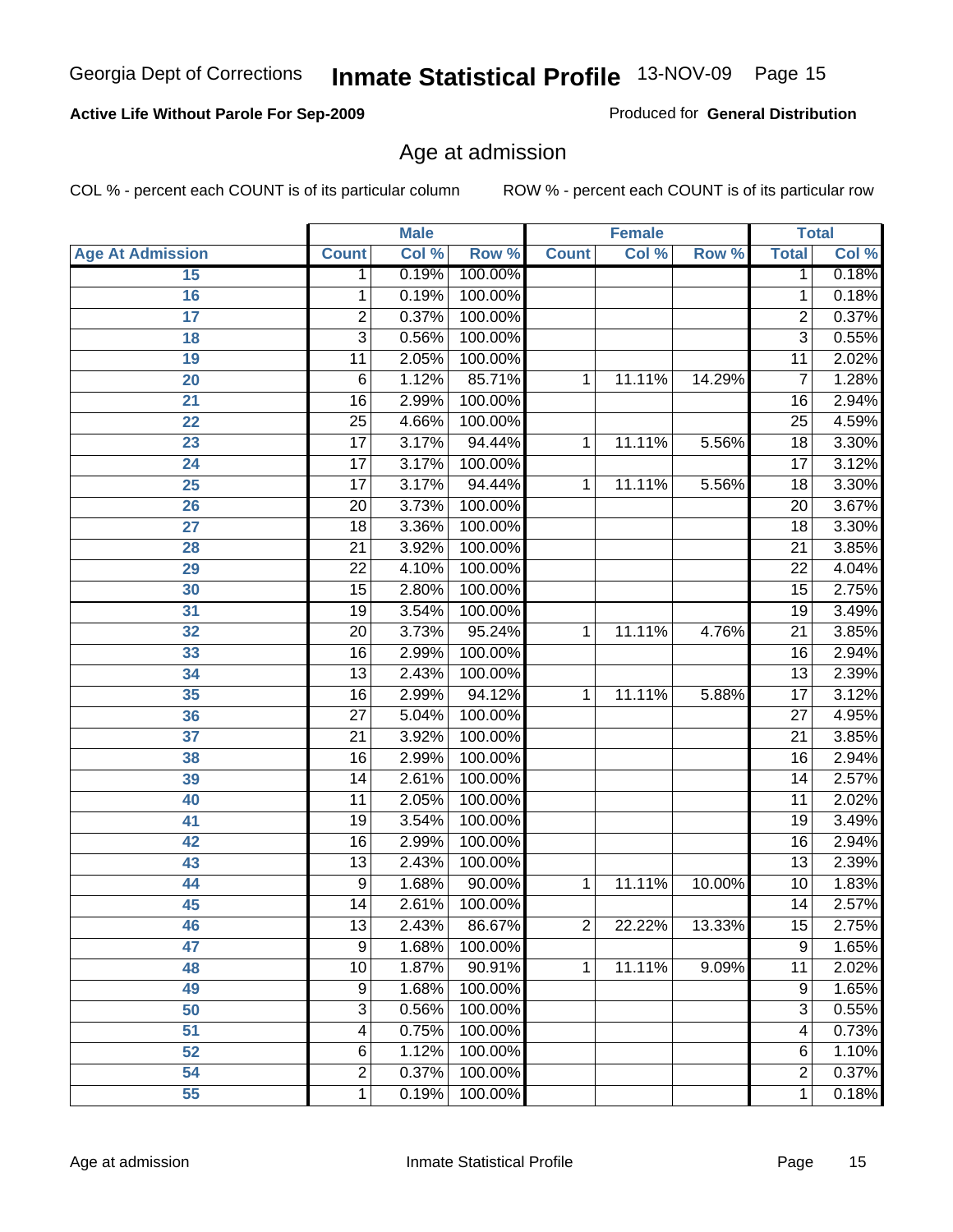**67 69**

| <b>Not Reported</b> |     |  |
|---------------------|-----|--|
| <b>Grand Total</b>  | 536 |  |
|                     |     |  |

| Mean<br>(average)    | 34.60 | 35.44 | 34.61 |
|----------------------|-------|-------|-------|
| Median (middle)      |       | 35    | 34    |
| Mode (most frequent) | 36    | 46    | 36    |

 **Total Reported 536 100% 98.35% 9 100% 1.65% 545 100%** 

## Age at admission

**Male**

 0.75% 1.12% 0.37% 0.19% 0.19% 0.19% 0.56% 0.19% 0.19% 0.19% 0.19% 0.19%  100.00% 100.00% 100.00% 100.00% 100.00% 100.00% 100.00% 100.00% 100.00% 100.00% 100.00% 100.00%

 **Age At Admission Count Col % Row % Count Col % Row % Total Col %** 

**Active Life Without Parole For Sep-2009**

 **71**

COL % - percent each COUNT is of its particular column ROW % - percent each COUNT is of its particular row

**Female Total**

> **0 545**

 0.73% 1.10% 0.37% 0.18% 0.18% 0.18% 0.55% 0.18% 0.18% 0.18% 0.18% 0.18%

| Georgia Dept of Corrections Inmate Statistical Profile 13-NOV-09 Page 16 |  |
|--------------------------------------------------------------------------|--|

Ι

## Produced for **General Distribution**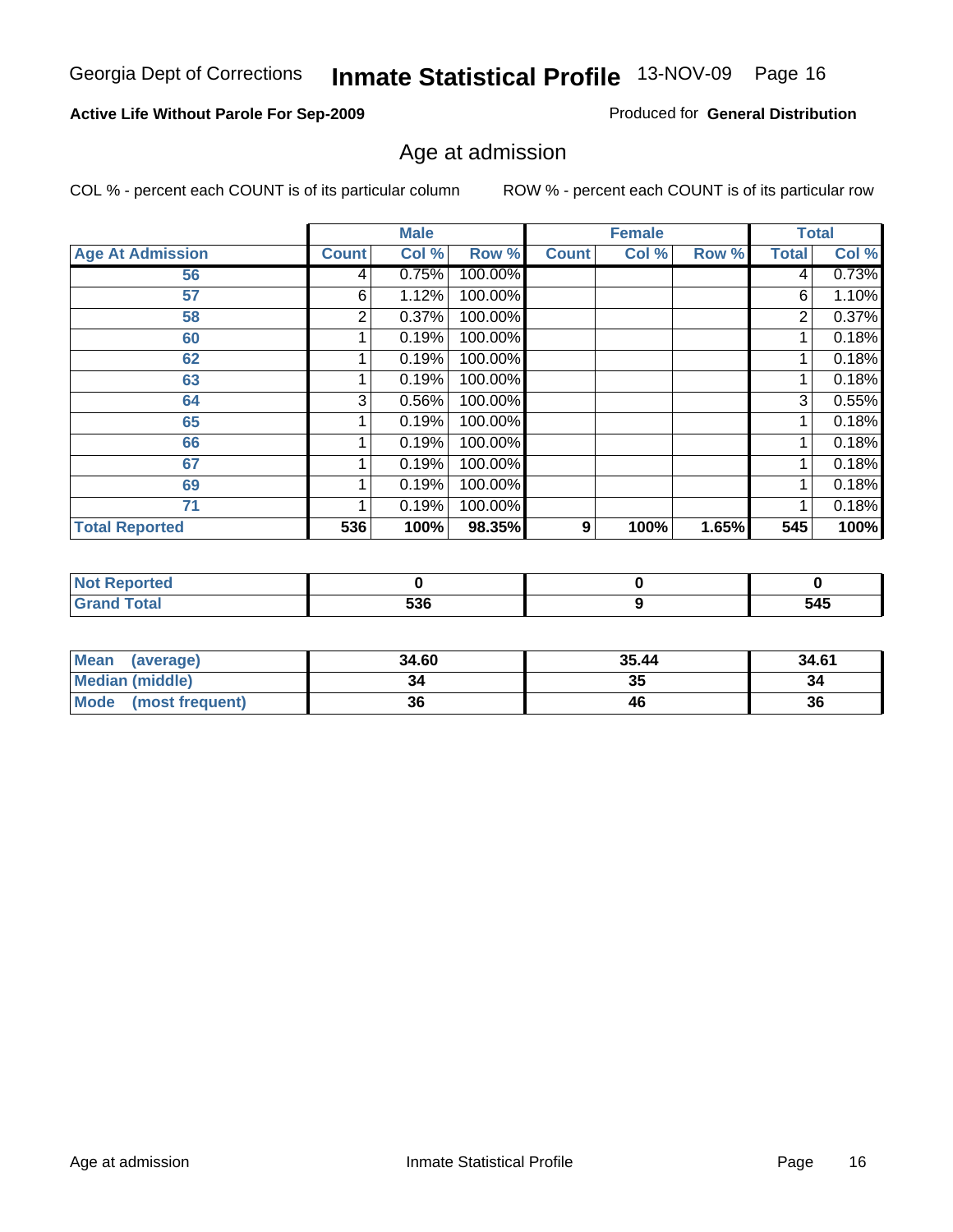#### **Active Life Without Parole For Sep-2009**

Produced for **General Distribution**

### Height, measured at entry to prison

|                       |                 | <b>Male</b> |                  |             | <b>Female</b> |          |              | Total     |
|-----------------------|-----------------|-------------|------------------|-------------|---------------|----------|--------------|-----------|
| <b>Height</b>         | <b>Count</b>    | Col%        |                  | Row % Count | Col %         | Row %    | <b>Total</b> | Col %     |
| 5'10''                | 79 l            | 51.97%      | 100.00%          |             |               |          |              | 79 51.97% |
| 5'11''                | 73 <sub>1</sub> | 48.03%      | $100.00\%$       |             |               |          |              | 73 48.03% |
| <b>Total Reported</b> | 152             | 100%        | 100.00% <b> </b> |             |               | $0.00\%$ | 152          | 100%      |

| <b>Not</b><br><b>rted</b><br>enor | 384        | 393 |
|-----------------------------------|------------|-----|
| <b>Total</b><br>'Grano            | ESC<br>JJD | 545 |

| Mean<br>(average)       | 5'10" | ,,,         | 5'10'' |
|-------------------------|-------|-------------|--------|
| Median (middle)         | 5'10" |             | 5'10"  |
| Mode<br>(most frequent) | 5'10" | <b>Null</b> | 5'10"  |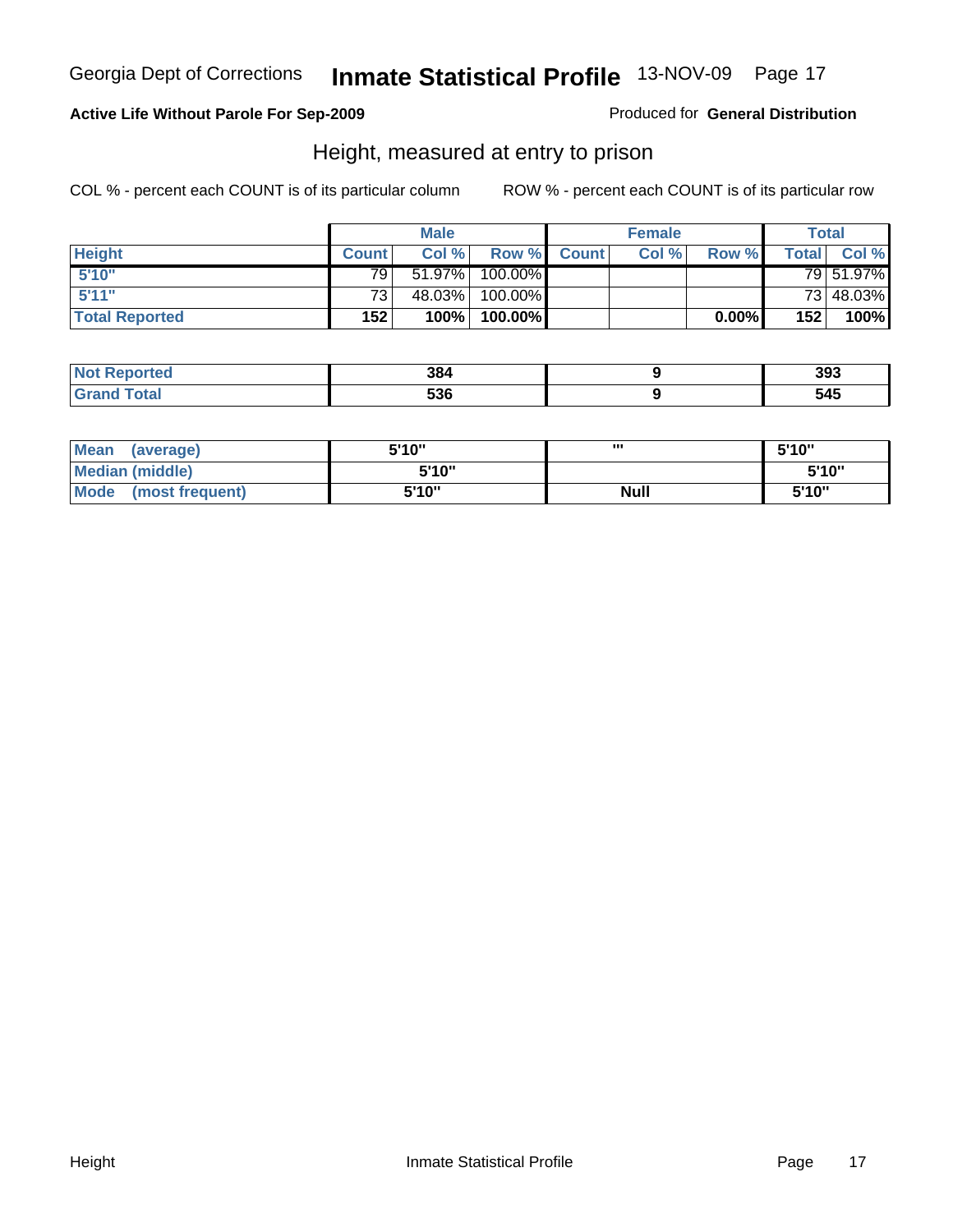#### **Active Life Without Parole For Sep-2009**

Produced for **General Distribution**

### Weight, measured at entry to prison

|                       |                 | <b>Male</b> |         |                  | <b>Female</b> |         | <b>Total</b>    |        |
|-----------------------|-----------------|-------------|---------|------------------|---------------|---------|-----------------|--------|
| <b>Weight</b>         | <b>Count</b>    | Col %       | Row %   | <b>Count</b>     | Col %         | Row %   | <b>Total</b>    | Col %  |
| 110 - 119 pounds      |                 |             |         | 2                | 22.22%        | 100.00% | $\overline{2}$  | 0.37%  |
| 120 - 129 pounds      | 1               | 0.19%       | 50.00%  | 1                | 11.11%        | 50.00%  | $\overline{2}$  | 0.37%  |
| 130 - 139 pounds      | 11              | 2.05%       | 91.67%  | 1                | 11.11%        | 8.33%   | 12              | 2.20%  |
| 140 - 149 pounds      | 33              | 6.16%       | 100.00% |                  |               |         | $\overline{33}$ | 6.06%  |
| 150 - 159 pounds      | 46              | 8.58%       | 100.00% |                  |               |         | 46              | 8.44%  |
| 160 - 169 pounds      | 74              | 13.81%      | 98.67%  | 1                | 11.11%        | 1.33%   | $\overline{75}$ | 13.76% |
| 170 - 179 pounds      | 81              | 15.11%      | 100.00% |                  |               |         | 81              | 14.86% |
| 180 - 189 pounds      | 64              | 11.94%      | 96.97%  | $\overline{2}$   | 22.22%        | 3.03%   | 66              | 12.11% |
| 190 - 199 pounds      | 45              | 8.40%       | 100.00% |                  |               |         | 45              | 8.26%  |
| 200 - 209 pounds      | 45              | 8.40%       | 97.83%  | 1                | 11.11%        | 2.17%   | 46              | 8.44%  |
| 210 - 219 pounds      | 33              | 6.16%       | 100.00% |                  |               |         | 33              | 6.06%  |
| 220 - 229 pounds      | 36              | 6.72%       | 100.00% |                  |               |         | $\overline{36}$ | 6.61%  |
| 230 - 239 pounds      | 19              | 3.54%       | 100.00% |                  |               |         | 19              | 3.49%  |
| 240 - 249 pounds      | $\overline{18}$ | 3.36%       | 100.00% |                  |               |         | $\overline{18}$ | 3.30%  |
| 250 - 259 pounds      | $\overline{8}$  | 1.49%       | 100.00% |                  |               |         | 8               | 1.47%  |
| 260 - 269 pounds      | $\overline{6}$  | 1.12%       | 85.71%  | 1                | 11.11%        | 14.29%  | $\overline{7}$  | 1.28%  |
| 270 - 279 pounds      | 4               | 0.75%       | 100.00% |                  |               |         | 4               | 0.73%  |
| 280 - 289 pounds      | 5               | 0.93%       | 100.00% |                  |               |         | $\overline{5}$  | 0.92%  |
| 290 - 299 pounds      | 2               | 0.37%       | 100.00% |                  |               |         | $\overline{2}$  | 0.37%  |
| 320 - 329 pounds      | 3               | 0.56%       | 100.00% |                  |               |         | $\overline{3}$  | 0.55%  |
| 330 - 339 pounds      | 1               | 0.19%       | 100.00% |                  |               |         | 1               | 0.18%  |
| 400 pounds and over   | 1               | 0.19%       | 100.00% |                  |               |         | 1               | 0.18%  |
| <b>Total Reported</b> | 536             | 100%        | 98.35%  | $\boldsymbol{9}$ | 100%          | 1.65%   | 545             | 100.0% |

| <b>Reported</b><br>NO: |            |     |
|------------------------|------------|-----|
| <b>Total</b><br>$\sim$ | ESC<br>ววง | 545 |

| <b>Mean</b><br>(average)       | 189 | 162 | 189 |
|--------------------------------|-----|-----|-----|
| <b>Median (middle)</b>         | 180 | 167 | 180 |
| <b>Mode</b><br>(most frequent) | 170 | 110 | 170 |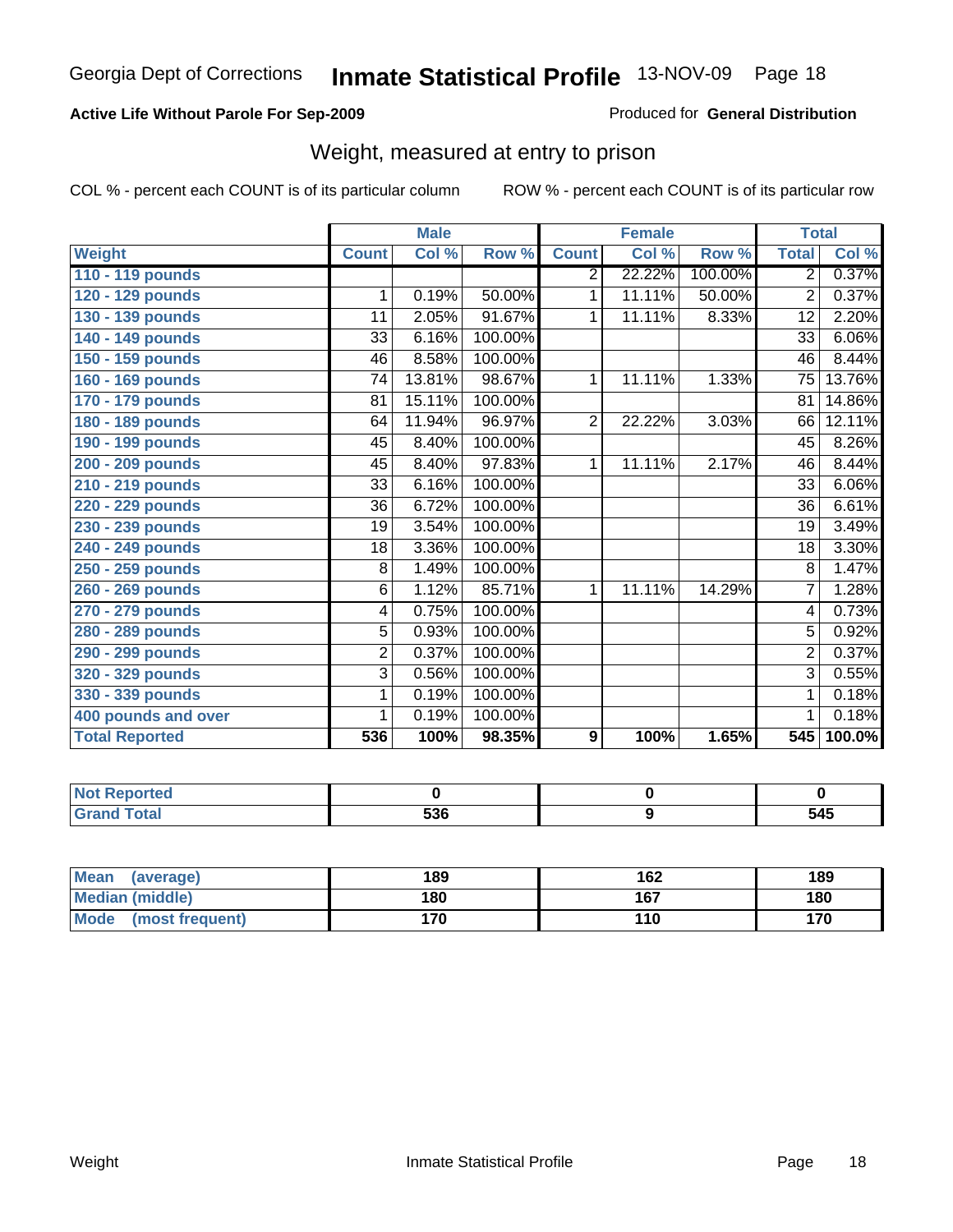#### **Active Life Without Parole For Sep-2009**

Produced for **General Distribution**

### Military service

|                         |              | <b>Male</b> |             | <b>Female</b> |         |       | Total  |
|-------------------------|--------------|-------------|-------------|---------------|---------|-------|--------|
| <b>Military service</b> | <b>Count</b> | Col %       | Row % Count | Col %         | Row %   | Total | Col %  |
| <b>Air Force</b>        |              | $33.33\%$   | 100.00%     |               |         |       | 33.33% |
| <b>Army</b>             |              | $33.33\%$   | 100.00%     |               |         |       | 33.33% |
| <b>Coast Guard</b>      |              | $33.33\%$   | 100.00%     |               |         |       | 33.33% |
| <b>Total Reported</b>   |              | 100%        | $100.00\%$  |               | $.00\%$ |       | 100%   |

| -00<br>دەت | - - -<br>-<br>----<br>$\sim$ $\sim$ $\sim$ $\sim$ $\sim$ $\sim$ |
|------------|-----------------------------------------------------------------|
| ---        | $-$ A E $-$                                                     |

| <b>Mode (most frequent)</b> | Army | <b>Null</b> | Army |
|-----------------------------|------|-------------|------|
|                             |      |             |      |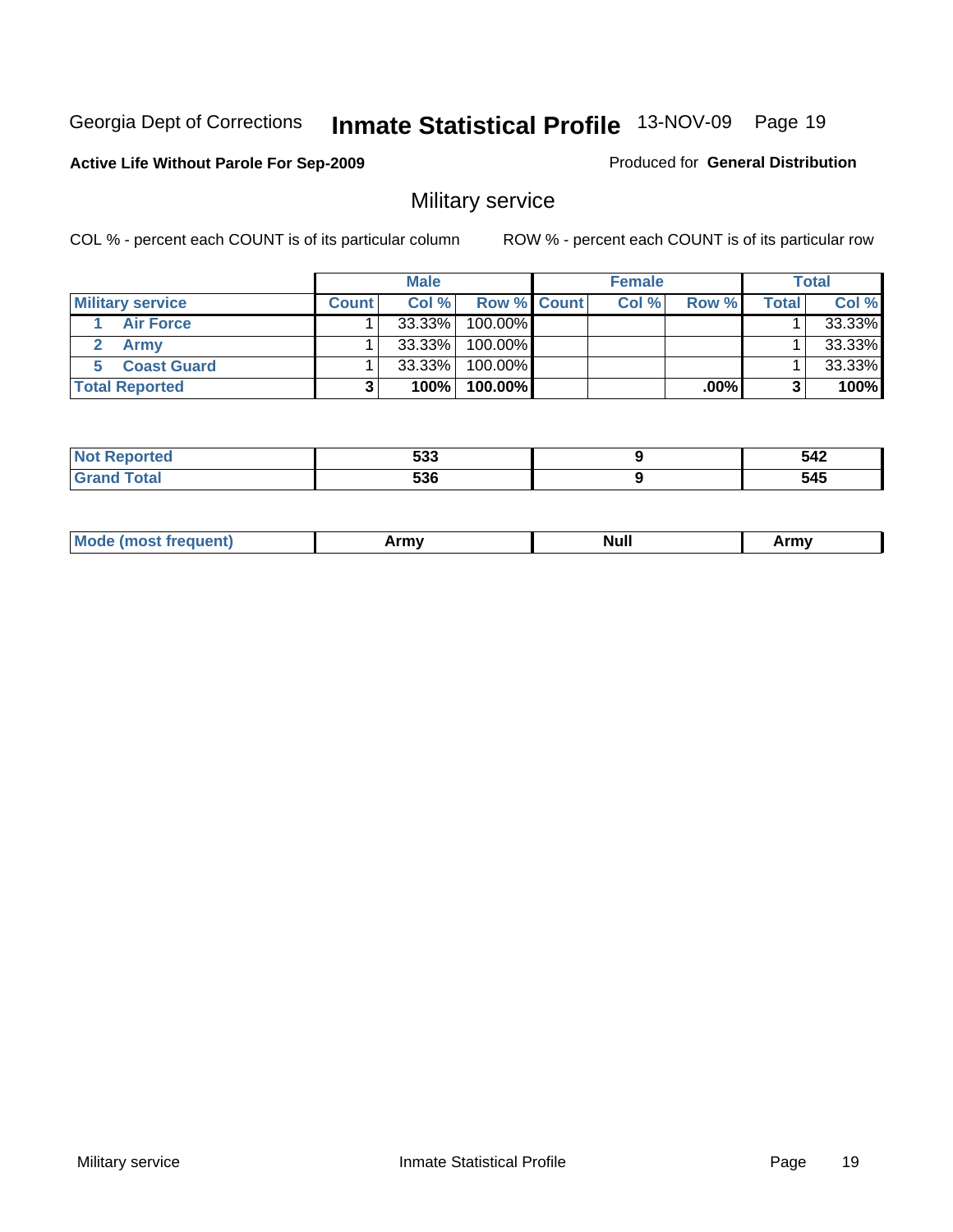#### **Active Life Without Parole For Sep-2009**

#### Produced for **General Distribution**

### Type of admission to prison

|    |                             |              | <b>Male</b> |                    |   | <b>Female</b> |       |              | <b>Total</b> |
|----|-----------------------------|--------------|-------------|--------------------|---|---------------|-------|--------------|--------------|
|    | <b>Type of Admission</b>    | <b>Count</b> | Col %       | <b>Row % Count</b> |   | Col %         | Row % | <b>Total</b> | Col %        |
|    | <b>Committed From Court</b> | 163          | 30.47%      | 97.60%             |   | 44.44%        | 2.40% | 167          | 30.70%       |
| 3  | <b>Parole Rev/New Sent</b>  | 37           | 6.92%       | 100.00%            |   |               |       | 37           | 6.80%        |
| 4  | <b>Par Rev/No New Sent</b>  | 8            | $1.50\%$    | 100.00%            |   |               |       | 8            | 1.47%        |
| 6  | <b>Prob Viol/Partial</b>    | 7            | 1.31%       | 100.00%            |   |               |       |              | 1.29%        |
| 9  | <b>Prob Rev/Remainder</b>   | 11           | $2.06\%$    | 100.00%            |   |               |       | 11           | 2.02%        |
| 10 | <b>New Sent/Par Rev Pnd</b> |              | .19%        | 100.00%            |   |               |       |              | .18%         |
| 11 | <b>Life W/O Parole</b>      | 307          | 57.38%      | 98.40%             | 5 | 55.56%        | 1.60% | 312          | 57.35%       |
| 30 | <b>Par Rev/Rsn Unknown</b>  |              | .19%        | 100.00%            |   |               |       |              | .18%         |
|    | <b>Total Reported</b>       | 535          | 100%        | 98.35%             | 9 | 100%          | 1.65% | 544          | 100%         |

| <b>ported</b>                   |             |     |
|---------------------------------|-------------|-----|
| <b>Total</b><br>Cro<br>$\sim$ . | rn r<br>ວວບ | 545 |

| <b>Mode (most frequent)</b> | f W/O Par | <sup>€</sup> W/O Par | W/O Par |
|-----------------------------|-----------|----------------------|---------|
|                             |           |                      |         |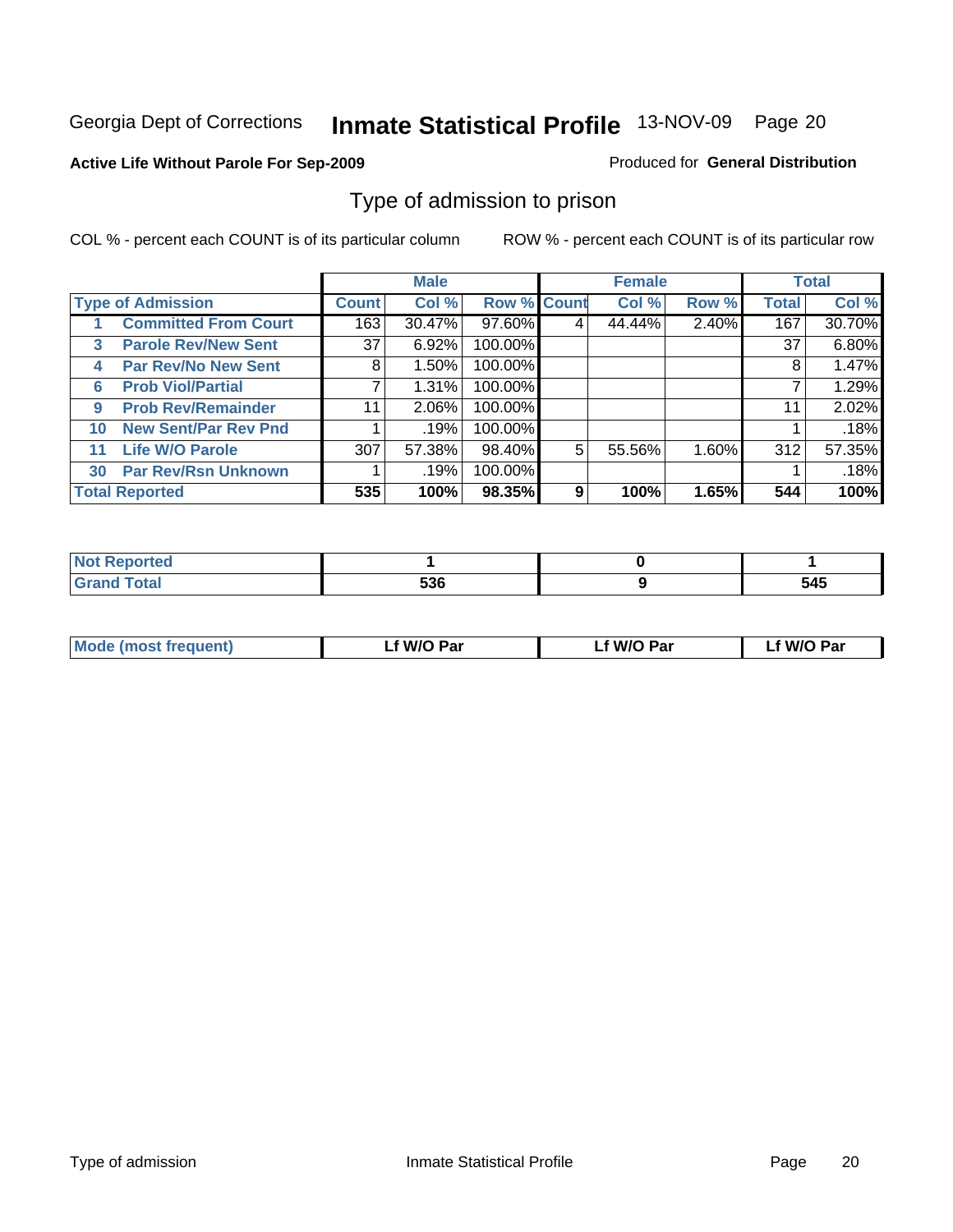#### **Active Life Without Parole For Sep-2009**

#### Produced for **General Distribution**

### Current / last security status

|                        |        | <b>Male</b> |                    |   | <b>Female</b> |         |       | <b>Total</b> |
|------------------------|--------|-------------|--------------------|---|---------------|---------|-------|--------------|
| <b>Security Status</b> | Count⊺ | Col%        | <b>Row % Count</b> |   | Col %         | Row %   | Total | Col %        |
| 4 Medium               |        | $.37\%$     | $100.00\%$         |   | $.00\%$       |         |       | $.37\%$      |
| 5 Close                | 532    | $99.44\%$   | $98.34\%$          | 9 | 100.00%       | $.66\%$ | 541   | 99.45%       |
| <b>6 Maximum</b>       |        | $.19\%$     | 100.00%            |   | .00%          |         |       | .18%         |
| <b>Total Reported</b>  | 535    | 100%        | 98.35%             | 9 | 100%          | 1.65%   | 544   | 100%         |

| <b>Still being diagnosed</b> |     |     |
|------------------------------|-----|-----|
| <b>Not Reported</b>          |     |     |
| <b>Grand Total</b>           | 536 | 545 |

| <b>Mode</b><br>frequent)<br>most | Close<br>___ | Close | Close |
|----------------------------------|--------------|-------|-------|
|                                  |              |       |       |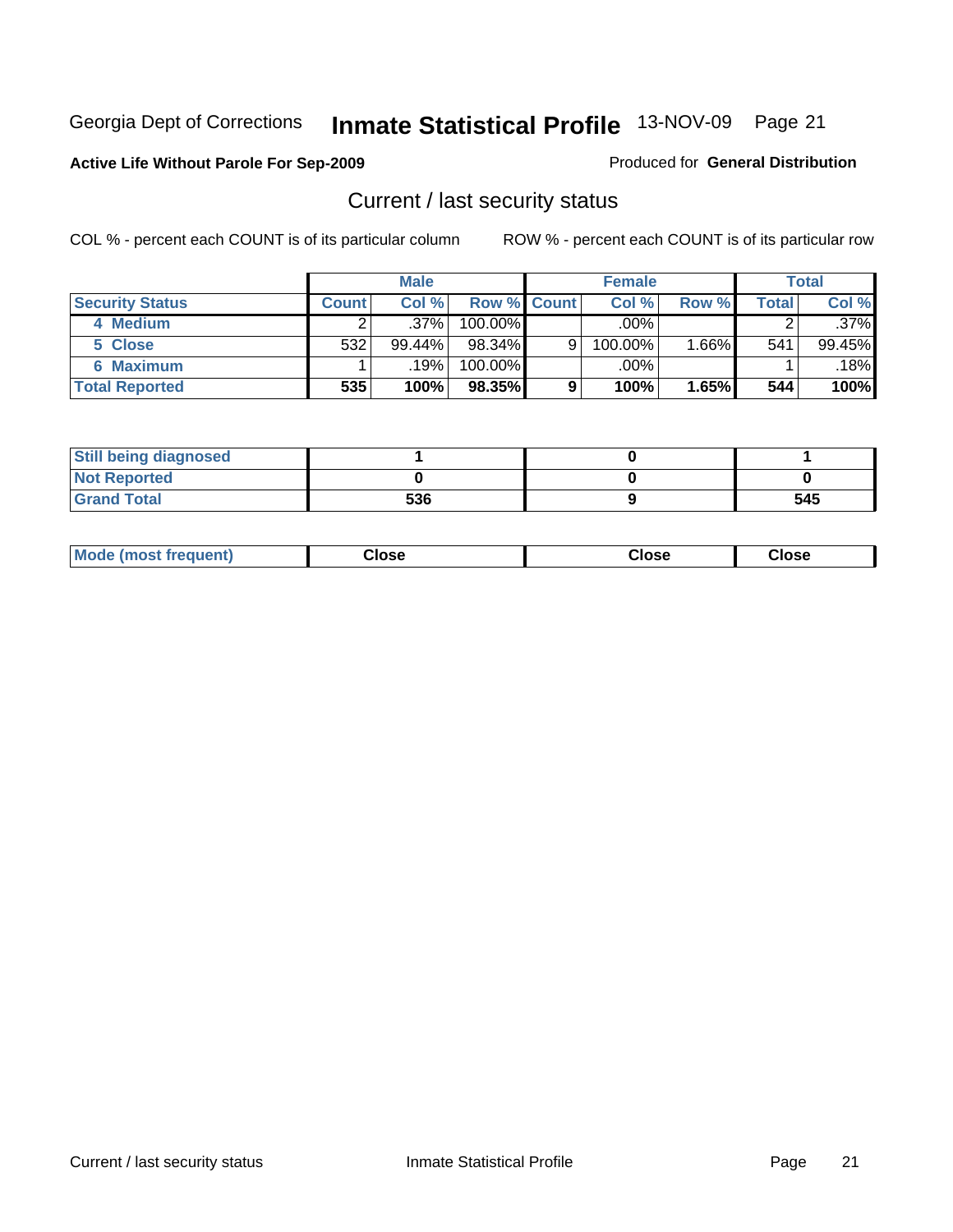#### **Active Life Without Parole For Sep-2009**

#### Produced for **General Distribution**

## Current / last type of institution

|                            |       | <b>Male</b> |                    | <b>Female</b> |         |       | <b>Total</b> |
|----------------------------|-------|-------------|--------------------|---------------|---------|-------|--------------|
| <b>Type of Institution</b> | Count | Col %       | <b>Row % Count</b> | Col %         | Row %   | Total | Col %        |
| <b>State Prison</b>        | 535   | 99.81%      | 98.35%             | $100.00\%$    | $.65\%$ | 544   | 99.82%       |
| <b>Private Prison</b>      |       | 19%         | $100.00\%$         |               |         |       | 18%          |
| <b>Total Reported</b>      | 536   | 100%        | 98.35%             | 100%          | 1.65%   | 545   | 100%         |

| τeα                                   |     |           |
|---------------------------------------|-----|-----------|
| $int^{\bullet}$<br><b>a</b><br>$\sim$ | 536 | --<br>J4J |

| <b>Mode (most frequent)</b> | State Prison | <b>State Prison</b> | <b>State Prison I</b> |
|-----------------------------|--------------|---------------------|-----------------------|
|                             |              |                     |                       |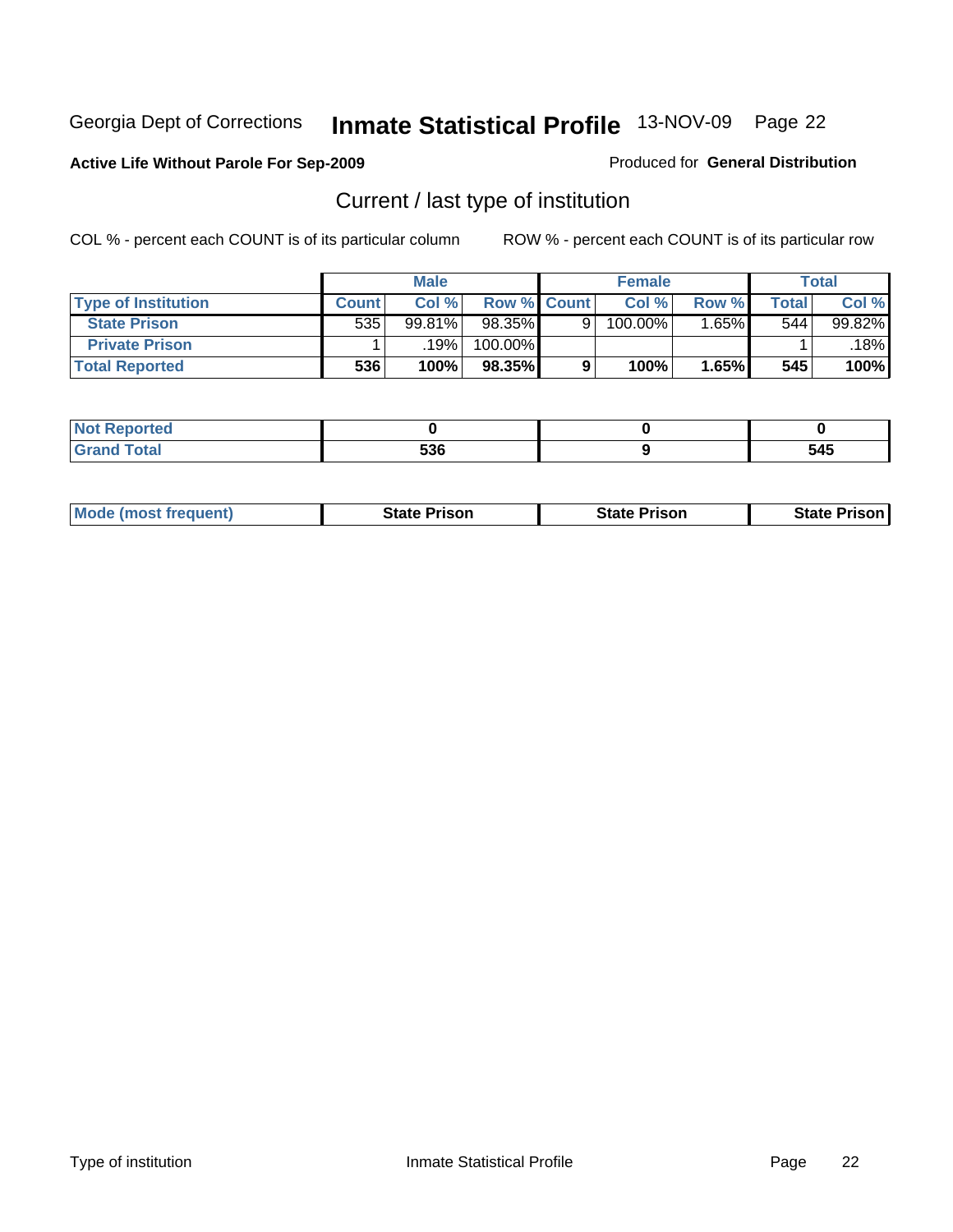#### **Active Life Without Parole For Sep-2009**

#### Produced for **General Distribution**

### Institution type - transitional centers

|                                                  | <b>Male</b>                       |                    | <b>Female</b> |             | <b>Total</b> |
|--------------------------------------------------|-----------------------------------|--------------------|---------------|-------------|--------------|
| <b>Institution Type - Trans. Centers Count  </b> | $  \mathsf{Col} \mathbin{{\%}}  $ | <b>Row % Count</b> | Col %         | Row % Total | Col %        |
| <b>Total Reported</b>                            |                                   |                    |               |             |              |

| Reported<br><b>NOT</b><br>$\cdots$ |  |  |
|------------------------------------|--|--|
| $f$ of all<br>$\sim$<br>-          |  |  |

| Mode (most frequent) | <b>Null</b> | <b>Null</b> | <b>Null</b> |
|----------------------|-------------|-------------|-------------|
|                      |             |             |             |
|                      |             |             |             |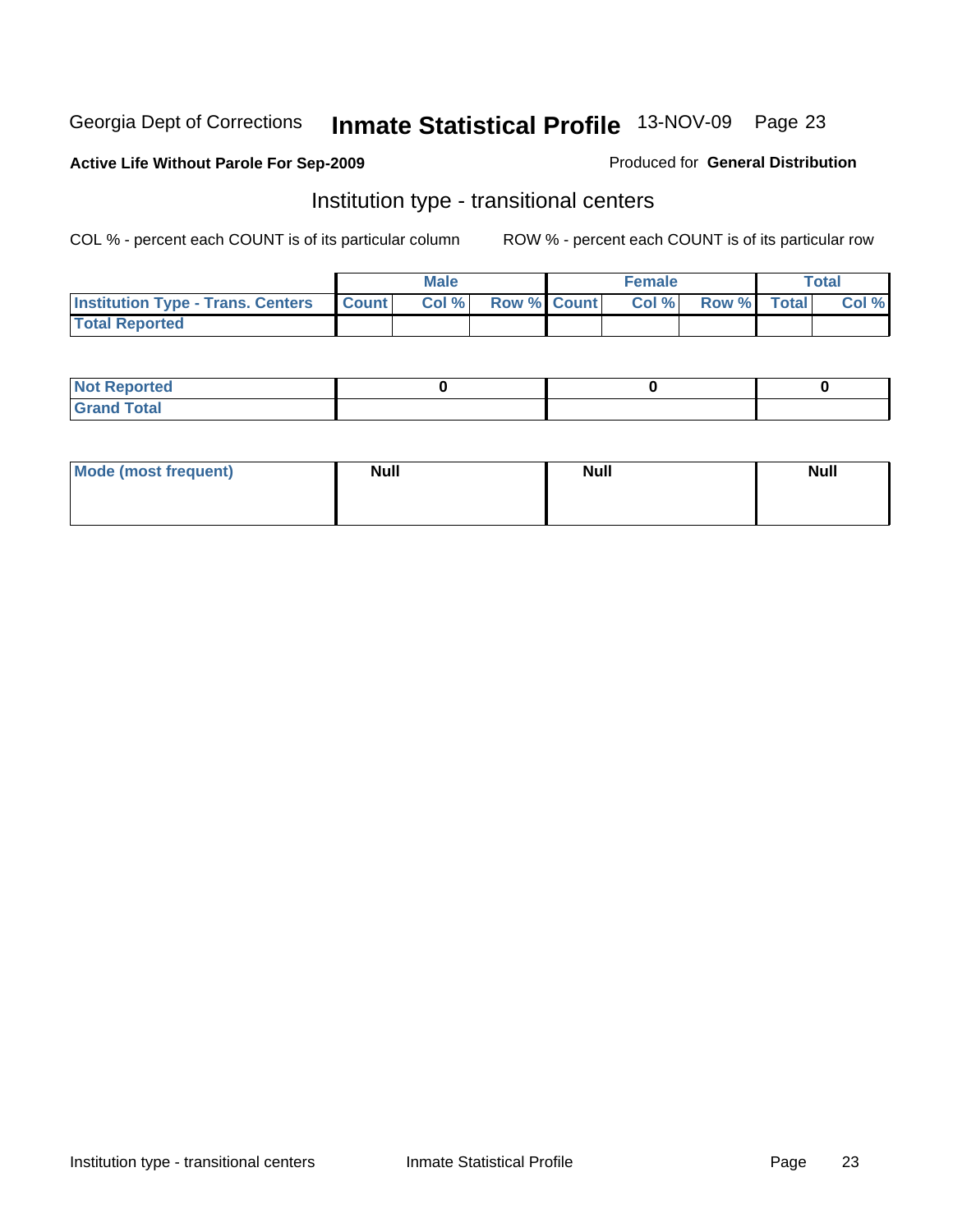#### **Active Life Without Parole For Sep-2009**

#### Produced for **General Distribution**

### Institution type - mental hospitals

|                                                  | Male  |                    | <b>Female</b> |                          | Total |
|--------------------------------------------------|-------|--------------------|---------------|--------------------------|-------|
| <b>Institution Type - Mental Hospitals Count</b> | Col % | <b>Row % Count</b> |               | <b>Col % Row % Total</b> | Col % |
| <b>Total Reported</b>                            |       |                    |               |                          |       |

| <b>Not Reported</b>        |  |  |
|----------------------------|--|--|
| <b>Total</b><br><b>Cro</b> |  |  |

| Mode (most frequent) | <b>Null</b> | <b>Null</b> | <b>Null</b> |
|----------------------|-------------|-------------|-------------|
|                      |             |             |             |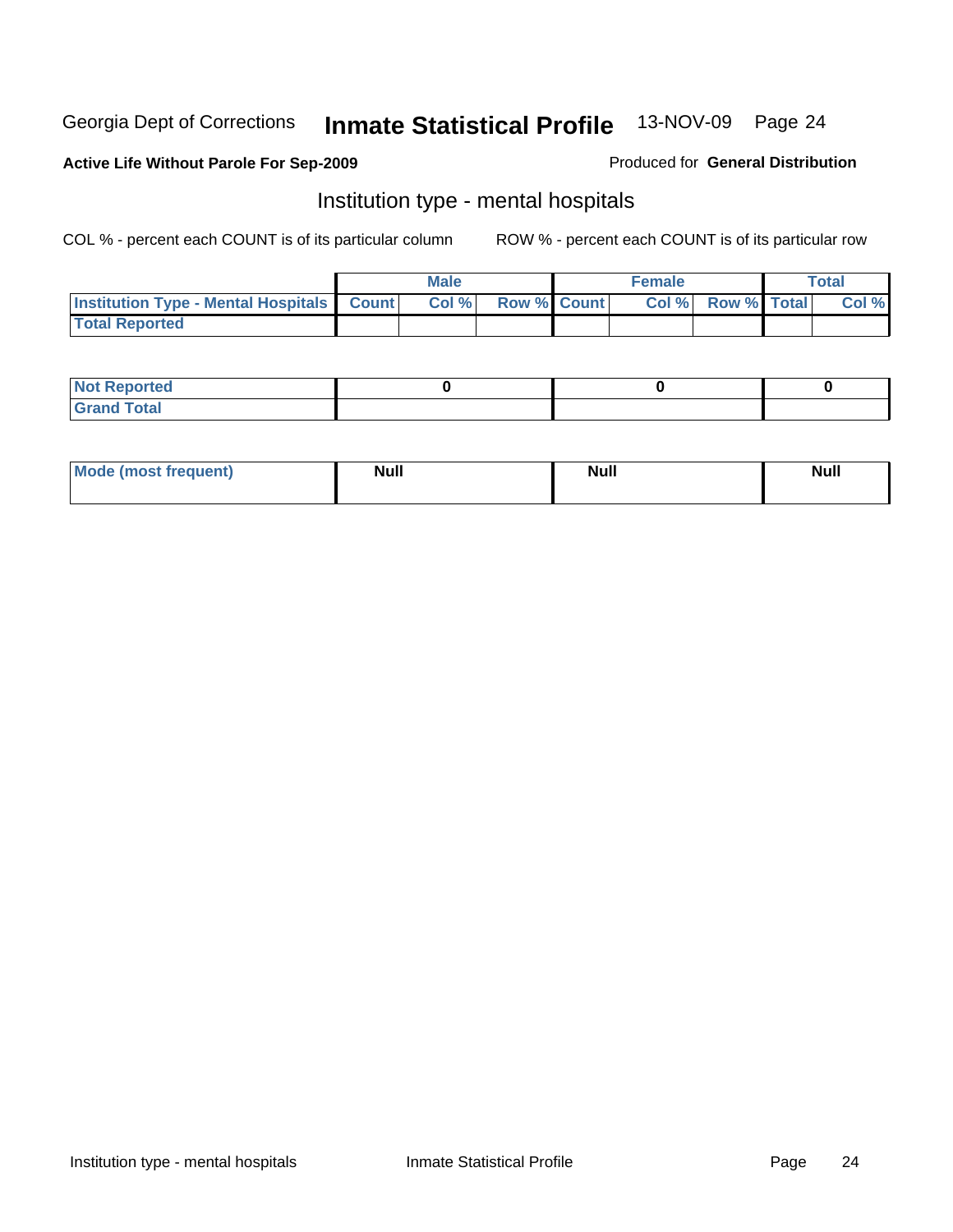#### **Active Life Without Parole For Sep-2009**

Produced for **General Distribution**

### Institution type - county prisons

|                                                    | <b>Male</b> |  | <b>Female</b>     |       |              | Total |
|----------------------------------------------------|-------------|--|-------------------|-------|--------------|-------|
| <b>Institution Type - County Prisons   Count  </b> | $CoI \%$    |  | Row % Count Col % | Row % | <b>Total</b> | Col % |
| <b>Total Reported</b>                              |             |  |                   |       |              |       |

| <b>Not</b><br><b>Reported</b>   |  |  |
|---------------------------------|--|--|
| <b>Total</b><br>Grand<br>$\sim$ |  |  |

| <b>Mode</b>     | <b>Null</b> | <b>Null</b> | <b>Null</b> |
|-----------------|-------------|-------------|-------------|
| (most frequent) |             |             |             |
|                 |             |             |             |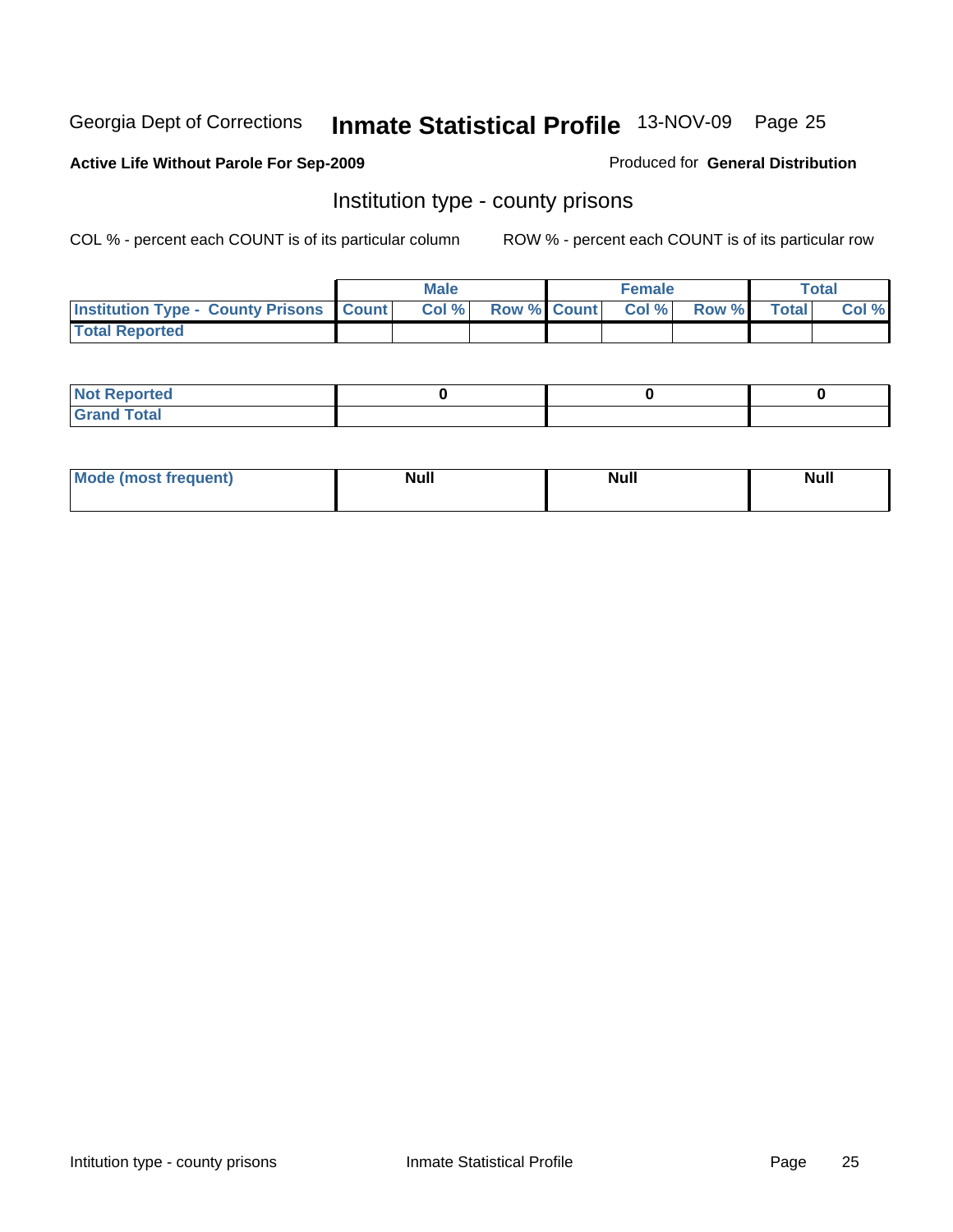#### **Active Life Without Parole For Sep-2009**

#### Produced for **General Distribution**

### Institution type - state prisons

|     |                                         |              | <b>Male</b> |         |              | <b>Female</b> |         | <b>Total</b>    |          |
|-----|-----------------------------------------|--------------|-------------|---------|--------------|---------------|---------|-----------------|----------|
|     | <b>Institution Type - State Prisons</b> | <b>Count</b> | Col %       | Row %   | <b>Count</b> | Col %         | Row %   | <b>Total</b>    | Col %    |
|     | 532 Augusta State Med.                  | 26           | 4.86%       | 100.00% |              |               |         | $\overline{26}$ | 4.78%    |
|     | <b>Prison</b>                           |              |             |         |              |               |         |                 |          |
| 553 | <b>Baldwin State Prison</b>             | 20           | 3.74%       | 100.00% |              |               |         | 20              | 3.68%    |
| 521 | <b>Ga Diag &amp; Class Pris</b>         | 10           | 1.87%       | 100.00% |              |               |         | 10              | 1.84%    |
| 522 | <b>Ga Diag &amp; Class Pris-</b>        | 10           | 1.87%       | 100.00% |              |               |         | 10              | 1.84%    |
|     | <b>Perm</b>                             |              |             |         |              |               |         |                 |          |
| 517 | <b>Ga State Prison</b>                  | 10           | 1.87%       | 100.00% |              |               |         | 10              | 1.84%    |
| 541 | <b>Hancock State Prison</b>             | 57           | 10.65%      | 100.00% |              |               |         | 57              | 10.48%   |
| 540 | <b>Hays State Prison</b>                | 64           | 11.96%      | 100.00% |              |               |         | 64              | 11.76%   |
| 549 | <b>Macon State Prison</b>               | 78           | 14.58%      | 100.00% |              |               |         | 78              | 14.34%   |
| 519 | <b>Men'S State Prison</b>               | 2            | .37%        | 100.00% |              |               |         | 2               | .37%     |
| 554 | <b>Metro State Prison (W)</b>           |              |             |         | 7            | 77.78%        | 100.00% | 7               | 1.29%    |
| 505 | <b>Phillips State Prison</b>            | 16           | 2.99%       | 100.00% |              |               |         | 16              | $2.94\%$ |
| 557 | <b>Pulaski State Prison (W)</b>         |              |             |         | 2            | 22.22%        | 100.00% | 2               | .37%     |
| 550 | <b>Smith State Prison</b>               | 60           | 11.21%      | 100.00% |              |               |         | 60              | 11.03%   |
| 542 | <b>Telfair State Prison</b>             | 77           | 14.39%      | 100.00% |              |               |         | 77              | 14.15%   |
| 537 | <b>Valdosta State Prison</b>            | 52           | 9.72%       | 100.00% |              |               |         | 52              | 9.56%    |
| 501 | <b>Ware State Prison</b>                | 52           | 9.72%       | 100.00% |              |               |         | 52              | $9.56\%$ |
| 552 | <b>Washington Sp</b>                    |              | .19%        | 100.00% |              |               |         |                 | .18%     |
|     | <b>Total Reported</b>                   | 535          | 100%        | 98.35%  | 9            | 100%          | 1.65%   | 544             | 100%     |

| <b>Not Reported</b> |            |     |
|---------------------|------------|-----|
| <b>Grand Total</b>  | こつに<br>ວວະ | 544 |

| Mode (most frequent)<br><b>549 Macon State Prison</b> | 554 Metro State Prison (W) | 549 Macon State<br><b>Prison</b> |
|-------------------------------------------------------|----------------------------|----------------------------------|
|-------------------------------------------------------|----------------------------|----------------------------------|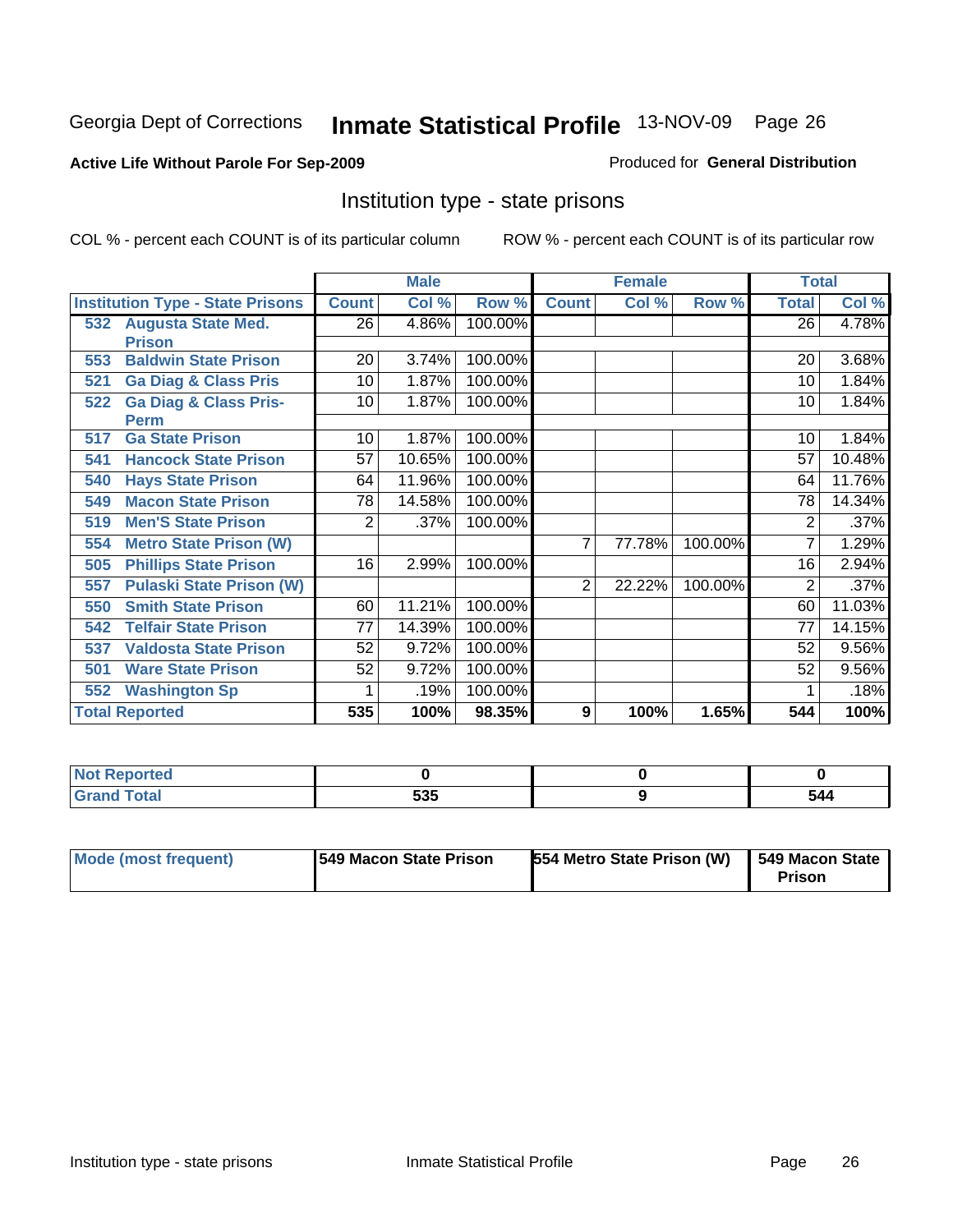#### **Active Life Without Parole For Sep-2009**

#### Produced for **General Distribution**

### Institution type - private prisons

|                                           |              | <b>Male</b> |                    | <b>Female</b> |       |              | Total      |
|-------------------------------------------|--------------|-------------|--------------------|---------------|-------|--------------|------------|
| <b>Institution Type - Private Prisons</b> | <b>Count</b> | Col %       | <b>Row % Count</b> | Col %         | Row % | <b>Total</b> | Col %      |
| 569<br><b>Coffee Corr Facility</b>        |              | $100.00\%$  | $100.00\%$         |               |       |              | $100.00\%$ |
| <b>Total Reported</b>                     |              | 100%        | 100%               |               | %     |              | 100%       |

| Not Reported       |  |  |
|--------------------|--|--|
| int<br>$\sim$<br>- |  |  |

| Mode (most frequent) | 569 Coffee Corr Facility | Null | 569 Coffee Corr<br><b>Facility</b> |
|----------------------|--------------------------|------|------------------------------------|
|----------------------|--------------------------|------|------------------------------------|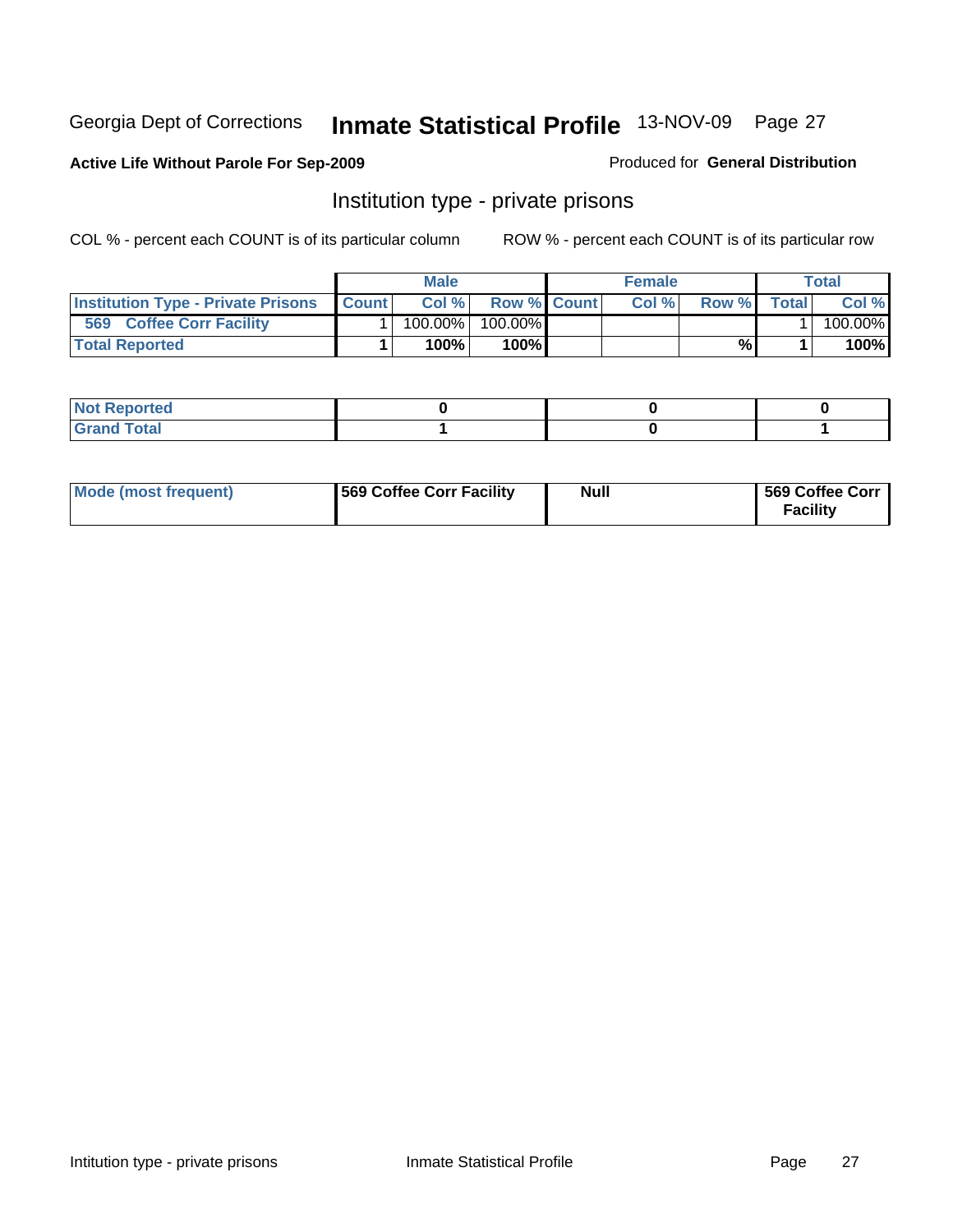#### **Active Life Without Parole For Sep-2009**

Produced for **General Distribution**

### Institution type - prison annexes

|                                                | <b>Male</b> |             | <b>Female</b> |             | <b>Total</b> |
|------------------------------------------------|-------------|-------------|---------------|-------------|--------------|
| <b>Institution Type - Prison Annexes Count</b> | Col %       | Row % Count | Col %         | Row % Total | Col %        |
| <b>Total Reported</b>                          |             |             |               |             |              |

| <b>Not Reported</b>        |  |  |
|----------------------------|--|--|
| <b>Grand Total</b><br>Gran |  |  |

| Mode (most frequent) | <b>Null</b> | <b>Null</b> | <b>Null</b> |
|----------------------|-------------|-------------|-------------|
|                      |             |             |             |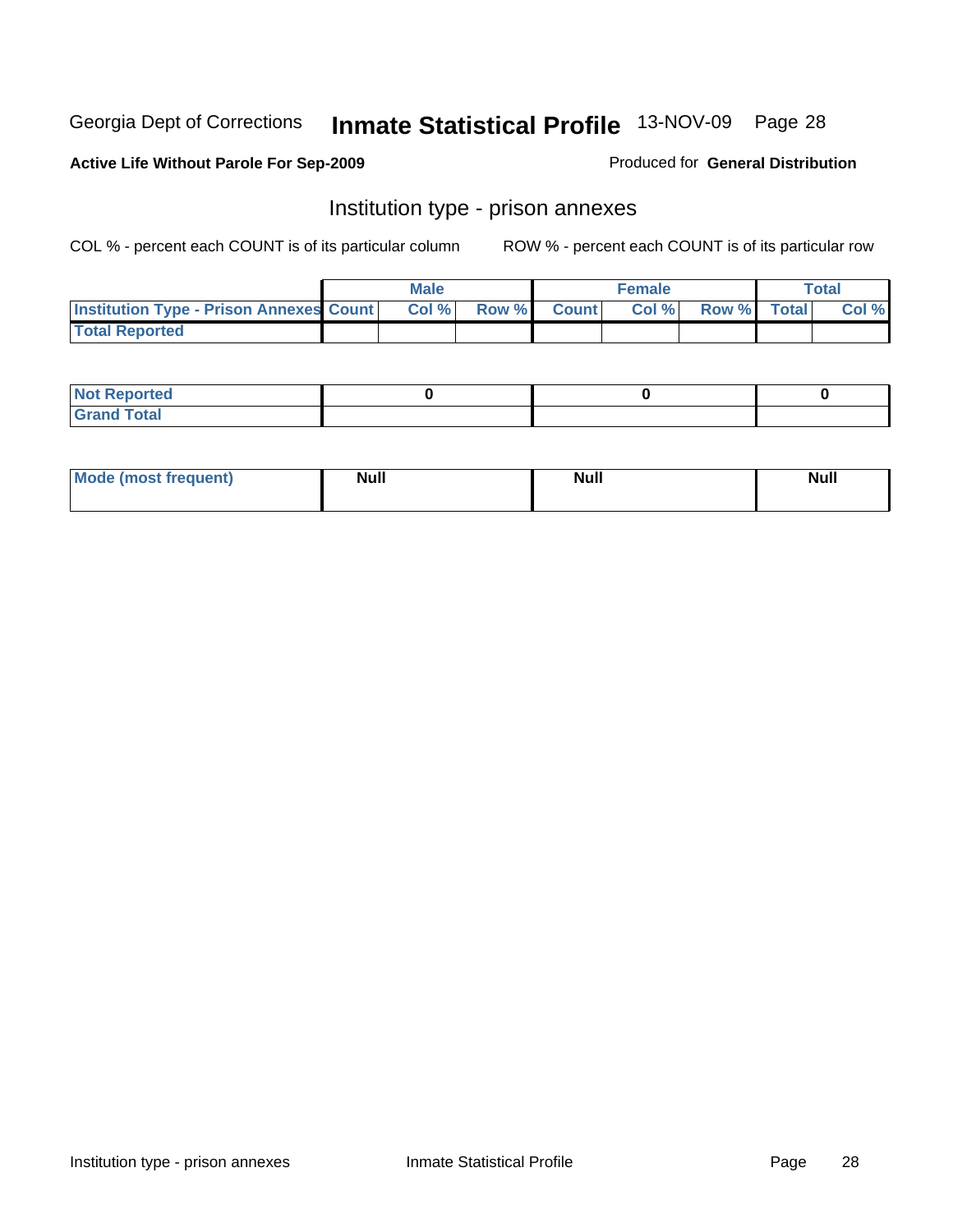#### **Active Life Without Parole For Sep-2009**

#### Produced for **General Distribution**

### Institution type - pre-release centers

|                                                  | <b>Male</b> |              |              | <b>Female</b> |             | Total |
|--------------------------------------------------|-------------|--------------|--------------|---------------|-------------|-------|
| <b>Institution Type - Prison Annexes Count  </b> | Col %       | <b>Row %</b> | <b>Count</b> | Col%          | Row % Total | Col % |
| <b>Total Reported</b>                            |             |              |              |               |             |       |

| $N$ nt<br><b>Reported</b>                |  |  |
|------------------------------------------|--|--|
| <b>Total</b><br>Gr2r<br>$\mathbf{v}$ and |  |  |

| Mode (most frequent) | <b>Null</b> | <b>Null</b> | <b>Null</b> |
|----------------------|-------------|-------------|-------------|
|                      |             |             |             |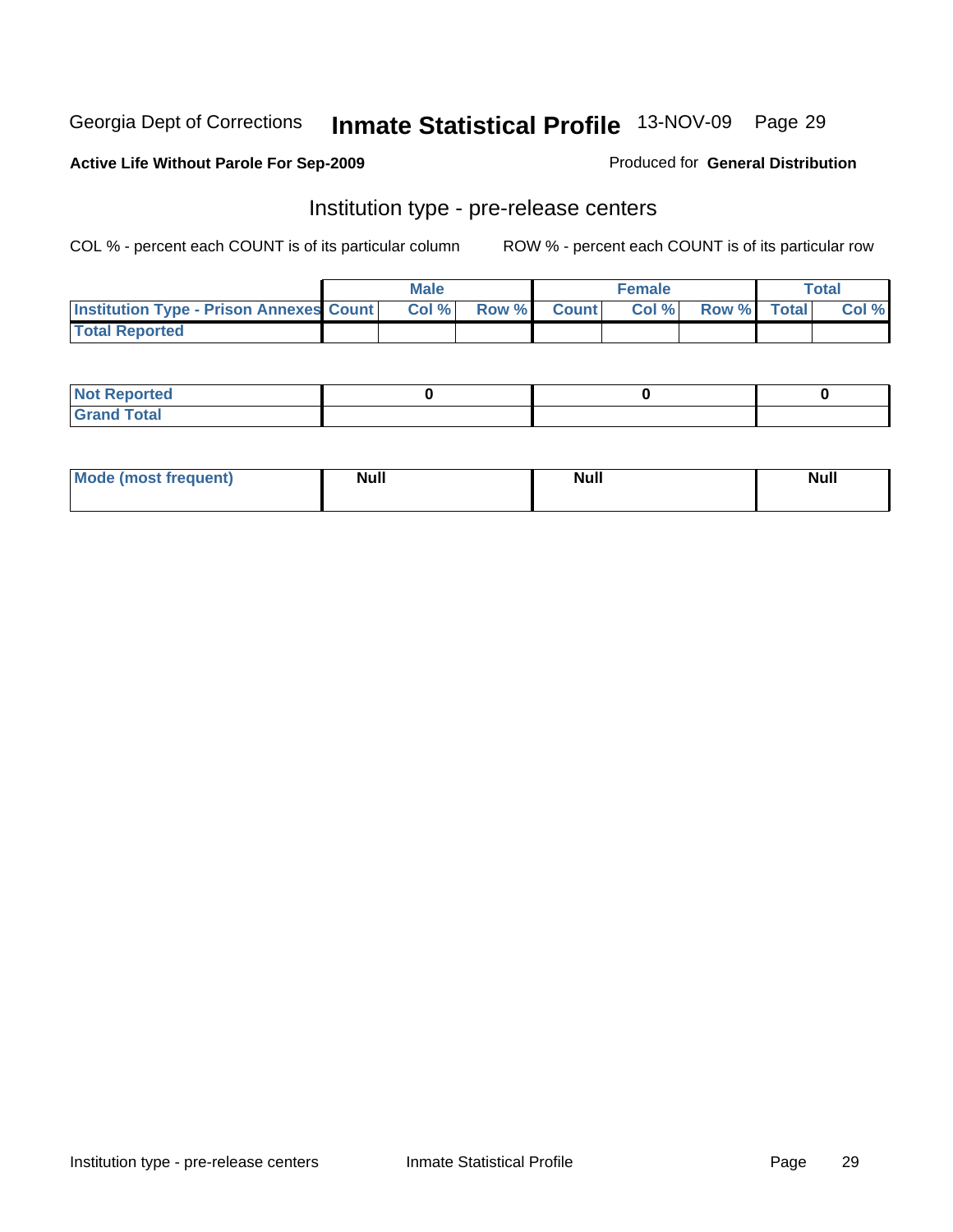#### **Active Life Without Parole For Sep-2009**

#### Produced for **General Distribution**

### Institution type - inmate boot camp

|                                      |                  | <b>Male</b> |              |              | <b>Female</b> |             | <b>Total</b> |
|--------------------------------------|------------------|-------------|--------------|--------------|---------------|-------------|--------------|
| <b>Institution Type - Boot Camps</b> | <b>I</b> Count I | Col %       | <b>Row %</b> | <b>Count</b> | Col %         | Row % Total | Col %        |
| <b>Total Rported</b>                 |                  |             |              |              |               |             |              |

| <b>Not Reported</b>  |  |  |
|----------------------|--|--|
| <b>Total</b><br>Gran |  |  |

| Mode (most frequent) | <b>Null</b> | <b>Null</b> | <b>Null</b> |
|----------------------|-------------|-------------|-------------|
|                      |             |             |             |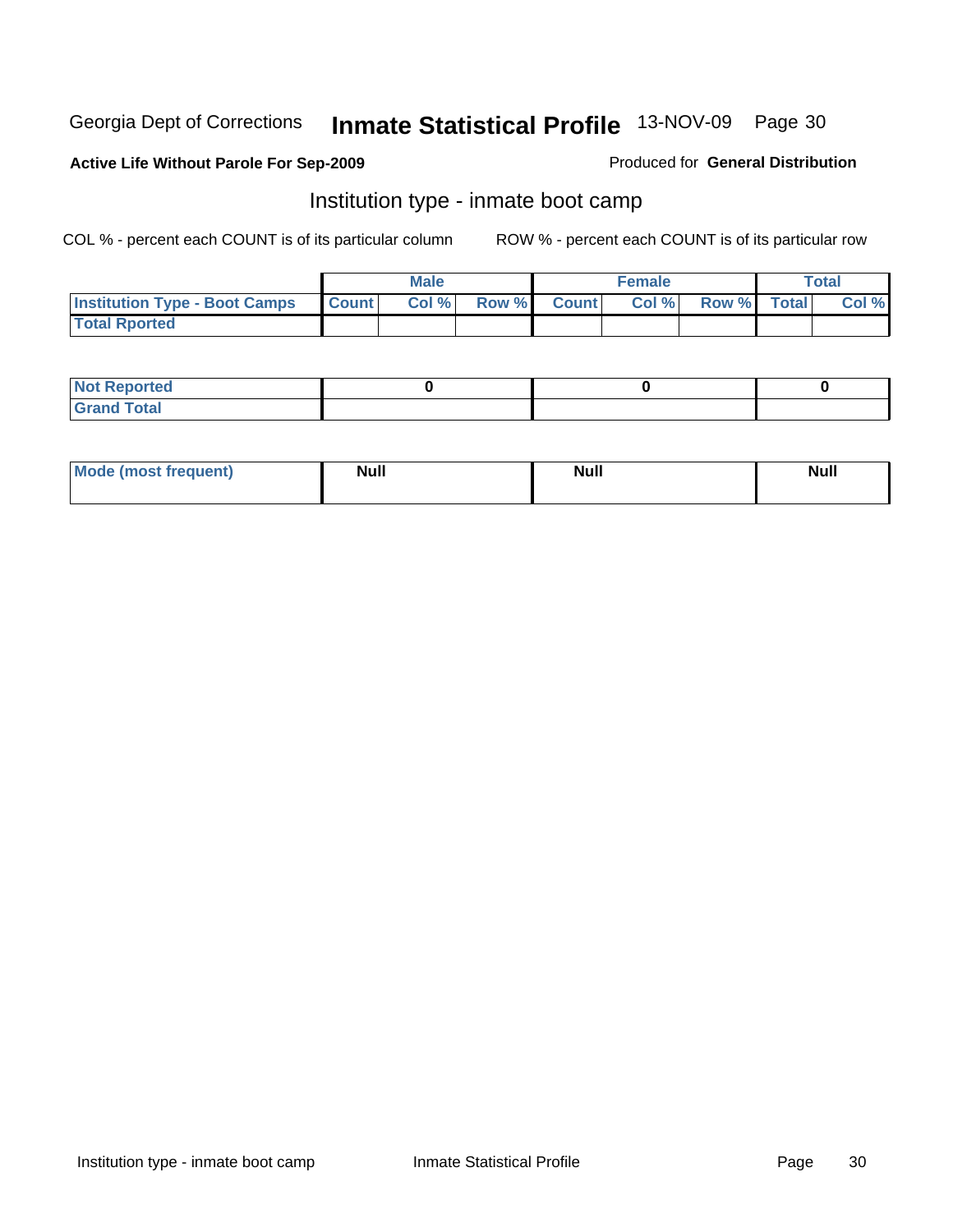#### **Active Life Without Parole For Sep-2009**

#### Produced for **General Distribution**

## Number of disciplinary reports

|                                       |              | <b>Male</b> |         |                | <b>Female</b> |       |              | <b>Total</b> |
|---------------------------------------|--------------|-------------|---------|----------------|---------------|-------|--------------|--------------|
| <b>Number of Disciplinary Reports</b> | <b>Count</b> | Col %       | Row %   | <b>Count</b>   | Col %         | Row % | <b>Total</b> | Col %        |
|                                       | 123          | 22.95%      | 96.85%  | 4              | 44.44%        | 3.15% | 127          | 23.30%       |
|                                       | 55           | 10.26%      | 100.00% |                |               |       | 55           | 10.09%       |
| $\mathbf{2}$                          | 46           | 8.58%       | 95.83%  | $\overline{2}$ | 22.22%        | 4.17% | 48           | 8.81%        |
|                                       | 40           | 7.46%       | 97.56%  |                | 11.11%        | 2.44% | 41           | 7.52%        |
|                                       | 32           | 5.97%       | 100.00% |                |               |       | 32           | 5.87%        |
| 5                                     | 27           | 5.04%       | 100.00% |                |               |       | 27           | 4.95%        |
| <b>More Than 5</b>                    | 213          | 39.74%      | 99.07%  | 2              | 22.22%        | 0.93% | 215          | 39.45%       |
| <b>Total Reported</b>                 | 536          | 100%        | 98.35%  | 9              | 100%          | 1.65% | 545          | 100%         |

| тет.<br>N |                            |                  |
|-----------|----------------------------|------------------|
|           | ro <i>r</i><br>טע<br>- - - | .<br>34J<br>$ -$ |

| Mean (average)       | 8.24 | 6.67 | 8.22 |
|----------------------|------|------|------|
| Median (middle)      |      |      |      |
| Mode (most frequent) |      |      |      |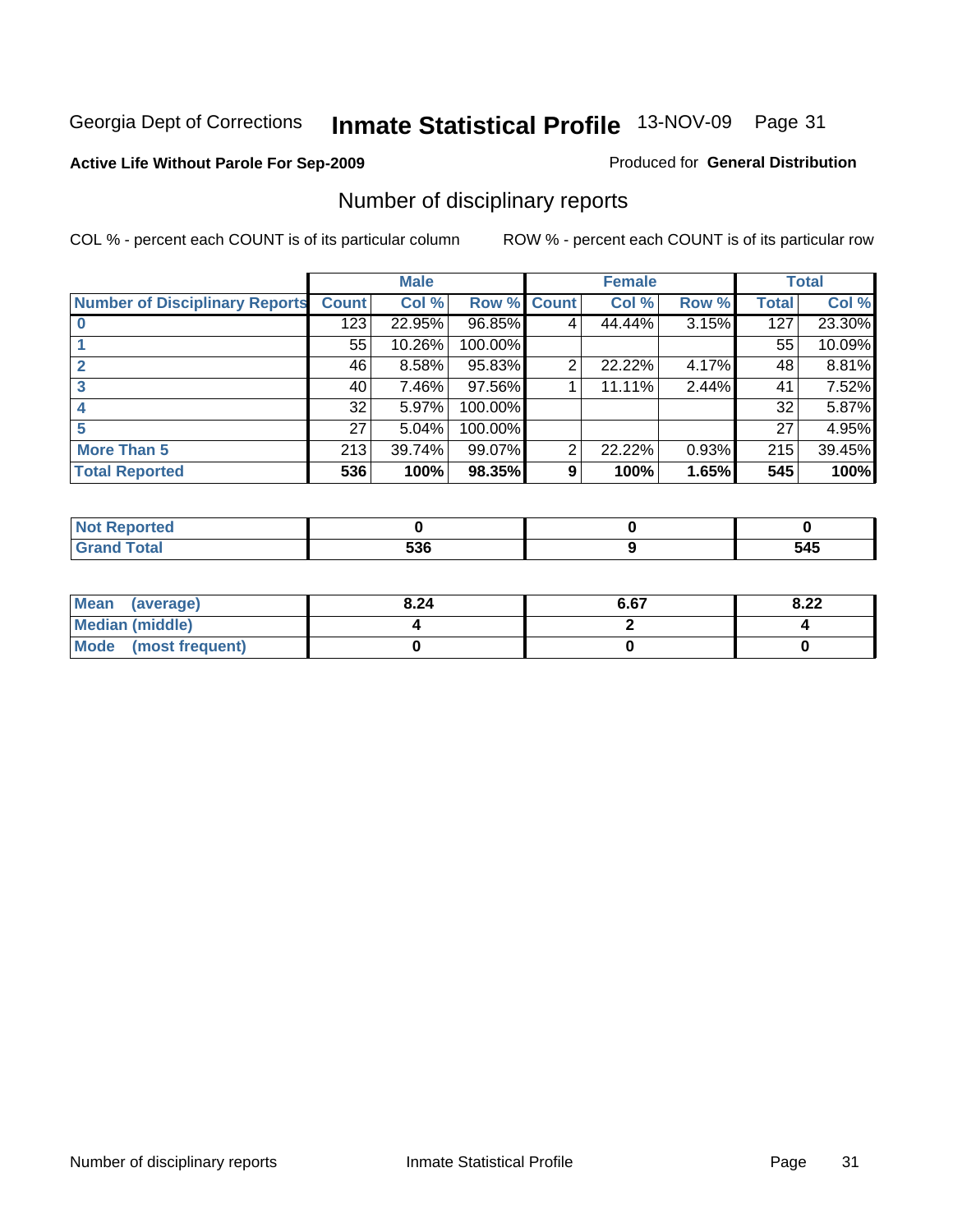#### **Active Life Without Parole For Sep-2009**

#### Produced for **General Distribution**

### Number of transfers

|                            |         | <b>Male</b> |         |              | <b>Female</b> |        |              | <b>Total</b> |
|----------------------------|---------|-------------|---------|--------------|---------------|--------|--------------|--------------|
| <b>Number of Transfers</b> | Count l | Col %       | Row %   | <b>Count</b> | Col %         | Row %  | <b>Total</b> | Col %        |
|                            | 2       | 0.37%       | 50.00%  | 2            | 22.22%        | 50.00% | 4            | 0.73%        |
|                            | 118     | 22.01%      | 98.33%  | 2            | 22.22%        | 1.67%  | 120          | 22.02%       |
| $\mathbf{2}$               | 122     | 22.76%      | 98.39%  | 2            | 22.22%        | 1.61%  | 124          | 22.75%       |
|                            | 105     | 19.59%      | 97.22%  | 3            | 33.33%        | 2.78%  | 108          | 19.82%       |
|                            | 49      | 9.14%       | 100.00% |              |               |        | 49           | 8.99%        |
|                            | 47      | 8.77%       | 100.00% |              |               |        | 47           | 8.62%        |
| <b>More Than 5</b>         | 93      | 17.35%      | 100.00% |              |               |        | 93           | 17.06%       |
| <b>Total Reported</b>      | 536     | 100%        | 98.35%  | 9            | 100%          | 1.65%  | 545          | 100%         |

| тео<br>N |             |             |
|----------|-------------|-------------|
|          | 536<br>$ -$ | 545<br>$ -$ |

| Mean (average)         | 3.48 | 67. ا | 3.45 |
|------------------------|------|-------|------|
| <b>Median (middle)</b> |      |       |      |
| Mode (most frequent)   |      |       |      |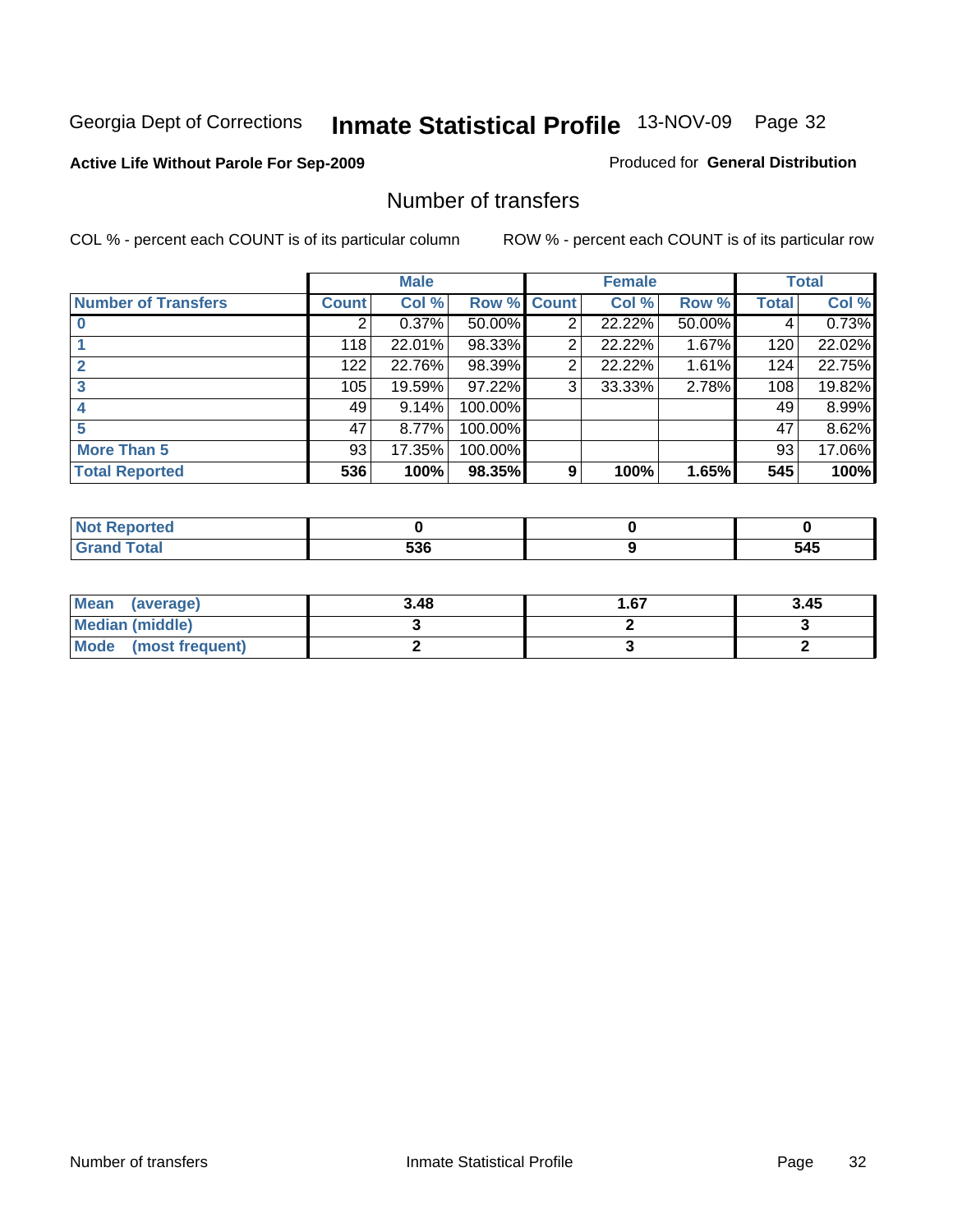#### **Active Life Without Parole For Sep-2009**

Produced for **General Distribution**

## Number of escapes

|                          |       | <b>Male</b> |                    |   | <b>Female</b> |        |       | <b>Total</b> |
|--------------------------|-------|-------------|--------------------|---|---------------|--------|-------|--------------|
| <b>Number of Escapes</b> | Count | Col%        | <b>Row % Count</b> |   | Col %         | Row %  | Total | Col %        |
|                          | 534   | 99.63%      | $98.34\%$          |   | 100.00%       | .66% I | 543   | 99.63%       |
|                          |       | 0.37%       | 100.00%            |   |               |        |       | $0.37\%$     |
| <b>Total Reported</b>    | 536   | 100%        | 98.35%             | 9 | 100%          | 1.65%  | 545   | 100%         |

| سائط الأمداد<br>neo |     |     |
|---------------------|-----|-----|
| Grand<br>υιαι       | 536 | 545 |

| Mean (average)       |  |  |
|----------------------|--|--|
| Median (middle)      |  |  |
| Mode (most frequent) |  |  |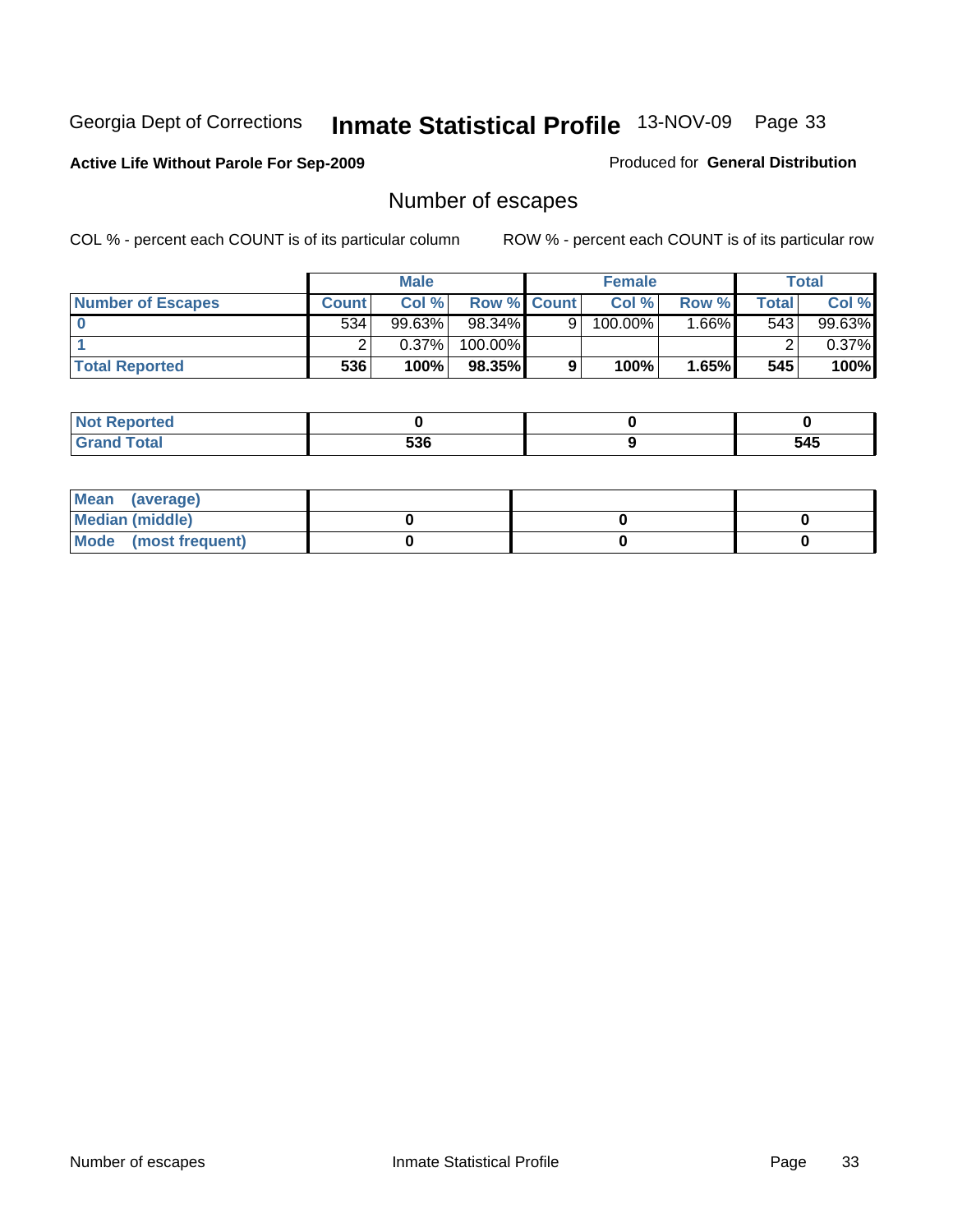#### **Active Life Without Parole For Sep-2009**

Produced for **General Distribution**

### Time served in current (or last) institution

|                              |              | <b>Male</b> |         |                | <b>Female</b> |        |              | <b>Total</b> |
|------------------------------|--------------|-------------|---------|----------------|---------------|--------|--------------|--------------|
| <b>Time In Institution</b>   | <b>Count</b> | Col %       | Row %   | <b>Count</b>   | Col %         | Row %  | <b>Total</b> | Col %        |
| 0 to 3 months                | 45           | 8.40%       | 100.00% |                |               |        | 45           | 8.26%        |
| 3.01 to 6 months             | 61           | 11.38%      | 100.00% |                |               |        | 61           | 11.19%       |
| 6.01 to 9 months             | 48           | 8.96%       | 100.00% |                |               |        | 48           | 8.81%        |
| 9.01 to 12 months            | 34           | 6.34%       | 100.00% |                |               |        | 34           | 6.24%        |
| 12.01 to 18 months           | 50           | 9.33%       | 87.72%  | $\overline{7}$ | 77.78%        | 12.28% | 57           | 10.46%       |
| <b>18.01 to 24 months</b>    | 62           | 11.57%      | 100.00% |                |               |        | 62           | 11.38%       |
| 2.01 to 3 years              | 55           | 10.26%      | 100.00% |                |               |        | 55           | 10.09%       |
| 3.01 to 4 years              | 48           | 8.96%       | 100.00% |                |               |        | 48           | 8.81%        |
| $\overline{4.01}$ to 5 years | 36           | 6.72%       | 97.30%  | 1              | 11.11%        | 2.70%  | 37           | 6.79%        |
| 5.01 to 6 years              | 19           | 3.54%       | 95.00%  | 1              | 11.11%        | 5.00%  | 20           | 3.67%        |
| 6.01 to 7 years              | 22           | 4.10%       | 100.00% |                |               |        | 22           | 4.04%        |
| 7.01 to 8 years              | 22           | 4.10%       | 100.00% |                |               |        | 22           | 4.04%        |
| 8.01 to 9 years              | 13           | 2.43%       | 100.00% |                |               |        | 13           | 2.39%        |
| 9.01 to 10 years             | 9            | 1.68%       | 100.00% |                |               |        | 9            | 1.65%        |
| Over 10 years                | 12           | 2.24%       | 100.00% |                |               |        | 12           | 2.20%        |
| <b>Total Reported</b>        | 536          | 100%        | 98.35%  | 9              | 100%          | 1.65%  | 545          | 100.0%       |

| <b>Not Reported</b> |            |     |
|---------------------|------------|-----|
| <b>Total</b>        | EOC<br>ววง | 545 |

| <b>Mean</b><br>(average)       | 33 months | 26 months        | 33 months |
|--------------------------------|-----------|------------------|-----------|
| Median (middle)                | 20 months | <b>16 months</b> | 20 months |
| <b>Mode</b><br>(most frequent) | 4 months  | l months         | months    |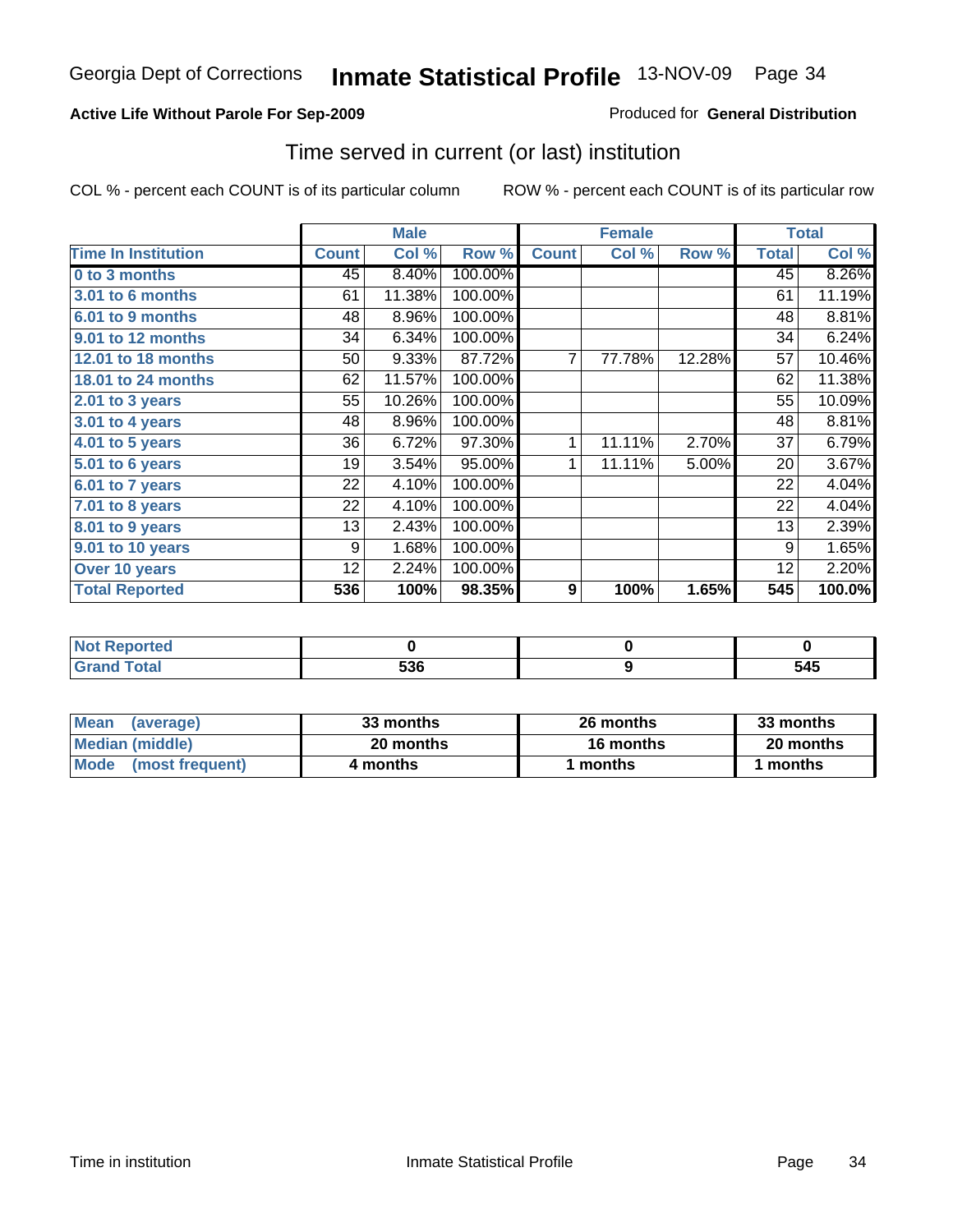#### **Active Life Without Parole For Sep-2009**

#### Produced for **General Distribution**

### Highest grade level attained

|                              |                | <b>Male</b> |         |              | <b>Female</b> |       |                | <b>Total</b> |
|------------------------------|----------------|-------------|---------|--------------|---------------|-------|----------------|--------------|
| <b>Grade Level</b>           | <b>Count</b>   | Col %       | Row %   | <b>Count</b> | Col %         | Row % | <b>Total</b>   | Col %        |
| <b>Grade 2</b>               |                | 0.46%       | 100.00% |              |               |       | 1              | 0.45%        |
| <b>Grade 4</b>               | 2              | 0.91%       | 100.00% |              |               |       | $\overline{2}$ | 0.89%        |
| <b>Grade 5</b>               | 2              | 0.91%       | 100.00% |              |               |       | $\overline{2}$ | 0.89%        |
| Grade 6                      | $\overline{c}$ | 0.91%       | 100.00% |              |               |       | $\overline{2}$ | 0.89%        |
| <b>Grade 7</b>               | 8              | 3.65%       | 100.00% |              |               |       | 8              | 3.57%        |
| <b>Grade 8</b>               | 17             | 7.76%       | 100.00% |              |               |       | 17             | 7.59%        |
| <b>Grade 9</b>               | 30             | 13.70%      | 96.77%  | 1            | 20.00%        | 3.23% | 31             | 13.84%       |
| Grade 10                     | 43             | 19.63%      | 97.73%  | 1            | 20.00%        | 2.27% | 44             | 19.64%       |
| Grade 11                     | 28             | 12.79%      | 100.00% |              |               |       | 28             | 12.50%       |
| <b>Grade 12 or GED</b>       | 54             | 24.66%      | 94.74%  | 3            | 60.00%        | 5.26% | 57             | 25.45%       |
| <b>Completed tech school</b> | 2              | 0.91%       | 100.00% |              |               |       | 2              | 0.89%        |
| College, 1 year              | 9              | 4.11%       | 100.00% |              |               |       | 9              | 4.02%        |
| College, 2 year              | 15             | 6.85%       | 100.00% |              |               |       | 15             | 6.70%        |
| College, 3 year              | 3              | 1.37%       | 100.00% |              |               |       | 3              | 1.34%        |
| <b>Bachelor's degree</b>     | 2              | 0.91%       | 100.00% |              |               |       | 2              | 0.89%        |
| Law degree                   |                | 0.46%       | 100.00% |              |               |       | 1              | 0.45%        |
| <b>Total Reported</b>        | 219            | 100%        | 97.77%  | 5            | 100%          | 2.23% | 224            | 100%         |

| $\bullet$ (a) $\bullet$ (e) $\bullet$ | 247         | ົ<br>JZ 1  |
|---------------------------------------|-------------|------------|
| $\sim$                                | EOC.<br>ooc | EAE<br>34J |

| <b>Mean</b><br>(average)  | 10.65           |                 | 10.66                    |
|---------------------------|-----------------|-----------------|--------------------------|
| Median (middle)           | Grade 11        | Grade 12 or GED | Grade 11                 |
| l Mode<br>(most frequent) | Grade 12 or GED | Grade 12 or GED | <b>I</b> Grade 12 or GED |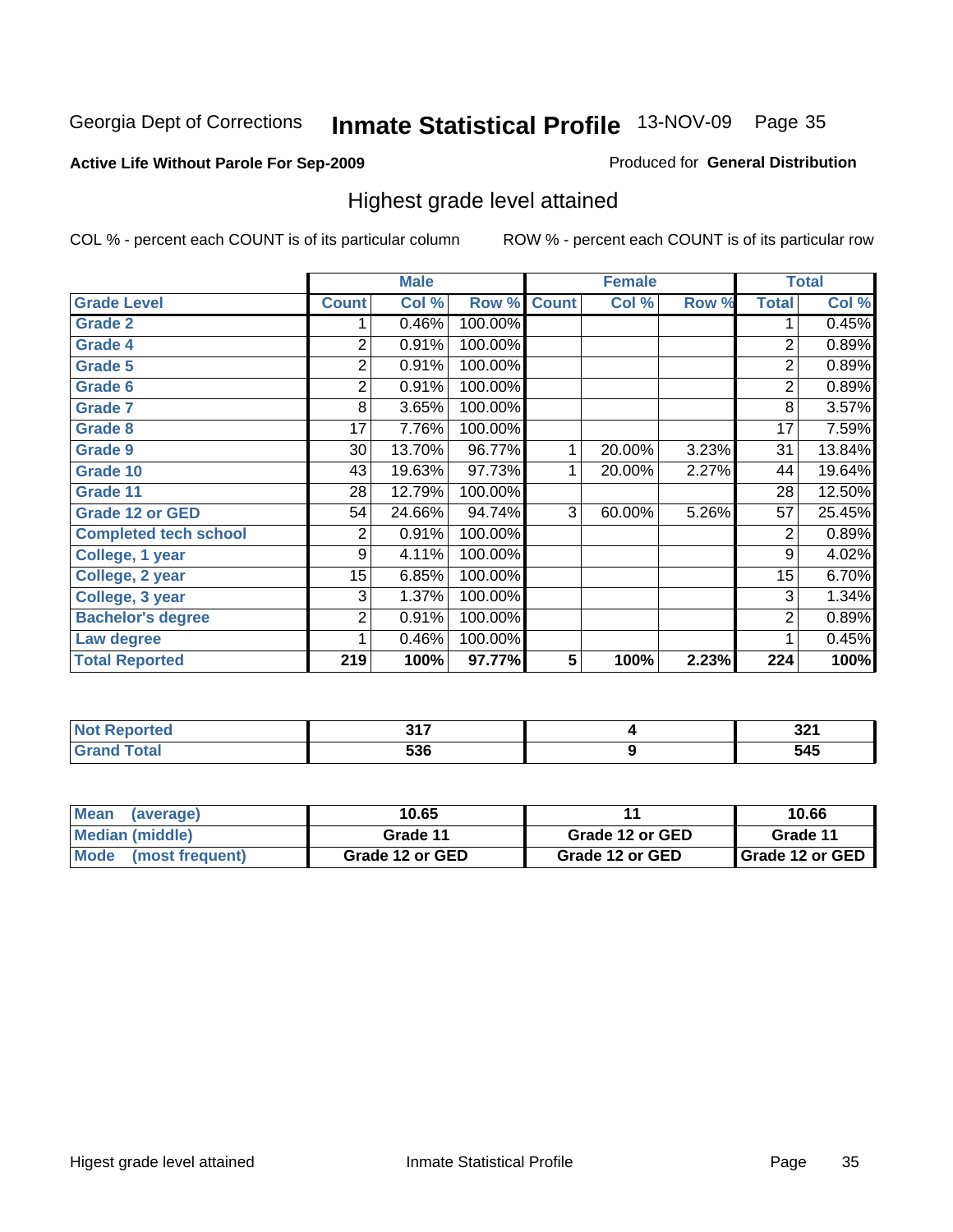#### **Active Life Without Parole For Sep-2009**

Produced for **General Distribution**

### Culture fair IQ scores

|                       |              | <b>Male</b> |             |   | <b>Female</b> |          |              | <b>Total</b> |
|-----------------------|--------------|-------------|-------------|---|---------------|----------|--------------|--------------|
| <b>IQ Scores</b>      | <b>Count</b> | Col %       | Row % Count |   | Col %         | Row %    | <b>Total</b> | Col %        |
| $60 - 69$             | 22           | 4.61%       | 100.00%     |   |               |          | 22           | 4.53%        |
| $70 - 79$             | 37           | 7.76%       | 100.00%     |   |               |          | 37           | 7.61%        |
| $80 - 89$             | 81           | 16.98%      | 97.59%      | 2 | 22.22%        | 2.41%    | 83           | 17.08%       |
| $90 - 99$             | 84           | 17.61%      | 97.67%      | 2 | 22.22%        | $2.33\%$ | 86           | 17.70%       |
| $100 - 109$           | 131          | 27.46%      | 99.24%      | 4 | 11.11%        | 0.76%    | 132          | 27.16%       |
| $110 - 119$           | 101          | 21.17%      | 98.06%      | 2 | 22.22%        | 1.94%    | 103          | 21.19%       |
| $120 - 129$           | 21           | 4.40%       | 95.45%      | 1 | 11.11%        | 4.55%    | 22           | 4.53%        |
| $130 - 139$           |              |             |             |   | 11.11%        | 100.00%  |              | 0.21%        |
| <b>Total Reported</b> | 477          | 100%        | 98.15%      | 9 | 100%          | 1.85%    | 486          | 100.0%       |

| <b>Not Reported</b>  | 55  | 55  |
|----------------------|-----|-----|
| Not Valid (under 60) |     |     |
| <b>Grand Total</b>   | 536 | 545 |

| <b>Mean</b><br>(average) | 98  | 108 | 98  |
|--------------------------|-----|-----|-----|
| <b>Median (middle)</b>   | 101 | 102 | 101 |
| Mode (most frequent)     | 105 | 96  | 105 |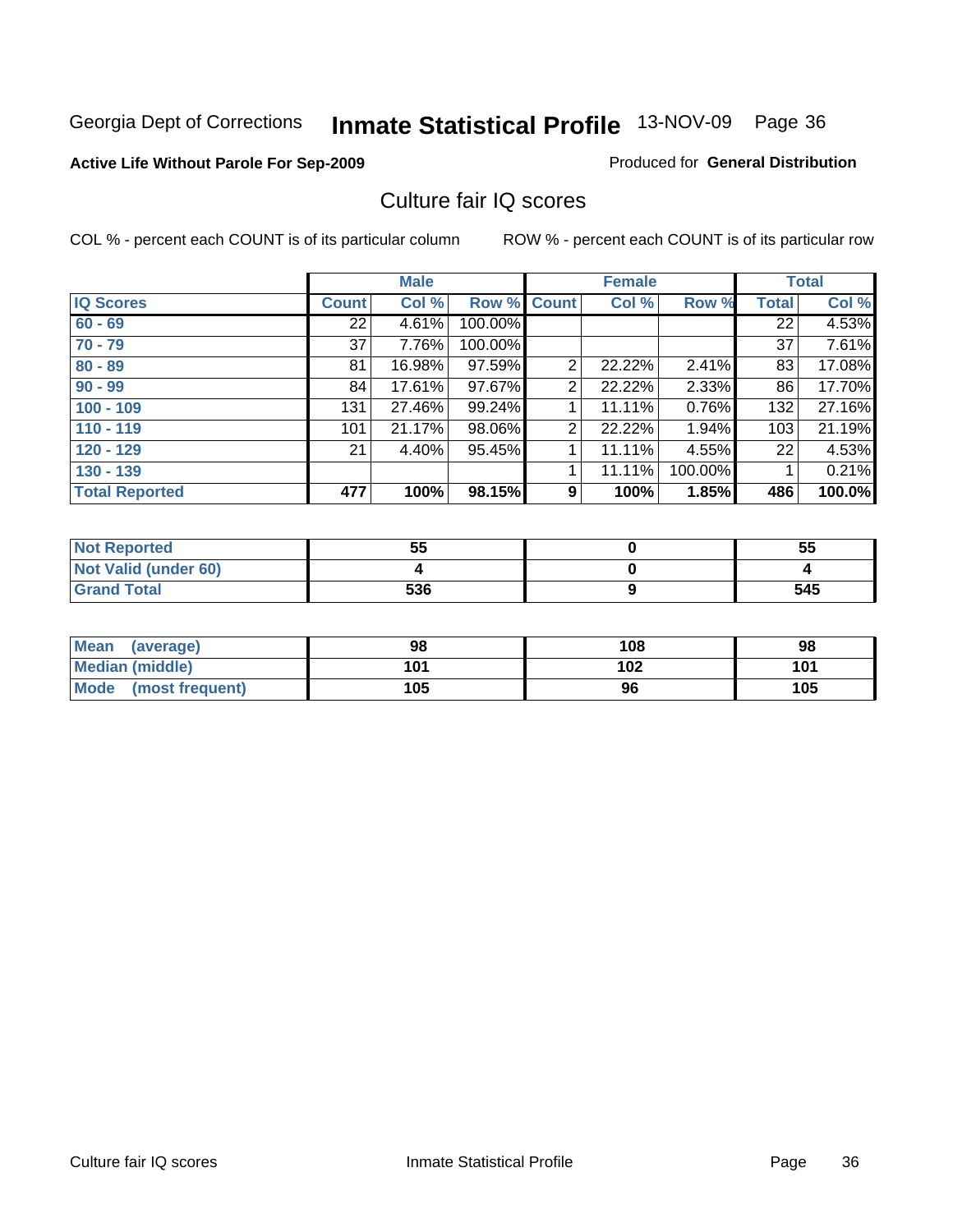### **Active Life Without Parole For Sep-2009**

#### Produced for **General Distribution**

# Wide Range Achievement Test (WRAT) reading score

|                           |                 | <b>Male</b> |         |              | <b>Female</b> |       |                 | <b>Total</b> |
|---------------------------|-----------------|-------------|---------|--------------|---------------|-------|-----------------|--------------|
| <b>WRAT Reading Score</b> | <b>Count</b>    | Col %       | Row %   | <b>Count</b> | Col %         | Row % | <b>Total</b>    | Col %        |
| $0.1$ to $0.9$            | $\overline{12}$ | 2.47%       | 100.00% |              |               |       | $\overline{12}$ | 2.42%        |
| 1.0 to 1.9                | 14              | 2.88%       | 100.00% |              |               |       | 14              | 2.83%        |
| 2.0 to 2.9                | 27              | 5.56%       | 96.43%  | 1            | 11.11%        | 3.57% | 28              | 5.66%        |
| 3.0 to 3.9                | 28              | 5.76%       | 100.00% |              |               |       | 28              | 5.66%        |
| 4.0 to 4.9                | 39              | 8.02%       | 100.00% |              |               |       | 39              | 7.88%        |
| 5.0 to 5.9                | 46              | 9.47%       | 97.87%  | 1            | 11.11%        | 2.13% | 47              | 9.49%        |
| 6.0 to 6.9                | 41              | 8.44%       | 100.00% |              |               |       | 41              | 8.28%        |
| 7.0 to 7.9                | 19              | 3.91%       | 100.00% |              |               |       | 19              | 3.84%        |
| 8.0 to 8.9                | 34              | 7.00%       | 100.00% |              |               |       | 34              | 6.87%        |
| 9.0 to 9.9                | 42              | 8.64%       | 97.67%  | 1            | 11.11%        | 2.33% | 43              | 8.69%        |
| 10.0 to 10.9              | 11              | 2.26%       | 91.67%  | 1            | 11.11%        | 8.33% | 12              | 2.42%        |
| 11.0 to 11.9              | 29              | 5.97%       | 100.00% |              |               |       | 29              | 5.86%        |
| 12.0 to 12.9              | 92              | 18.93%      | 98.92%  | 1            | 11.11%        | 1.08% | 93              | 18.79%       |
| 13                        | 52              | 10.70%      | 92.86%  | 4            | 44.44%        | 7.14% | 56              | 11.31%       |
| <b>Total Reported</b>     | 486             | 100%        | 98.18%  | 9            | 100%          | 1.82% | 495             | 100%         |

| <b>Not Reported</b> | 50  | 50  |
|---------------------|-----|-----|
| <b>Grand Total</b>  | 536 | 545 |

| <b>Mean</b><br>(average) | 8.23 | 10.31 | 8.27 |
|--------------------------|------|-------|------|
| <b>Median (middle)</b>   | 8.35 | 12.9  | ช.5  |
| Mode<br>(most frequent)  | 12.8 | ∪י    | ט ו  |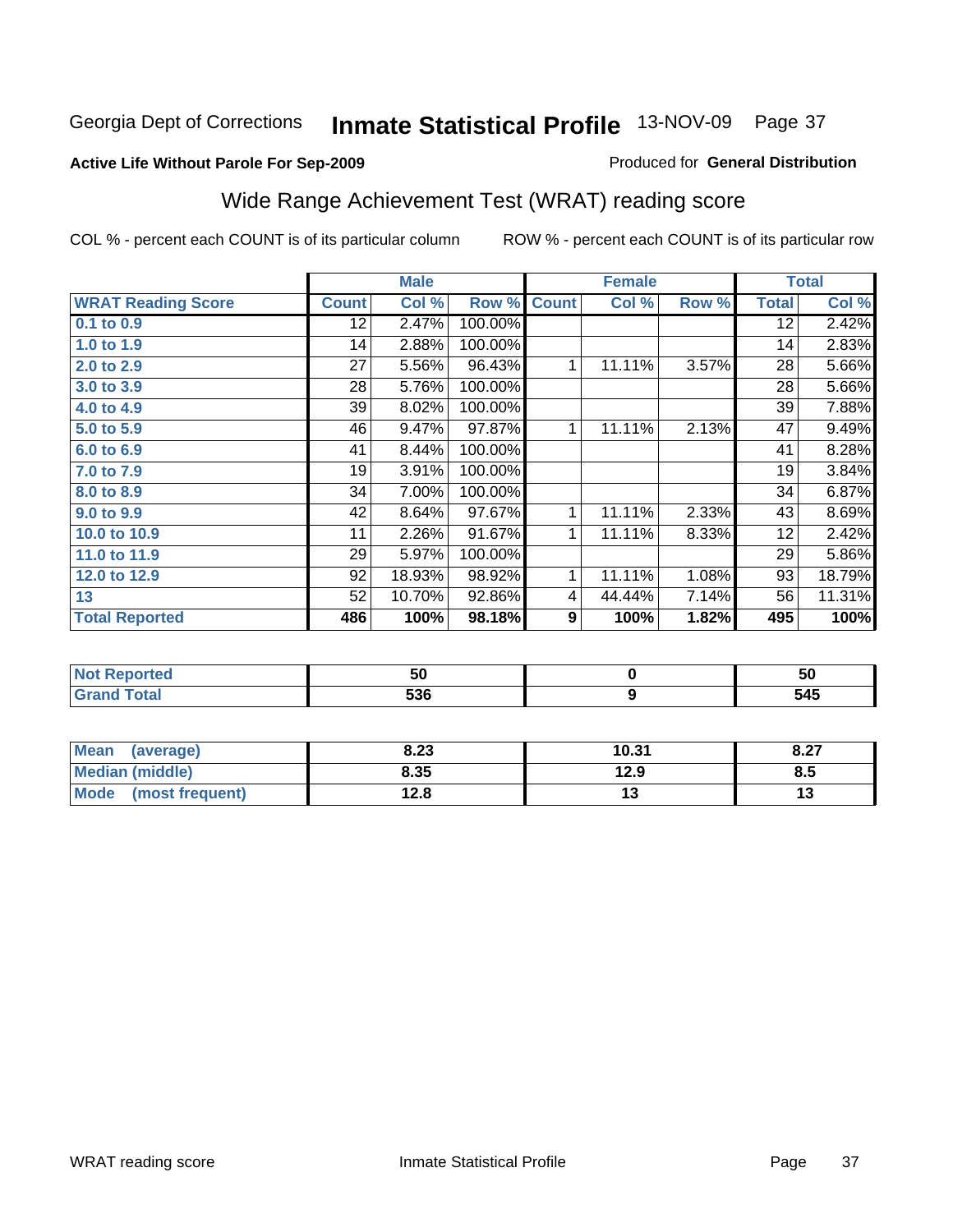#### **Active Life Without Parole For Sep-2009**

#### Produced for **General Distribution**

# Wide Range Achievement Test (WRAT) math score

|                              |              | <b>Male</b> |         |              | <b>Female</b> |        |              | <b>Total</b> |
|------------------------------|--------------|-------------|---------|--------------|---------------|--------|--------------|--------------|
| <b>WRAT Mathematic Score</b> | <b>Count</b> | Col %       | Row %   | <b>Count</b> | Col %         | Row %  | <b>Total</b> | Col %        |
| 0.1 to 0.9                   | 2            | 0.41%       | 100.00% |              |               |        | 2            | 0.40%        |
| 1.0 to 1.9                   | 4            | 0.82%       | 100.00% |              |               |        | 4            | 0.81%        |
| 2.0 to 2.9                   | 19           | 3.91%       | 100.00% |              |               |        | 19           | 3.84%        |
| 3.0 to 3.9                   | 33           | 6.79%       | 100.00% |              |               |        | 33           | 6.67%        |
| 4.0 to 4.9                   | 50           | 10.29%      | 98.04%  | 1            | 11.11%        | 1.96%  | 51           | 10.30%       |
| 5.0 to 5.9                   | 63           | 12.96%      | 100.00% |              |               |        | 63           | 12.73%       |
| 6.0 to 6.9                   | 104          | 21.40%      | 99.05%  | 1            | 11.11%        | 0.95%  | 105          | 21.21%       |
| 7.0 to 7.9                   | 63           | 12.96%      | 98.44%  | 1            | 11.11%        | 1.56%  | 64           | 12.93%       |
| 8.0 to 8.9                   | 33           | 6.79%       | 97.06%  | 1            | 11.11%        | 2.94%  | 34           | 6.87%        |
| 9.0 to 9.9                   | 46           | 9.47%       | 95.83%  | 2            | 22.22%        | 4.17%  | 48           | 9.70%        |
| 10.0 to 10.9                 | 26           | 5.35%       | 96.30%  | 1            | 11.11%        | 3.70%  | 27           | 5.45%        |
| 11.0 to 11.9                 | 14           | 2.88%       | 100.00% |              |               |        | 14           | 2.83%        |
| 12.0 to 12.9                 | 21           | 4.32%       | 95.45%  | 1            | 11.11%        | 4.55%  | 22           | 4.44%        |
| 13                           | 8            | 1.65%       | 88.89%  | 1            | 11.11%        | 11.11% | 9            | 1.82%        |
| <b>Total Reported</b>        | 486          | 100%        | 98.18%  | 9            | 100%          | 1.82%  | 495          | 100%         |
|                              |              |             |         |              |               |        |              |              |

| <b>Not Reported</b> | 50  | ้วน |
|---------------------|-----|-----|
| <b>Grand Total</b>  | 536 | 545 |

| <b>Mean</b><br>(average) | 7.04 | 9.16 | 7.08 |
|--------------------------|------|------|------|
| Median (middle)          | 6.9  | J.Z  | 6.9  |
| Mode<br>(most frequent)  | 6.9  | 7.O  | 6.9  |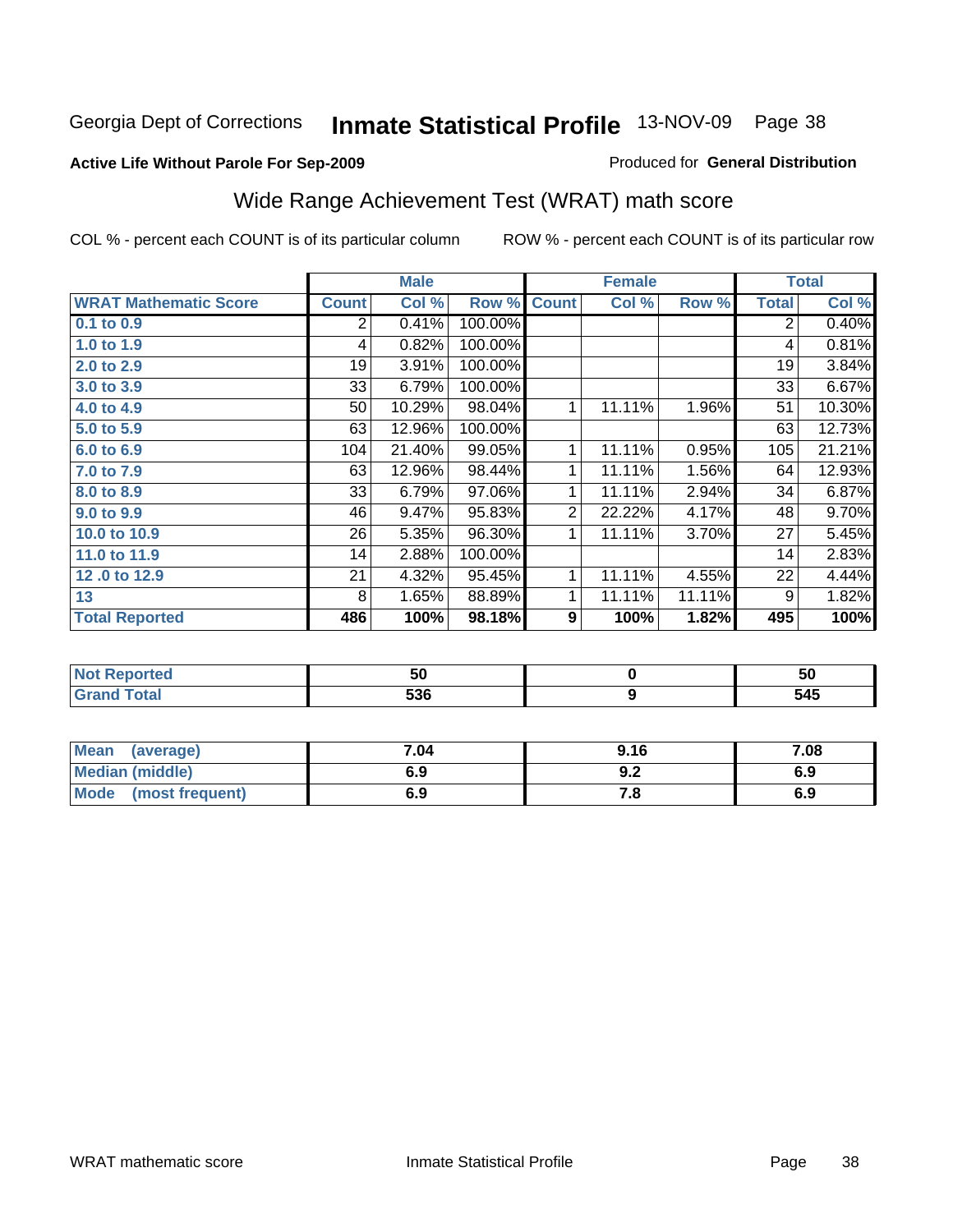**9**

# **Active Life Without Parole For Sep-2009**

Produced for **General Distribution**

# Wide Range Achievement Test (WRAT) spelling score

COL % - percent each COUNT is of its particular column ROW % - percent each COUNT is of its particular row

|                            |              | <b>Male</b> |         |                | <b>Female</b> |       |              | <b>Total</b> |
|----------------------------|--------------|-------------|---------|----------------|---------------|-------|--------------|--------------|
| <b>WRAT Spelling Score</b> | <b>Count</b> | Col %       | Row %   | <b>Count</b>   | Col %         | Row % | <b>Total</b> | Col %        |
| 0.1 to 0.9                 |              | 1.44%       | 100.00% |                |               |       | 7            | 1.42%        |
| 1.0 to 1.9                 | 19           | 3.92%       | 100.00% |                |               |       | 19           | 3.85%        |
| 2.0 to 2.9                 | 38           | 7.84%       | 100.00% |                |               |       | 38           | 7.69%        |
| 3.0 to 3.9                 | 29           | 5.98%       | 100.00% |                |               |       | 29           | 5.87%        |
| 4.0 to 4.9                 | 45           | 9.28%       | 97.83%  | 1              | 11.11%        | 2.17% | 46           | 9.31%        |
| 5.0 to 5.9                 | 46           | 9.48%       | 100.00% |                |               |       | 46           | 9.31%        |
| 6.0 to 6.9                 | 54           | 11.13%      | 98.18%  | 1              | 11.11%        | 1.82% | 55           | 11.13%       |
| 7.0 to 7.9                 | 40           | 8.25%       | 100.00% |                |               |       | 40           | 8.10%        |
| 8.0 to 8.9                 | 38           | 7.84%       | 100.00% |                |               |       | 38           | 7.69%        |
| 9.0 to 9.9                 | 37           | 7.63%       | 100.00% |                |               |       | 37           | 7.49%        |
| 10.0 to 10.9               | 32           | 6.60%       | 96.97%  | 1              | 11.11%        | 3.03% | 33           | 6.68%        |
| 11.0 to 11.9               | 30           | 6.19%       | 93.75%  | $\overline{2}$ | 22.22%        | 6.25% | 32           | 6.48%        |
| 12.0 to 12.9               | 45           | 9.28%       | 93.75%  | 3              | 33.33%        | 6.25% | 48           | 9.72%        |
| 13                         | 25           | 5.15%       | 96.15%  | 1              | 11.11%        | 3.85% | 26           | 5.26%        |
| <b>Total Reported</b>      | 485          | 100%        | 98.18%  | 9              | 100%          | 1.82% | 494          | 100%         |
|                            |              |             |         |                |               |       |              |              |
| <b>Not Reported</b>        |              | 51          |         |                | $\mathbf 0$   |       |              | 51           |

| Mean<br>(average)              | 7.36 | 10.42 | 7.42 |
|--------------------------------|------|-------|------|
| <b>Median (middle)</b>         | ن. ا | 11.3  |      |
| <b>Mode</b><br>(most frequent) | გ.ა  | 12.3  | ช.ว  |

 **536**

 **Grand Total**

 **545**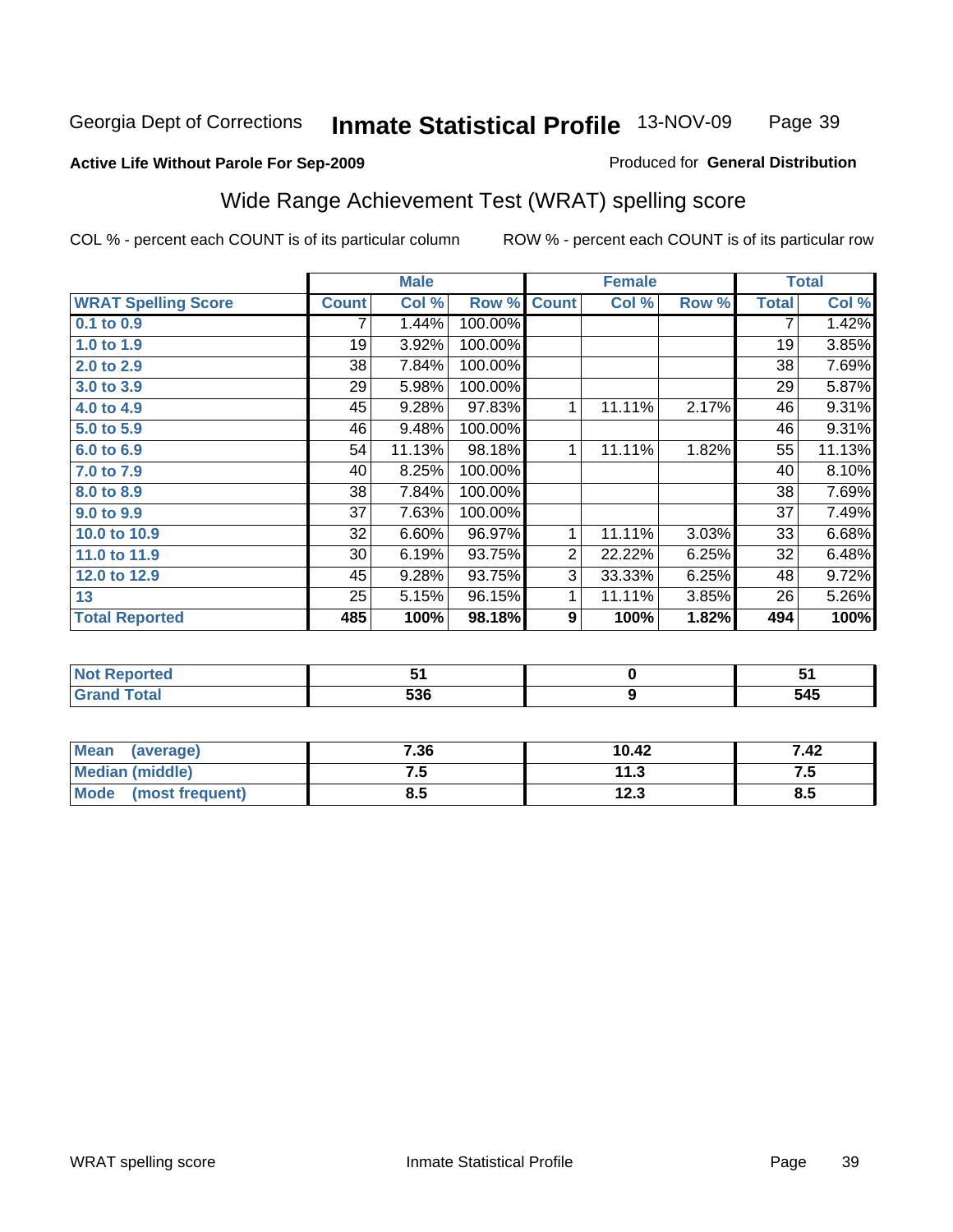#### **Active Life Without Parole For Sep-2009**

Produced for **General Distribution**

## Scope of substance abuse - summary

|                        |              | <b>Male</b> |            |              | <b>Female</b> |          |       | Total  |
|------------------------|--------------|-------------|------------|--------------|---------------|----------|-------|--------|
| <b>Substance Abuse</b> | <b>Count</b> | Col %       | Row %      | <b>Count</b> | Col %         | Row %    | Total | Col %  |
| <b>None</b>            | 188          | 35.07%      | 97.92%     |              | 44.44%        | 2.08%    | 192   | 35.23% |
| Drugs only             | 199          | 37.13%      | 98.51%     | 3            | $33.33\%$     | 1.49%    | 202   | 37.06% |
| <b>Alcohol only</b>    | 34           | $6.34\%$    | $100.00\%$ |              |               |          | 34    | 6.24%  |
| Drugs and alcohol      | 115          | 21.46%      | 98.29%     | ົ            | 22.22%        | $1.71\%$ | 117   | 21.47% |
| <b>Total Reported</b>  | 536          | 100%        | 98.35%     | 9            | 100%          | 1.65%    | 545   | 100%   |

| <b>Reported</b> |     |     |
|-----------------|-----|-----|
| <b>Total</b>    | 536 | 545 |

| епнерт. | Mode<br>most: | Druas onlv | .nnr | ')ruas onlv |
|---------|---------------|------------|------|-------------|
|---------|---------------|------------|------|-------------|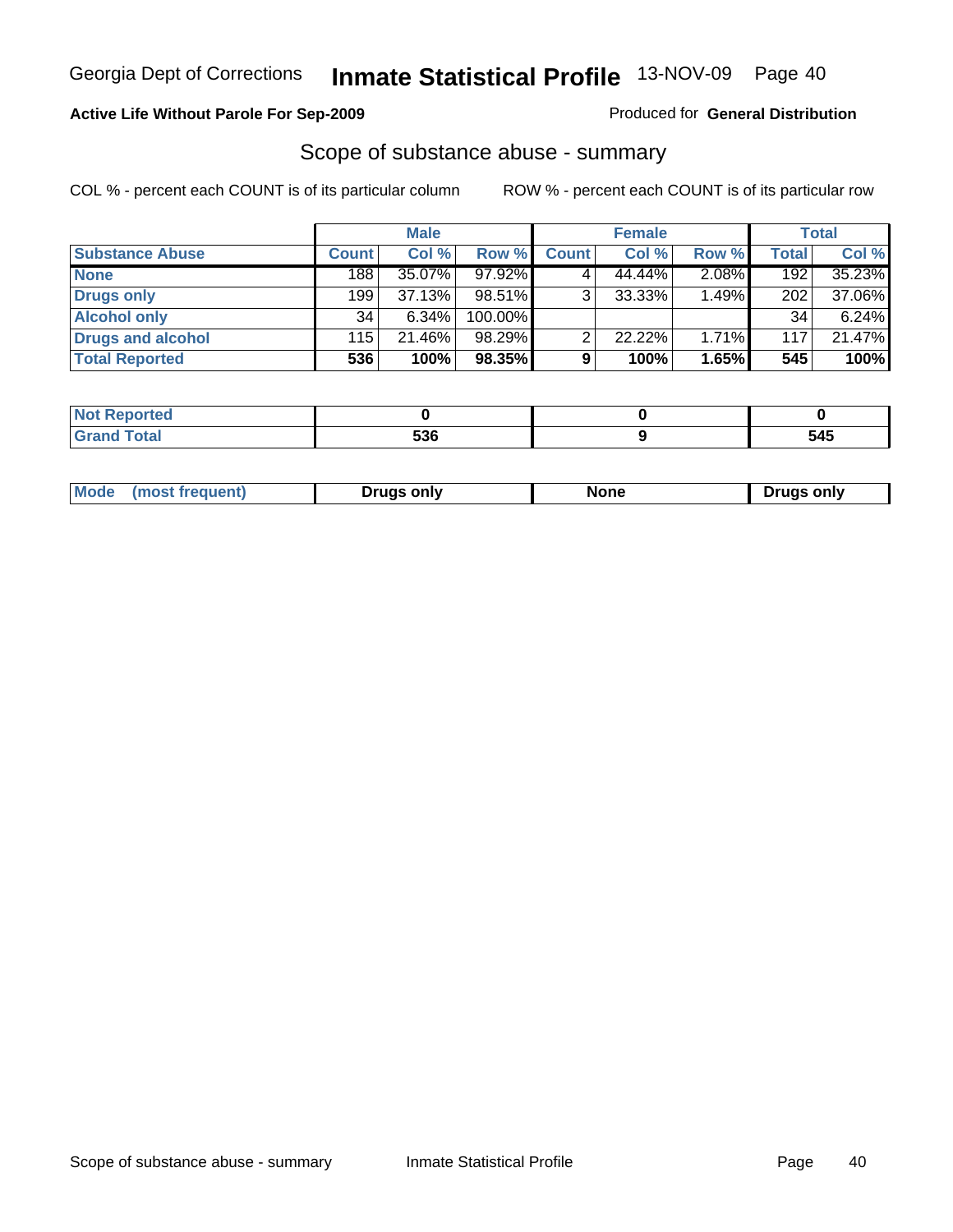#### **Active Life Without Parole For Sep-2009**

Produced for **General Distribution**

## Scope of substance abuse - detail

|                                         |              | <b>Male</b> |         |                | <b>Female</b> |       |                | <b>Total</b> |
|-----------------------------------------|--------------|-------------|---------|----------------|---------------|-------|----------------|--------------|
| <b>Substance Abuse</b>                  | <b>Count</b> | Col %       | Row %   | <b>Count</b>   | Col %         | Row % | <b>Total</b>   | Col %        |
| No drug or alcohol problems             | 188          | 35.07%      | 97.92%  | 4              | 44.44%        | 2.08% | 192            | 35.23%       |
| Drug addiction but no alcohol           | 3            | 0.56%       | 100.00% |                |               |       | 3              | 0.55%        |
| <b>Drug addiction and alcohol</b>       | 3            | 0.56%       | 100.00% |                |               |       | 3              | 0.55%        |
| abuse                                   |              |             |         |                |               |       |                |              |
| <b>Drug addiction and alcoholism</b>    | 2            | 0.37%       | 100.00% |                |               |       | $\overline{2}$ | 0.37%        |
| No drug problem but alcohol             | 28           | 5.22%       | 100.00% |                |               |       | 28             | 5.14%        |
| abuse                                   |              |             |         |                |               |       |                |              |
| No drug problem but alcoholism          | 6            | 1.12%       | 100.00% |                |               |       | 6              | 1.10%        |
| Drug experiment but no alcohol          | 118          | 22.01%      | 99.16%  | 1              | 11.11%        | 0.84% | 119            | 21.83%       |
| <b>Drug experiment &amp; alcohol</b>    | 13           | 2.43%       | 100.00% |                |               |       | 13             | 2.39%        |
| abuse                                   |              |             |         |                |               |       |                |              |
| <b>Drug experiment &amp; alcoholism</b> | 9            | 1.68%       | 100.00% |                |               |       | 9              | 1.65%        |
| Drug abuse but no alcohol               | 78           | 14.55%      | 97.50%  | $\overline{2}$ | 22.22%        | 2.50% | 80             | 14.68%       |
| Drug abuse and alcohol abuse            | 74           | 13.81%      | 98.67%  |                | 11.11%        | 1.33% | 75             | 13.76%       |
| <b>Drug abuse and alcoholism</b>        | 14           | 2.61%       | 93.33%  |                | 11.11%        | 6.67% | 15             | 2.75%        |
| <b>Total Reported</b>                   | 536          | 100%        | 98.35%  | 9              | 100%          | 1.65% | 545            | 100%         |

| rtea<br>. |            |     |
|-----------|------------|-----|
| $\sim$ 40 | につに<br>ววบ | 545 |

| Mode (most frequent) | No drug or alcohol problems No drug or alcohol problems No drug or alcohol |          |
|----------------------|----------------------------------------------------------------------------|----------|
|                      |                                                                            | problems |
|                      |                                                                            |          |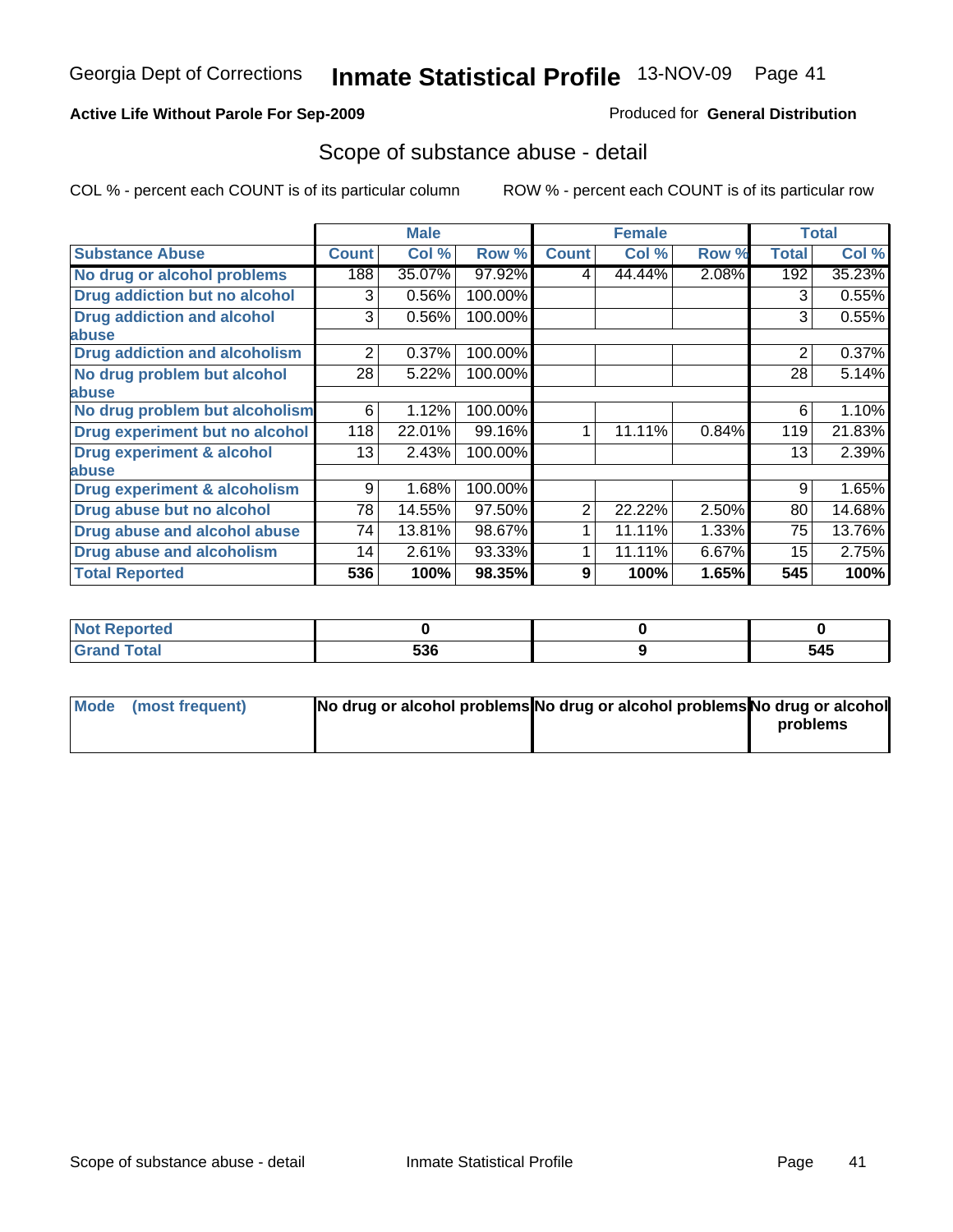### **Active Life Without Parole For Sep-2009**

#### Produced for **General Distribution**

# Current / last mental health treatment level

|                                    |              | <b>Male</b> |         |              | <b>Female</b> |       |              | <b>Total</b> |
|------------------------------------|--------------|-------------|---------|--------------|---------------|-------|--------------|--------------|
| <b>Mental Health Treatment Lev</b> | <b>Count</b> | Col %       | Row %   | <b>Count</b> | Col%          | Row % | <b>Total</b> | Col %        |
| 1 No problem at current time       | 277          | 75.07%      | 99.28%  | 2            | 28.57%        | 0.72% | 279          | 74.20%       |
| <b>2 Receiving outpatient</b>      | 66           | 17.89%      | 92.96%  | 5            | 71.43%        | 7.04% | 71           | 18.88%       |
| treatment                          |              |             |         |              |               |       |              |              |
| 3 Inpatient, moderate              | 22           | 5.96%       | 100.00% |              |               |       | 22           | 5.85%        |
| <b>Treatment</b>                   |              |             |         |              |               |       |              |              |
| 4 Inpatient, intensive             | 4            | 1.08%       | 100.00% |              |               |       |              | 1.06%        |
| treatment                          |              |             |         |              |               |       |              |              |
| <b>Total Evaluated</b>             | 369          | 100%        | 98.14%  |              | 100%          | 1.86% | 376          | 100%         |

| Never had MH evaluation | ר ה | ה ה<br>כט ו |
|-------------------------|-----|-------------|
| <b>Total</b>            | 536 | 545         |

| <b>Median (middle)</b> | No problem at current time | <b>Receiving outpatient</b><br>treatment | No problem at<br>current time |  |  |
|------------------------|----------------------------|------------------------------------------|-------------------------------|--|--|
| <b>Mode</b>            | No problem at current time | <b>Receiving outpatient</b>              | No problem at                 |  |  |
| (most frequent)        |                            | treatment                                | current time                  |  |  |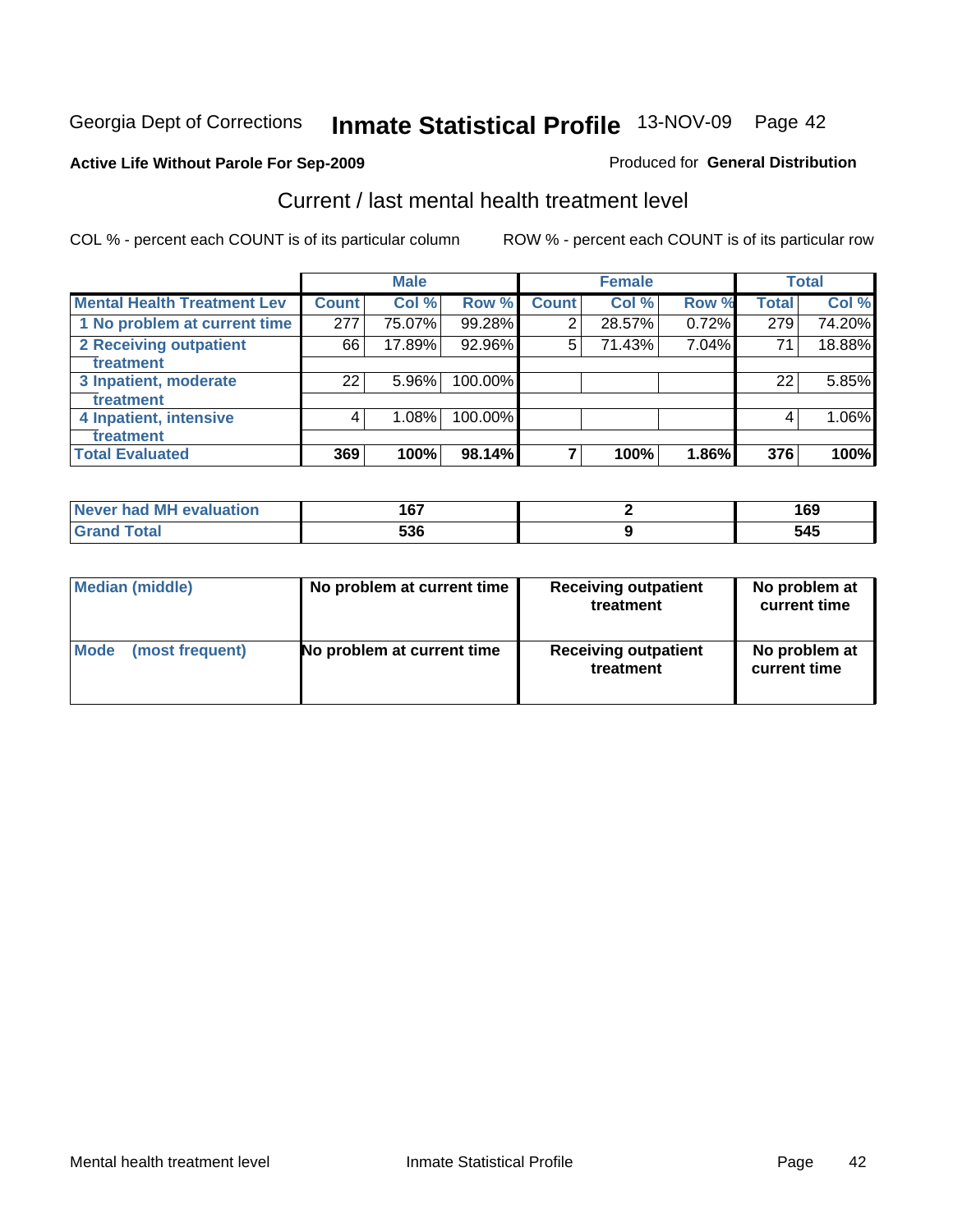|                                   |              | <b>Male</b> |                    |   | <b>Female</b> |       |              | <b>Total</b> |
|-----------------------------------|--------------|-------------|--------------------|---|---------------|-------|--------------|--------------|
| 'P' Overall Condition             | <b>Count</b> | Col %       | <b>Row % Count</b> |   | Col %         | Row % | <b>Total</b> | Col %        |
| 1 No medical illness              | 356          | 69.40%      | 98.61%             |   | 55.56%        | 1.39% | 361          | 69.16%       |
| 2 Well-controlled chronic illness | 125          | 24.37%      | 96.90%             |   | 44.44%        | 3.10% | 129          | 24.71%       |
| 3 Poorly-controlled chronic       | 30           | 5.85%       | 100.00%            |   |               |       | 30           | 5.75%        |
| <b>illness</b>                    |              |             |                    |   |               |       |              |              |
| 4 Significant problems requiring  | 2            | $0.39\%$    | 100.00%            |   |               |       | ົ            | 0.38%        |
| special housing                   |              |             |                    |   |               |       |              |              |
| <b>Total Reported</b>             | 513          | 100%        | 98.28%             | 9 | 100%          | 1.72% | 522          | 100%         |

PULHESDWIT medical scale - 'P' overall condition ('P'hysical)

COL % - percent each COUNT is of its particular column ROW % - percent each COUNT is of its particular row

| <b>Reported</b>                  | $\sim$     | $\overline{\phantom{a}}$ |
|----------------------------------|------------|--------------------------|
| NOT                              | ~~         | <u>r</u>                 |
| <b>Total</b><br>$\mathbf{v}$ and | -^^<br>ാാം | 545                      |

| Mode | (most frequent) | 1 No medical illness | 1 No medical illness | <b>No medical</b><br>illness |
|------|-----------------|----------------------|----------------------|------------------------------|
|------|-----------------|----------------------|----------------------|------------------------------|

Produced for **General Distribution**

#### Georgia Dept of Corrections **Inmate Statistical Profile** 13-NOV-09 Page 43

#### **Active Life Without Parole For Sep-2009**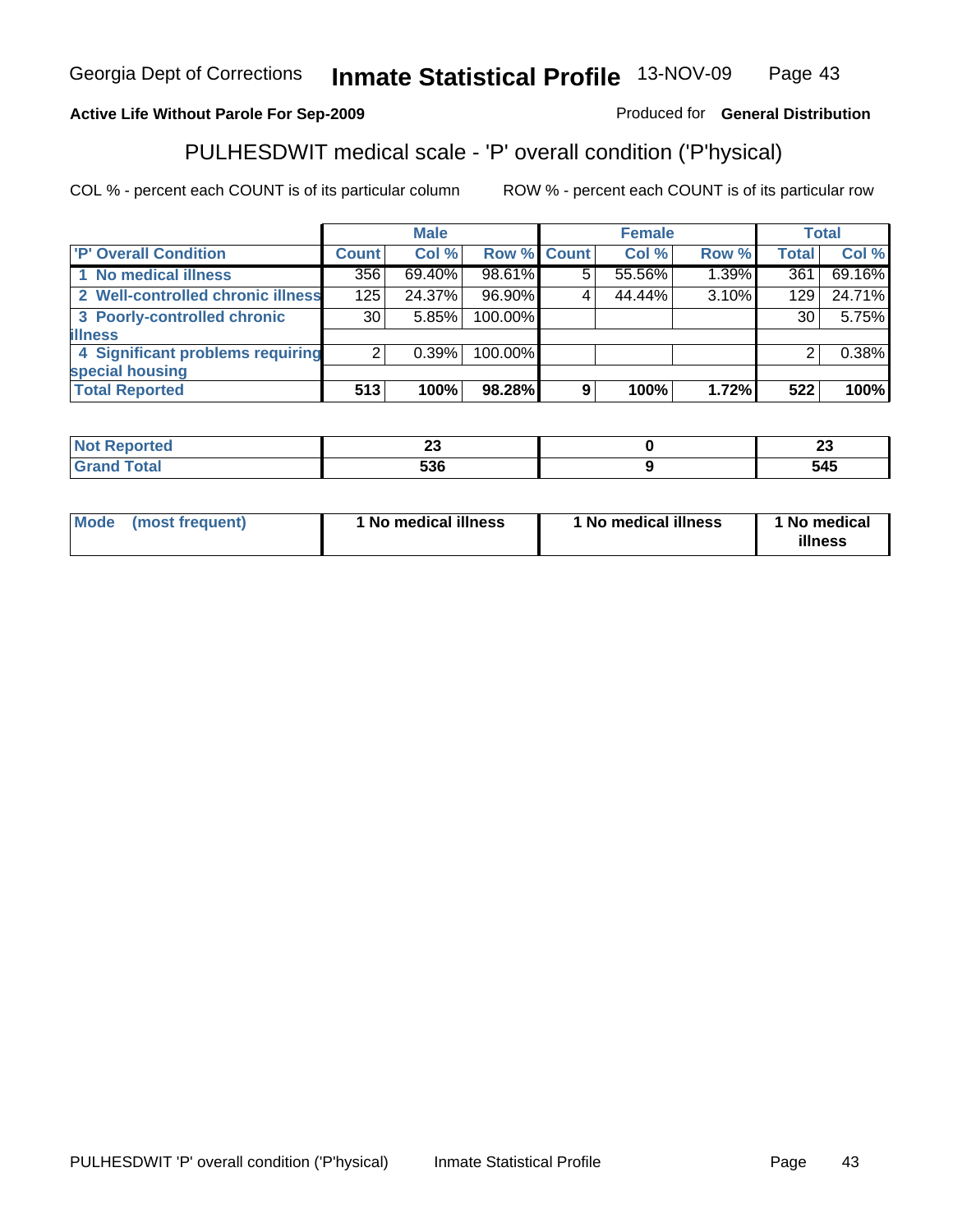#### **Active Life Without Parole For Sep-2009**

Produced for **General Distribution**

# PULHESDWIT medical scale - 'U' upper body

|                              |                 | <b>Male</b> |         |              | <b>Female</b> |       |              | <b>Total</b> |
|------------------------------|-----------------|-------------|---------|--------------|---------------|-------|--------------|--------------|
| <b>U' Upper Body</b>         | <b>Count</b>    | Col %       | Row %   | <b>Count</b> | Col %         | Row % | <b>Total</b> | Col %        |
| 1 Upper bones, joints,       | 488             | 95.50%      | 98.39%  | 8            | 88.89%        | 1.61% | 496          | 95.38%       |
| muscles all OK               |                 |             |         |              |               |       |              |              |
| 2 One or both arms minimally | 19 <sub>1</sub> | 3.72%       | 95.00%  |              | $11.11\%$     | 5.00% | 20           | 3.85%        |
| limited                      |                 |             |         |              |               |       |              |              |
| 3 One or both arms           | 2               | 0.39%       | 100.00% |              |               |       | 2            | 0.38%        |
| moderately limited           |                 |             |         |              |               |       |              |              |
| 4 One arm disabled,          | 2               | 0.39%       | 100.00% |              |               |       | 2            | 0.38%        |
| paralyzed, or amputated      |                 |             |         |              |               |       |              |              |
| <b>Total Reported</b>        | 511             | 100%        | 98.27%  | 9            | 100%          | 1.73% | 520          | 100%         |

| <b>Not Reported</b> | חח<br>2 J<br>__ | $\mathbf{a}$<br>$\overline{\phantom{a}}$ |
|---------------------|-----------------|------------------------------------------|
| Total<br>Grand      | 536             | 545                                      |

| Mode<br>1 Upper bones, joints,<br>(most frequent)<br>muscles all OK | 1 Upper bones, joints,<br>muscles all OK | 1 Upper bones,<br>joints, muscles all<br>OK |
|---------------------------------------------------------------------|------------------------------------------|---------------------------------------------|
|---------------------------------------------------------------------|------------------------------------------|---------------------------------------------|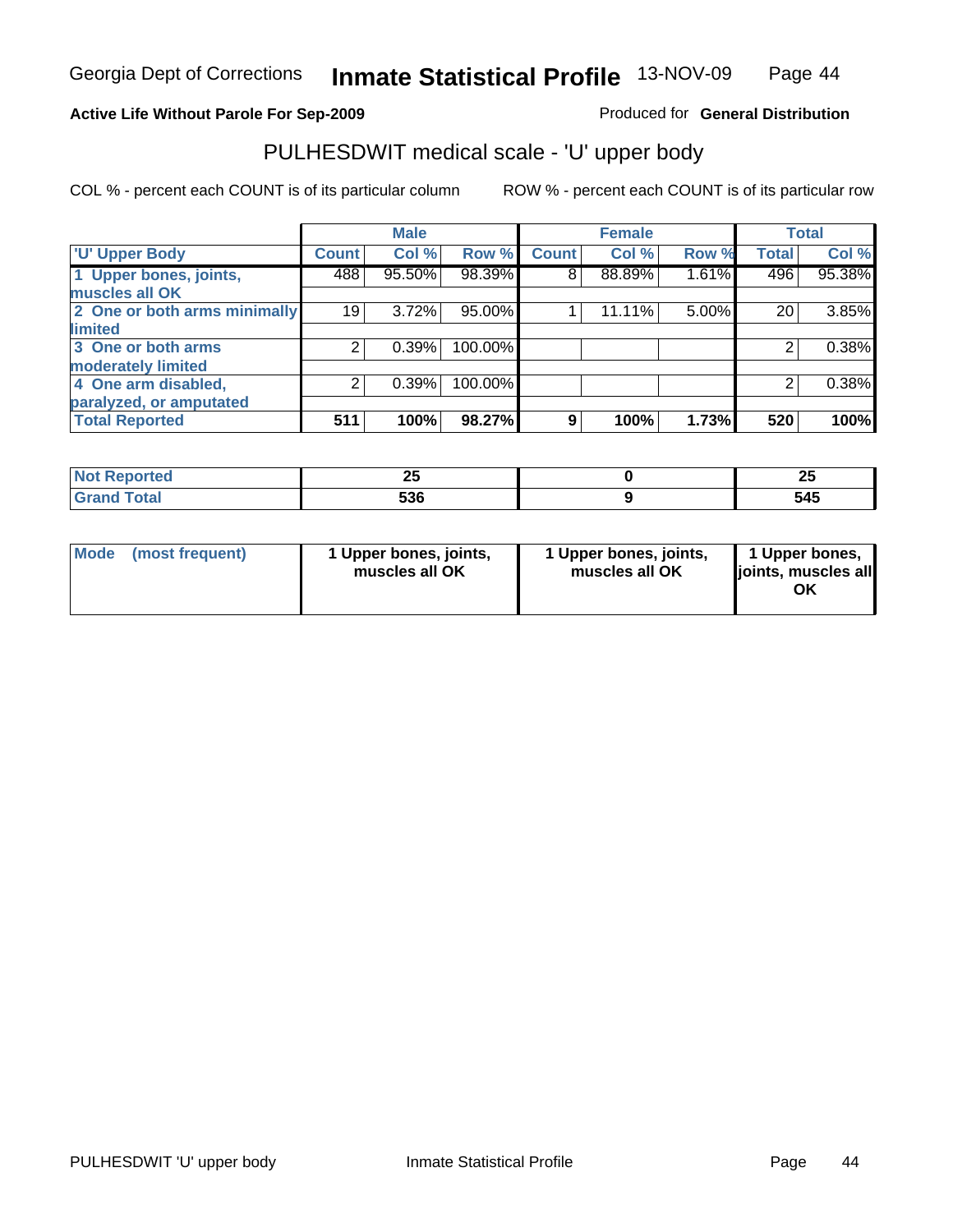#### **Active Life Without Parole For Sep-2009**

Produced for **General Distribution**

# PULHESDWIT medical scale - 'L' lower body

|                                |                    | <b>Male</b> |         |              | <b>Female</b> |       |              | <b>Total</b> |
|--------------------------------|--------------------|-------------|---------|--------------|---------------|-------|--------------|--------------|
| 'L' Lower Body                 | Count <sup>1</sup> | Col %       | Row %   | <b>Count</b> | Col %         | Row % | <b>Total</b> | Col %        |
| 1 Lower bones, joints,         | 430                | 84.15%      | 98.17%  | 8            | 88.89%        | 1.83% | 438          | 84.23%       |
| muscles all OK                 |                    |             |         |              |               |       |              |              |
| 2 One or both legs minimally   | 69                 | 13.50%      | 98.57%  |              | 11.11%        | 1.43% | 70           | 13.46%       |
| limited                        |                    |             |         |              |               |       |              |              |
| 3 One or both legs             | 9                  | 1.76%       | 100.00% |              |               |       | 9            | 1.73%        |
| moderately limited             |                    |             |         |              |               |       |              |              |
| 4 One leg disabled, paralyzed, | 3                  | 0.59%       | 100.00% |              |               |       | 3            | 0.58%        |
| or amputated                   |                    |             |         |              |               |       |              |              |
| <b>Total Reported</b>          | 511                | 100%        | 98.27%  | 9            | 100%          | 1.73% | 520          | 100%         |

| <b>Not Reported</b> | חח<br>2 J<br>__ | $\mathbf{a}$<br>$\overline{\phantom{a}}$ |
|---------------------|-----------------|------------------------------------------|
| Total<br>Grand      | 536             | 545                                      |

| Mode<br>1 Lower bones, joints,<br>(most frequent)<br>muscles all OK | 1 Lower bones, joints,<br>muscles all OK | 1 Lower bones,<br>joints, muscles all<br>ОK |
|---------------------------------------------------------------------|------------------------------------------|---------------------------------------------|
|---------------------------------------------------------------------|------------------------------------------|---------------------------------------------|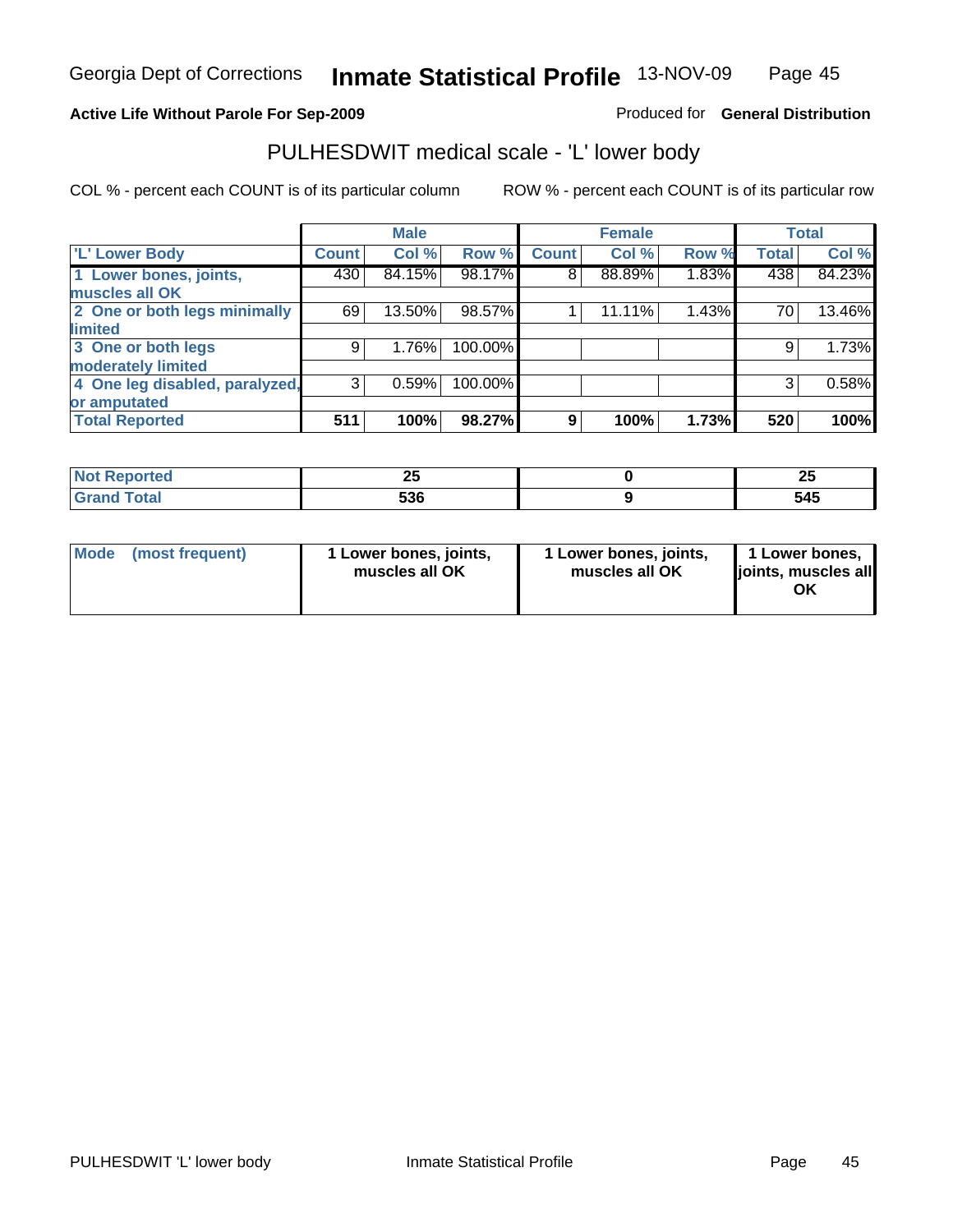**Active Life Without Parole For Sep-2009**

Produced for **General Distribution**

## PULHESDWIT medical scale - 'H' hearing

|                                | <b>Male</b>  |        |             | <b>Female</b> |            |          | <b>Total</b> |        |
|--------------------------------|--------------|--------|-------------|---------------|------------|----------|--------------|--------|
| 'H' Hearing                    | <b>Count</b> | Col %  | Row % Count |               | Col%       | Row %    | <b>Total</b> | Col %  |
| 1 Normal hearing both ears     | 504          | 98.82% | 98.25%      | 91            | $100.00\%$ | $1.75\%$ | 513          | 98.84% |
| 2 Some loss in one ear with    | 6            | 1.18%  | 100.00%     |               |            |          |              | 1.16%  |
| other OK, or mild loss in both |              |        |             |               |            |          |              |        |
| <b>Total Reported</b>          | 510          | 100%   | 98.27%      | 9             | 100%       | 1.73%    | 519          | 100%   |

| <b>ALC</b> | n,                       | 01  |
|------------|--------------------------|-----|
| ruao       | $\overline{\phantom{a}}$ | ΔV  |
|            | <b>FOC</b><br>536        | 545 |

| Mode (most frequent) | 1 Normal hearing both ears 11 Normal hearing both ears 1 Normal hearing | both ears |
|----------------------|-------------------------------------------------------------------------|-----------|
|                      |                                                                         |           |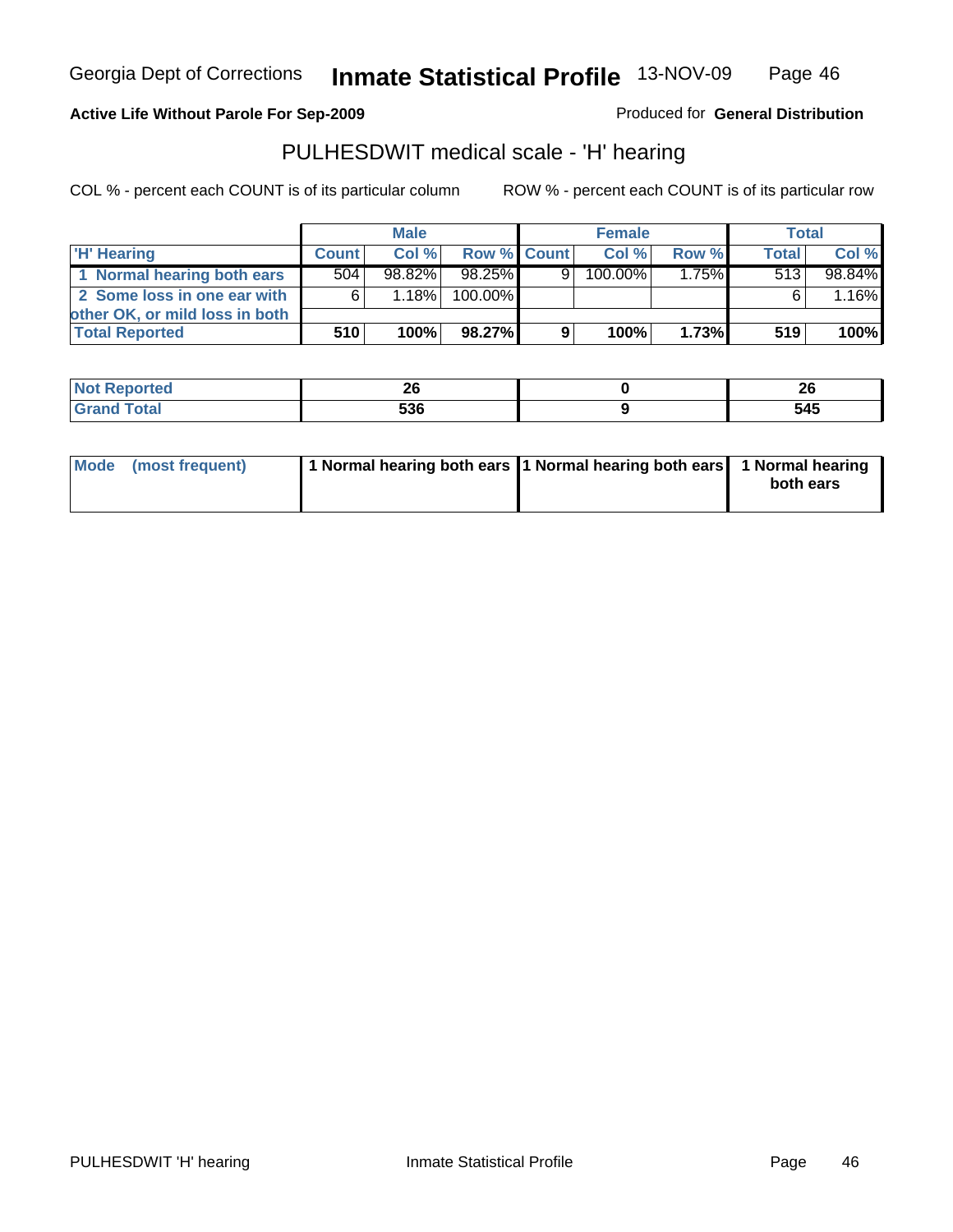#### **Active Life Without Parole For Sep-2009**

Produced for **General Distribution**

## PULHESDWIT medical scale - 'E' vision

|                                |       | <b>Male</b> |             |   | <b>Female</b> |          |              | Total  |
|--------------------------------|-------|-------------|-------------|---|---------------|----------|--------------|--------|
| <b>E' Vision</b>               | Count | Col %       | Row % Count |   | Col %         | Row %    | <b>Total</b> | Col %  |
| 1 Correctable to 20/40 in both | 394   | 80.74%      | 98.50%      | 6 | 66.67%        | 1.50%    | 400          | 80.48% |
| eyes                           |       |             |             |   |               |          |              |        |
| 2 Correctable to 20/70 in one  | 86    | 17.62%      | 96.63%      |   | 33.33%        | $3.37\%$ | 89           | 17.91% |
| eye, may be blind in other     |       |             |             |   |               |          |              |        |
| 3 Correctable to 20/200 in one |       | $1.64\%$    | 100.00%     |   |               |          | 8            | 1.61%  |
| eye, may be blind in other     |       |             |             |   |               |          |              |        |
| <b>Total Reported</b>          | 488   | 100%        | 98.19%      | 9 | 100%          | 1.81%    | 497          | 100%   |

| ιеα                         | 46  | 48    |
|-----------------------------|-----|-------|
| $\sim$ 40                   | rae | - - - |
| $\sim$ $\sim$ $\sim$ $\sim$ | JJu | 34J   |

| Mode (most frequent) | 1 Correctable to 20/40 in<br>both eyes | 1 Correctable to 20/40 in   1 Correctable to<br>both eves | 20/40 in both eyes |
|----------------------|----------------------------------------|-----------------------------------------------------------|--------------------|
|----------------------|----------------------------------------|-----------------------------------------------------------|--------------------|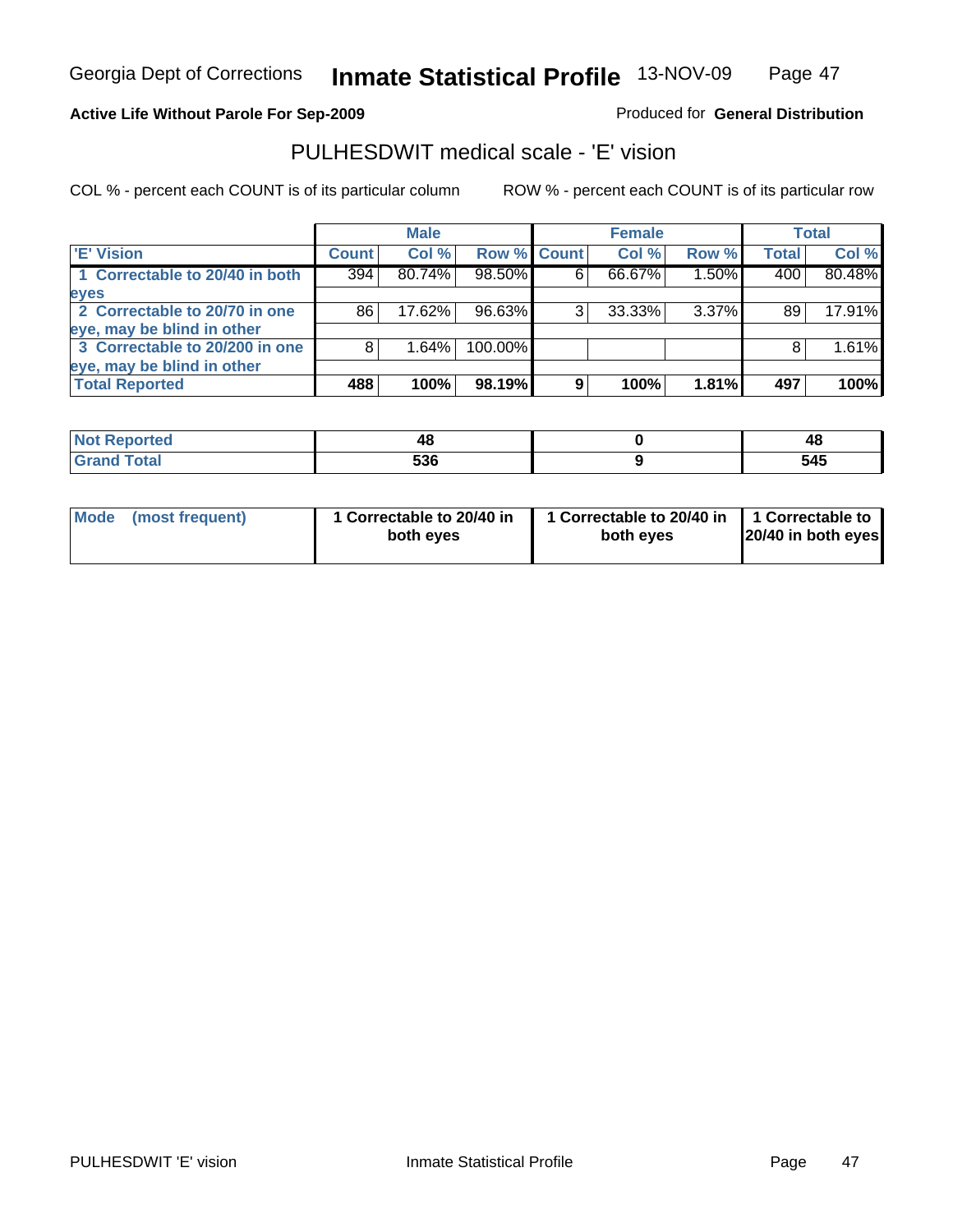#### **Active Life Without Parole For Sep-2009**

Produced for **General Distribution**

# PULHESDWIT medical scale - 'S' pSychiatric

|                                |              | <b>Male</b> |             |   | <b>Female</b> |       |              | <b>Total</b> |
|--------------------------------|--------------|-------------|-------------|---|---------------|-------|--------------|--------------|
| 'S' pSychiatric                | <b>Count</b> | Col %       | Row % Count |   | Col %         | Row % | <b>Total</b> | Col %        |
| 1 No impairment or disorders   | 410          | 84.71%      | 99.27%      | 3 | 50.00%        | 0.73% | 413          | 84.29%       |
| 2 Stable, or in remission, or  | 50           | 10.33%      | 94.34%      | 3 | 50.00%        | 5.66% | 53           | 10.82%       |
| mild impairment or retardation |              |             |             |   |               |       |              |              |
| 3 Requires moderate inpatient  | 21           | $4.34\%$    | 100.00%     |   |               |       | 21           | 4.29%        |
| treatment                      |              |             |             |   |               |       |              |              |
| 4 Requires intensive inpatient | 3            | 0.62%       | 100.00%     |   |               |       |              | 0.61%        |
| treatment                      |              |             |             |   |               |       |              |              |
| <b>Total Reported</b>          | 484          | 100%        | 98.78%      | 6 | 100%          | 1.22% | 490          | 100.0%       |

| тео   | IJΔ         | --<br>יי<br>ູບບ |
|-------|-------------|-----------------|
| `otal | - 20<br>JUU | 545             |

| Mode            | 1 No impairment or | 1 No impairment or | 1 No impairment or |
|-----------------|--------------------|--------------------|--------------------|
| (most frequent) | disorders          | disorders          | disorders          |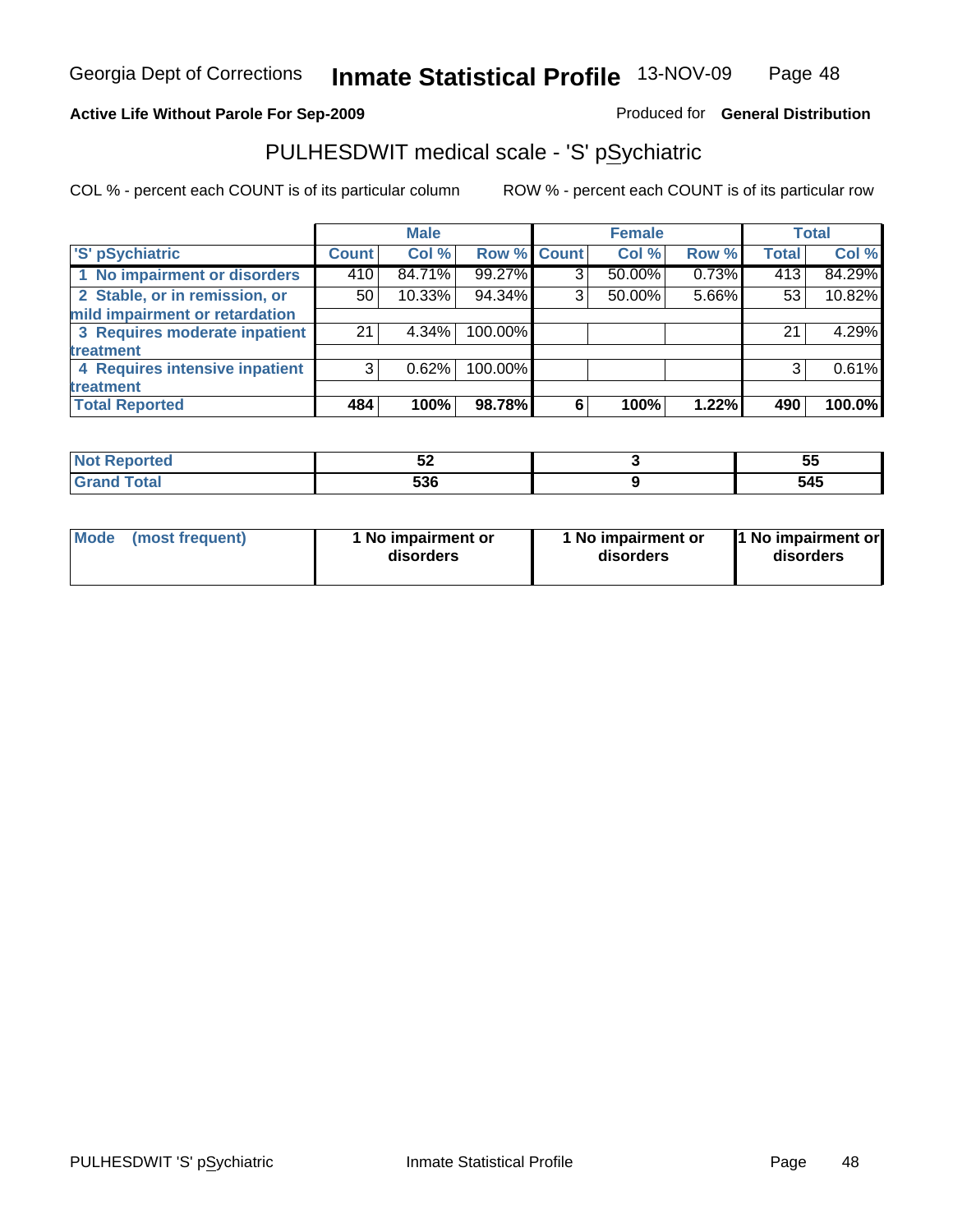#### **Active Life Without Parole For Sep-2009**

Produced for **General Distribution**

## PULHESDWIT medical scale - 'D' dental

|                                 |              | <b>Male</b> |                    |   | <b>Female</b> |       |                  | <b>Total</b> |
|---------------------------------|--------------|-------------|--------------------|---|---------------|-------|------------------|--------------|
| 'D' Dental                      | <b>Count</b> | Col %       | <b>Row % Count</b> |   | Col %         | Row % | <b>Total</b>     | Col %        |
| 1 Minimal routine dental health | 343          | 71.76%      | 98.85%             | 4 | 66.67%        | 1.15% | $\overline{347}$ | 71.69%       |
| <b>needs</b>                    |              |             |                    |   |               |       |                  |              |
| 2 Moderate cavities and/or      | 108          | 22.59%      | 98.18%             | 2 | 33.33%        | 1.82% | 110              | 22.73%       |
| gum disease                     |              |             |                    |   |               |       |                  |              |
| 3 Extensive gum disease         | 26           | 5.44%       | 100.00%            |   |               |       | 26               | 5.37%        |
| and/or widespread decay         |              |             |                    |   |               |       |                  |              |
| 4 Urgent need for dental        |              | 0.21%       | 100.00%            |   |               |       |                  | 0.21%        |
| <b>services</b>                 |              |             |                    |   |               |       |                  |              |
| <b>Total Reported</b>           | 478          | 100%        | 98.76%             | 6 | 100%          | 1.24% | 484              | 100%         |

| <b><i>CALLADO</i></b><br><b>The committee of the Committee</b><br>prtea | ວດ          |              |
|-------------------------------------------------------------------------|-------------|--------------|
| $T0+0'$<br>Cron<br>υιαι                                                 | ra c<br>ು೦೬ | C A C<br>O40 |

| Mode<br>(most frequent) | <b>Minimal routine dental</b><br>health needs | 1 Minimal routine dental<br>health needs | <b>Minimal routine</b><br>dental health<br>needs |
|-------------------------|-----------------------------------------------|------------------------------------------|--------------------------------------------------|
|-------------------------|-----------------------------------------------|------------------------------------------|--------------------------------------------------|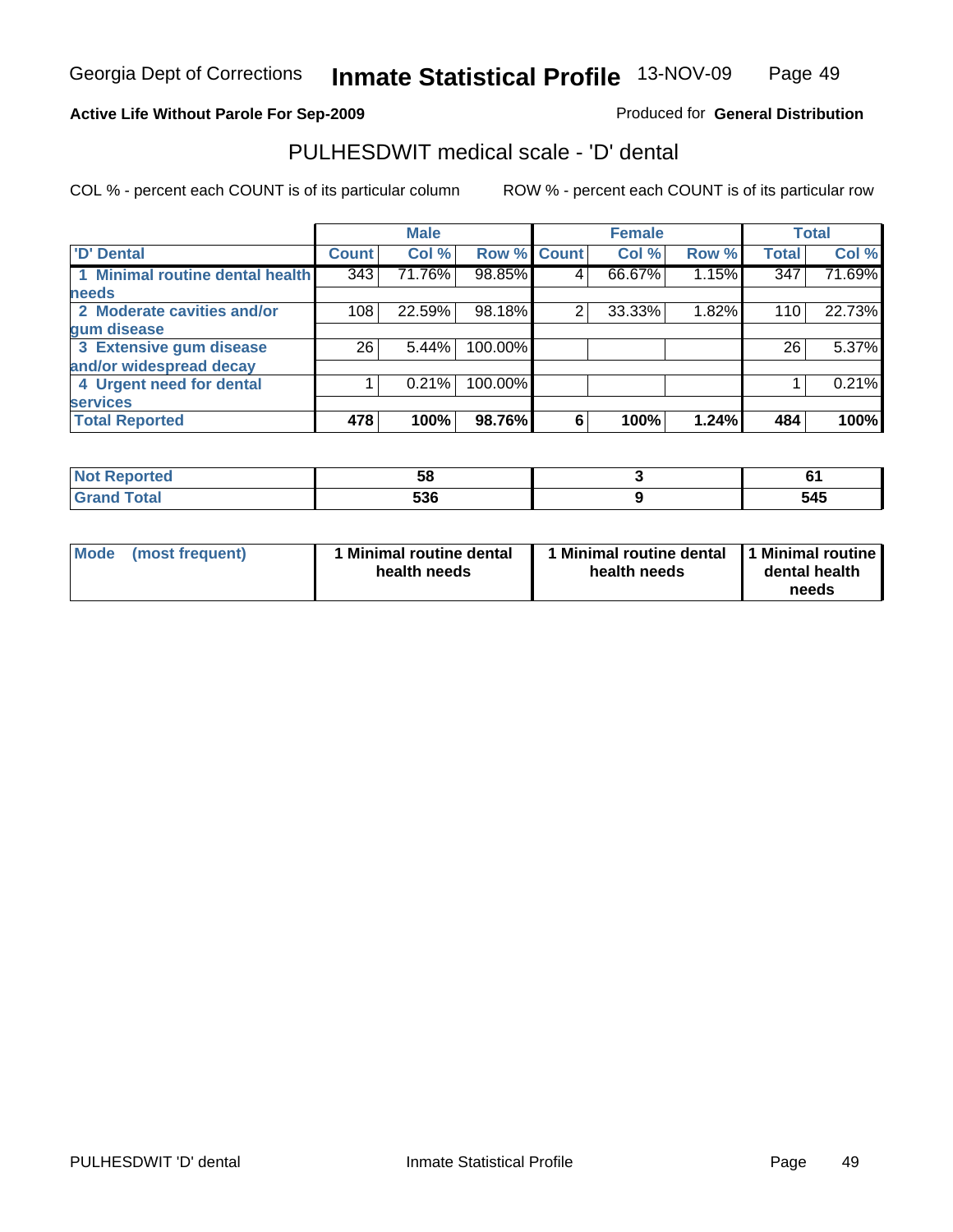#### **Active Life Without Parole For Sep-2009**

Produced for **General Distribution**

## PULHESDWIT medical scale - 'W' work ability

|                                 |              | <b>Male</b> |             |   | <b>Female</b> |       |                 | <b>Total</b> |
|---------------------------------|--------------|-------------|-------------|---|---------------|-------|-----------------|--------------|
| <b>W' work ability</b>          | <b>Count</b> | Col %       | Row % Count |   | Col %         | Row % | <b>Total</b>    | Col %        |
| 1 Unrestricted work or activity | 394          | 77.25%      | 98.01%      | 8 | 88.89%        | 1.99% | 402             | 77.46%       |
| 2 Minor restrictions on type of | 96           | 18.82%      | 98.97%      |   | 11.11%        | 1.03% | 97              | 18.69%       |
| <b>work</b>                     |              |             |             |   |               |       |                 |              |
| 3 Moderate restrictions on type | 14           | 2.75%       | 100.00%     |   |               |       | 14 <sub>1</sub> | 2.70%        |
| of work                         |              |             |             |   |               |       |                 |              |
| 4 Major restrictions on type of | 6            | 1.18%       | 100.00%     |   |               |       | 6               | 1.16%        |
| <b>work</b>                     |              |             |             |   |               |       |                 |              |
| <b>Total Reported</b>           | 510          | 100%        | 98.27%      | 9 | 100%          | 1.73% | 519             | 100.0%       |

| као          | oc.<br>Zu  | oc.<br>ZU |
|--------------|------------|-----------|
| <b>UIUIU</b> | rae<br>536 | 545       |

| Mode            | 1 Unrestricted work or | 1 Unrestricted work or | 1 Unrestricted   |
|-----------------|------------------------|------------------------|------------------|
| (most frequent) | activity               | activity               | work or activity |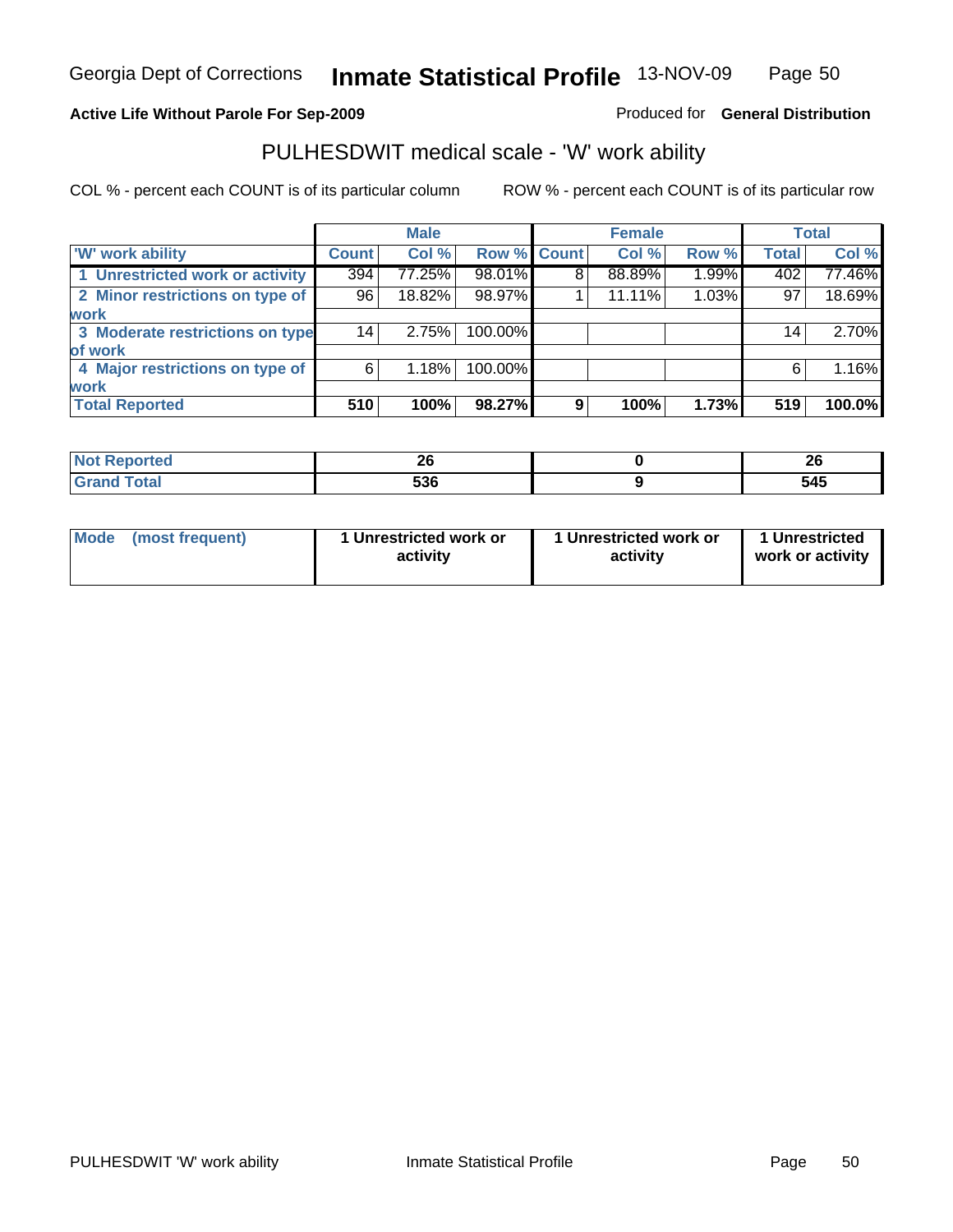#### **Active Life Without Parole For Sep-2009**

Produced for **General Distribution**

# PULHESDWIT medical scale - 'I' impairment

|                           |              | <b>Male</b> |             |   | <b>Female</b> |       |              | <b>Total</b> |
|---------------------------|--------------|-------------|-------------|---|---------------|-------|--------------|--------------|
| <b>T' Impairment</b>      | <b>Count</b> | Col %       | Row % Count |   | Col %         | Row % | <b>Total</b> | Col %        |
| 1 No impairments or       | 504          | 98.63%      | 98.25%      | 9 | 100.00%       | 1.75% | 513          | 98.65%       |
| disabilities              |              |             |             |   |               |       |              |              |
| 2 Wheelchair-bound but    |              | 1.17%       | 100.00%     |   |               |       |              | 1.15%        |
| otherwise OK              |              |             |             |   |               |       |              |              |
| 4 Needs moderate Assisted |              | 0.20%       | 100.00%     |   |               |       |              | 0.19%        |
| Living (level II)         |              |             |             |   |               |       |              |              |
| <b>Total Reported</b>     | 511          | 100%        | 98.27%      | 9 | 100%          | 1.73% | 520          | 100%         |

| onteo | . .<br>$\overline{\phantom{a}}$ | - -<br>∠J |
|-------|---------------------------------|-----------|
|       | ra c<br>ჂჂႩ                     | - -       |

| Mode            | 1 No impairments or | 1 No impairments or | 1 No impairments |
|-----------------|---------------------|---------------------|------------------|
| (most frequent) | disabilities        | disabilities        | or disabilities  |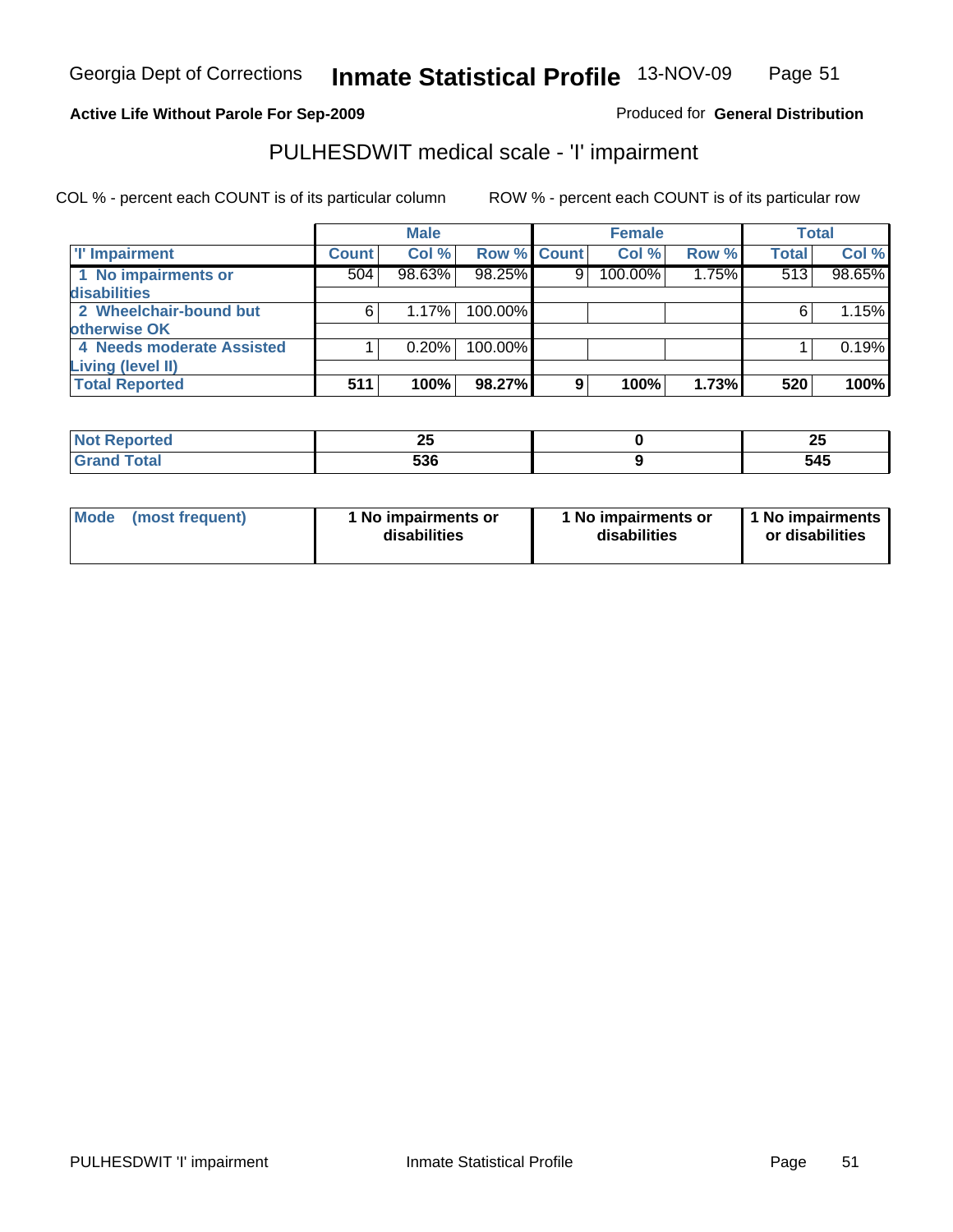**Inmate Statistical Profile** 13-NOV-09 Page Page 52

#### Active Life Without Parole For Sep-2009 **Produced fo General Distribution**

# PULHESDWIT medical scale - 'T' transportability

|                              |              | <b>Male</b> |             |   | <b>Female</b> |       |              | <b>Total</b> |
|------------------------------|--------------|-------------|-------------|---|---------------|-------|--------------|--------------|
| <b>T' Transportability</b>   | <b>Count</b> | Col %       | Row % Count |   | Col %         | Row % | <b>Total</b> | Col %        |
| 1 Can be transported in any  | 511          | 99.22%      | 98.27%      | 9 | 100.00%       | 1.73% | 520          | 99.24%       |
| ordinary approved vehicle    |              |             |             |   |               |       |              |              |
| 2 Wheelchair-bound, not      | 3            | 0.58%       | 100.00%     |   |               |       |              | 0.57%        |
| needing special vehicle      |              |             |             |   |               |       |              |              |
| 3 Wheelchair-bound, requires |              | 0.19%       | 100.00%     |   |               |       |              | 0.19%        |
| special vehicle              |              |             |             |   |               |       |              |              |
| <b>Total Reported</b>        | 515          | 100%        | 98.28%      | 9 | 100%          | 1.72% | 524          | 100%         |

| ported                      | м.  | ົ           |
|-----------------------------|-----|-------------|
| <b>NOT</b>                  | . . | - -         |
| $\sim$ $\sim$ $\sim$ $\sim$ | 536 | - 71<br>◡┯◡ |

|  | 1 Can be<br>  ordinary approved<br>vehicle                                                                                            |
|--|---------------------------------------------------------------------------------------------------------------------------------------|
|  | 1 Can be transported in any 1 Can be transported in any<br>ordinary approved vehicle   ordinary approved vehicle   transported in any |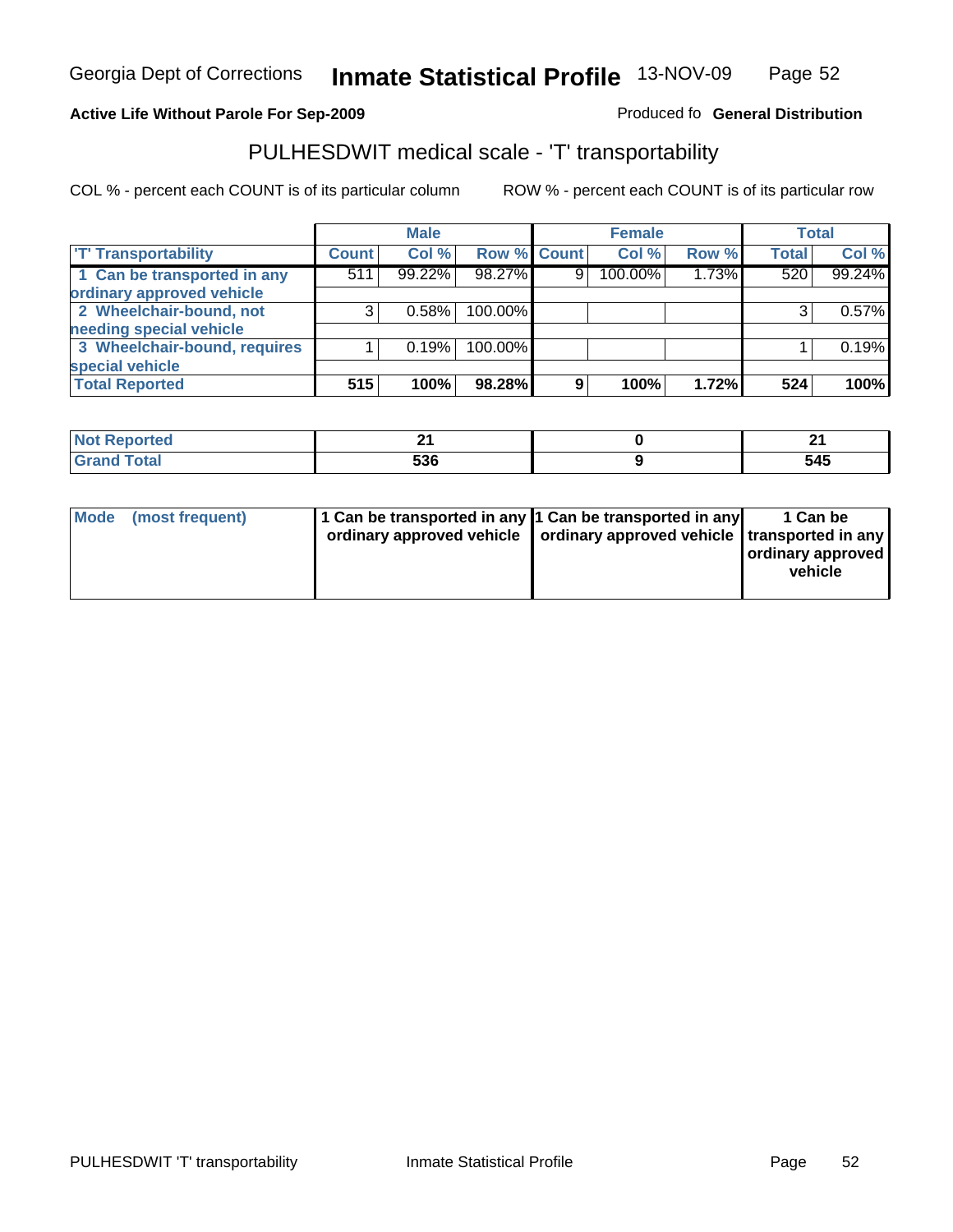#### **Active Life Without Parole For Sep-2009**

Produced for **General Distribution**

## Criminality in family, self-reported

|                              | <b>Male</b>  |        | <b>Female</b> |              |        | Total    |       |        |
|------------------------------|--------------|--------|---------------|--------------|--------|----------|-------|--------|
| <b>Criminality In Family</b> | <b>Count</b> | Col %  | Row %         | <b>Count</b> | Col %  | Row %    | Total | Col %  |
| Yes, criminality in family   | 1571         | 29.73% | $96.91\%$     | 5            | 55.56% | $3.09\%$ | 162   | 30.17% |
| No criminality in family     | 371          | 70.27% | 98.93%        | 4            | 44.44% | $1.07\%$ | 375   | 69.83% |
| <b>Total Reported</b>        | 528          | 100%   | 98.32%        | 9            | 100%   | $1.68\%$ | 537   | 100%   |

| neo                                      |     |              |
|------------------------------------------|-----|--------------|
| <b>Total</b><br>$\sim$ . $\sim$ . $\sim$ | 536 | - - -<br>545 |

|  | Mode (most frequent) | No criminality in family | Yes, criminality in family | No criminality in<br>family |
|--|----------------------|--------------------------|----------------------------|-----------------------------|
|--|----------------------|--------------------------|----------------------------|-----------------------------|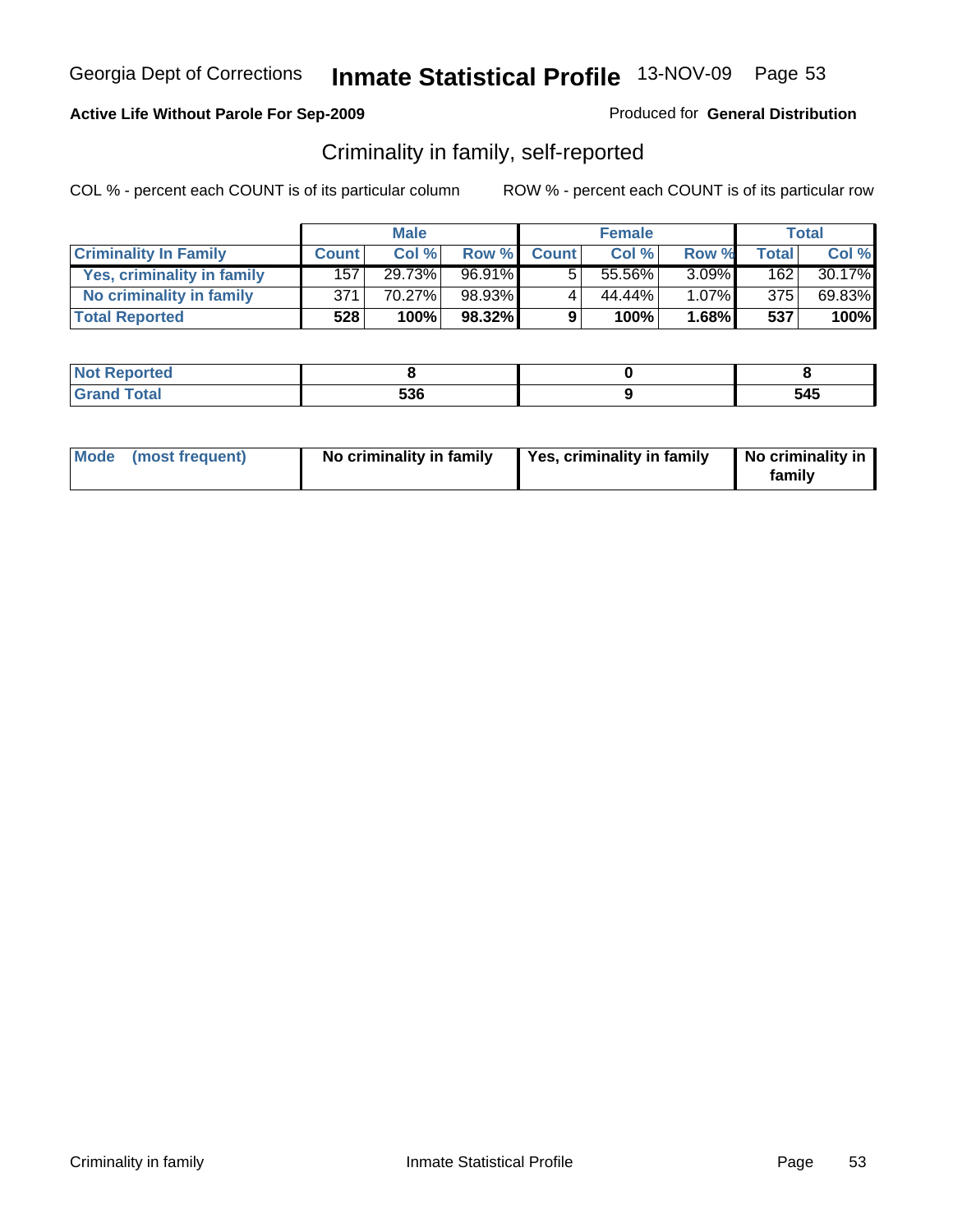### **Active Life Without Parole For Sep-2009**

#### Produced for **General Distribution**

# Alcoholism in family, self-reported

|                             | <b>Male</b>  |           | <b>Female</b> |              |        | Total    |              |           |
|-----------------------------|--------------|-----------|---------------|--------------|--------|----------|--------------|-----------|
| <b>Alcoholism In Family</b> | <b>Count</b> | Col%      | <b>Row %</b>  | <b>Count</b> | Col %  | Row %    | <b>Total</b> | Col %     |
| Yes, alcoholism in family   | 105 l        | $19.89\%$ | 98.13%        |              | 22.22% | $1.87\%$ | 1071         | $19.93\%$ |
| No alcoholism in family     | 423          | $80.11\%$ | 98.37%        |              | 77.78% | $1.63\%$ | 430          | 80.07%    |
| <b>Total Reported</b>       | 528          | 100%      | 98.32%        | 9            | 100%   | $1.68\%$ | 537          | 100%      |

| .                                 |              |                  |
|-----------------------------------|--------------|------------------|
| $\sim$ $\sim$ $\sim$ $\sim$<br>-- | EOC<br>- - - | .<br>J⊤J<br>$ -$ |

|  | Mode (most frequent) | No alcoholism in family | No alcoholism in family | No alcoholism in<br>family |
|--|----------------------|-------------------------|-------------------------|----------------------------|
|--|----------------------|-------------------------|-------------------------|----------------------------|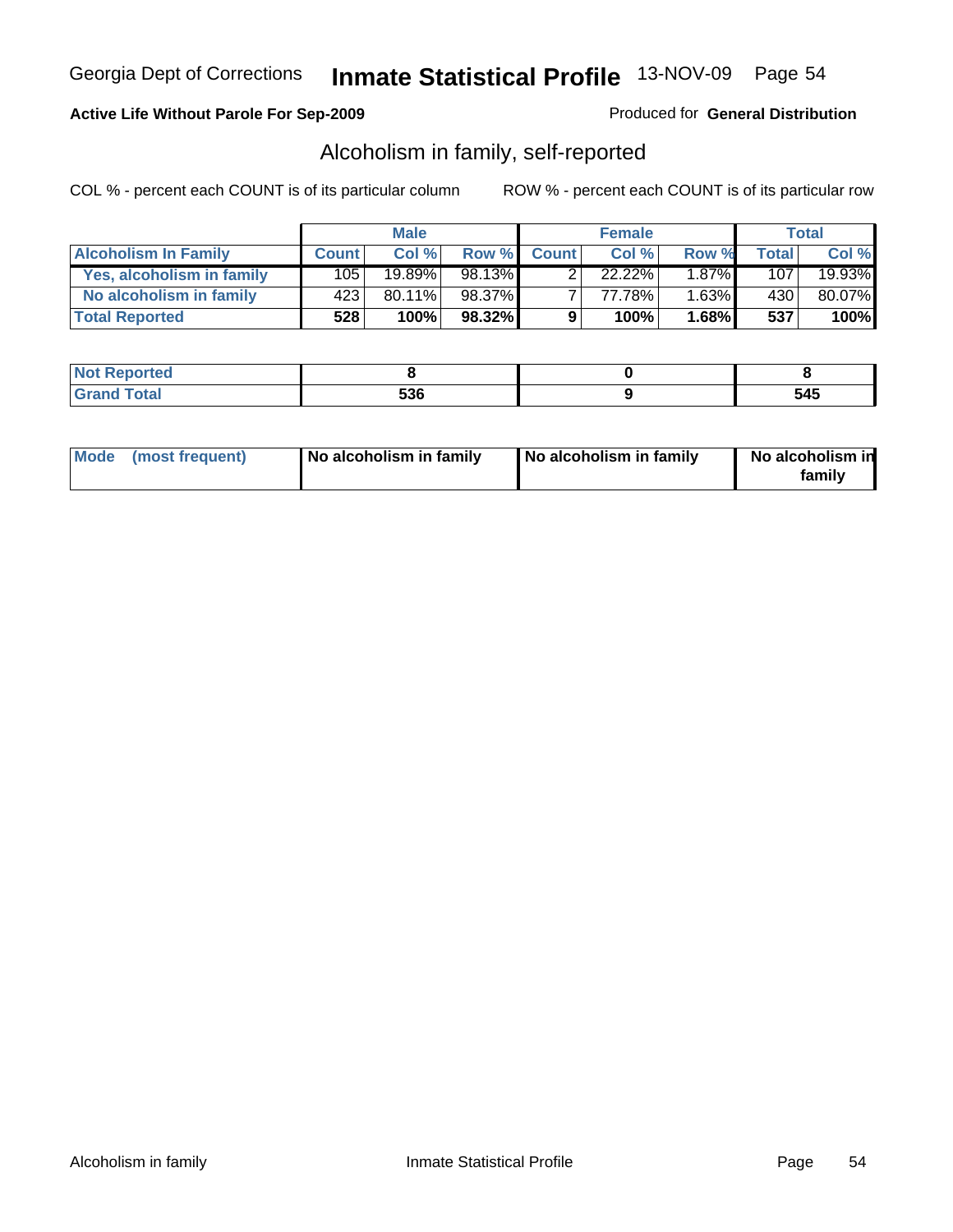### **Active Life Without Parole For Sep-2009**

Produced for **General Distribution**

# Drug abuse in family, self-reported

|                           | <b>Male</b>  |           | <b>Female</b> |              |        | Total    |       |        |
|---------------------------|--------------|-----------|---------------|--------------|--------|----------|-------|--------|
| Drug Abuse In Family      | <b>Count</b> | Col %     | Row %         | <b>Count</b> | Col %  | Row %    | Total | Col %  |
| Yes, drug abuse in family | 61           | $11.55\%$ | 96.83%        |              | 22.22% | $3.17\%$ | 63    | 11.73% |
| No drug abuse in family   | 467          | 88.45%    | 98.52%        |              | 77.78% | 1.48%    | 474   | 88.27% |
| <b>Total Reported</b>     | 528          | 100%      | $98.32\%$     | 9            | 100%   | 1.68%    | 537   | 100%   |

| onteo        |     |     |
|--------------|-----|-----|
| <b>Total</b> | 536 | 545 |

|  | Mode (most frequent) | No drug abuse in family | No drug abuse in family | No drug abuse in<br>family |
|--|----------------------|-------------------------|-------------------------|----------------------------|
|--|----------------------|-------------------------|-------------------------|----------------------------|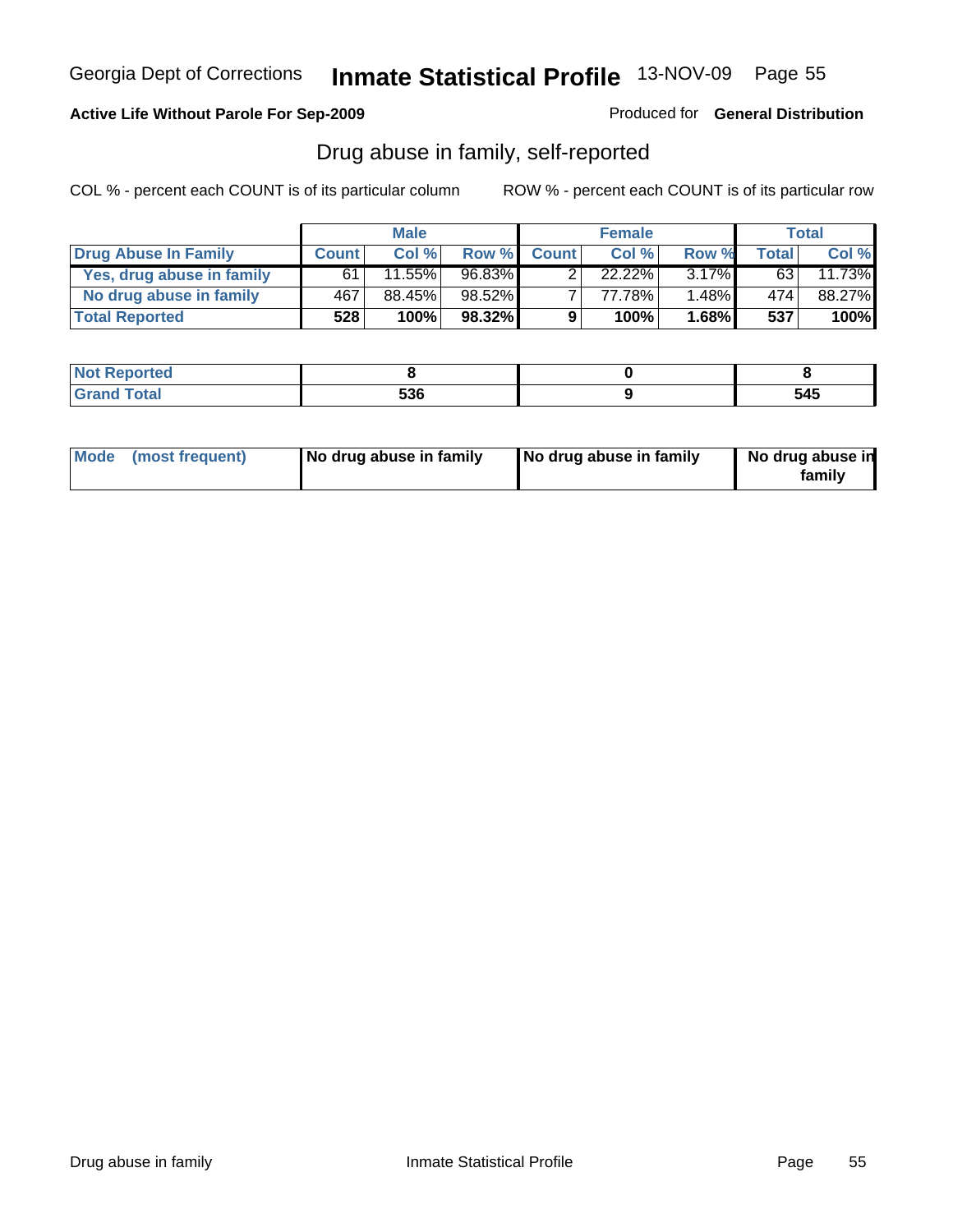### **Active Life Without Parole For Sep-2009**

#### Produced for **General Distribution**

## Subjected to frequent beatings, self-reported

|                                   |              | <b>Male</b> |           |              | <b>Female</b> |          |       | Total  |
|-----------------------------------|--------------|-------------|-----------|--------------|---------------|----------|-------|--------|
| <b>Frequent beatings</b>          | <b>Count</b> | Col%        | Row %     | <b>Count</b> | Col%          | Row %    | Total | Col %  |
| <b>Yes, subjected to frequent</b> | 35           | 6.63%       | $97.22\%$ |              | $11.11\%$     | 2.78%    | 36    | 6.70%  |
| beatings                          |              |             |           |              |               |          |       |        |
| Not subjected to frequent         | 493          | $93.37\%$   | 98.40%    | 8            | 88.89%        | $1.60\%$ | 501   | 93.30% |
| beatings                          |              |             |           |              |               |          |       |        |
| <b>Total Reported</b>             | 528          | 100%        | 98.32%    | 9            | 100%          | 1.68%    | 537   | 100%   |

| <b>Not Reported</b> |     |     |
|---------------------|-----|-----|
| Total<br>Cror       | 536 | 545 |

| Mode | (most frequent) | Not subjected to frequent<br>beatings | Not subjected to frequent   Not subjected to<br>beatings | <b>frequent beatings</b> |
|------|-----------------|---------------------------------------|----------------------------------------------------------|--------------------------|
|      |                 |                                       |                                                          |                          |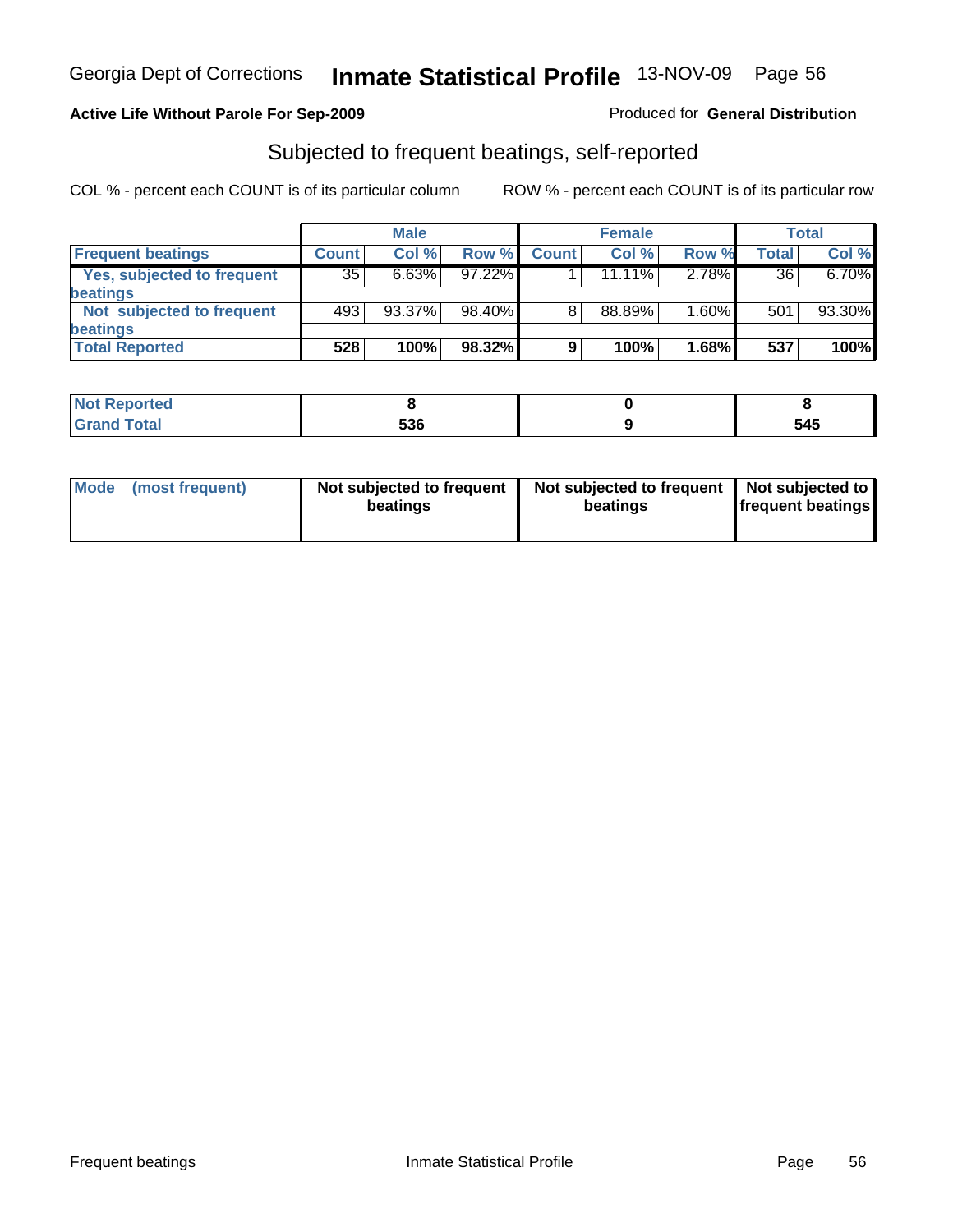#### **Active Life Without Parole For Sep-2009**

#### Produced for **General Distribution**

## Father absent during inmate's childhood

|                           |              | <b>Male</b> |           | <b>Female</b>  |           |          | <b>Total</b> |        |
|---------------------------|--------------|-------------|-----------|----------------|-----------|----------|--------------|--------|
| <b>Father Absent</b>      | <b>Count</b> | Col%        | Row %     | <b>Count</b>   | Col %     | Row %    | Total        | Col %  |
| Yes, father was absent    | 264          | $50.00\%$   | 98.88%    | 3 <sup>1</sup> | $33.33\%$ | $1.12\%$ | 267          | 49.72% |
| No, father was not absent | 264          | $50.00\%$   | 97.78%    | 6              | 66.67%    | $2.22\%$ | 270          | 50.28% |
| <b>Total Reported</b>     | 528          | 100%        | $98.32\%$ | 9              | 100%      | 1.68%    | 537          | 100%   |

| nteo         |        |     |
|--------------|--------|-----|
| <b>Total</b> | $\neg$ | 515 |
| $\sim$       | ววบ    | してつ |

| Mode (most frequent) | No, father was not absent No, father was not absent | No, father was not<br>absent |
|----------------------|-----------------------------------------------------|------------------------------|
|----------------------|-----------------------------------------------------|------------------------------|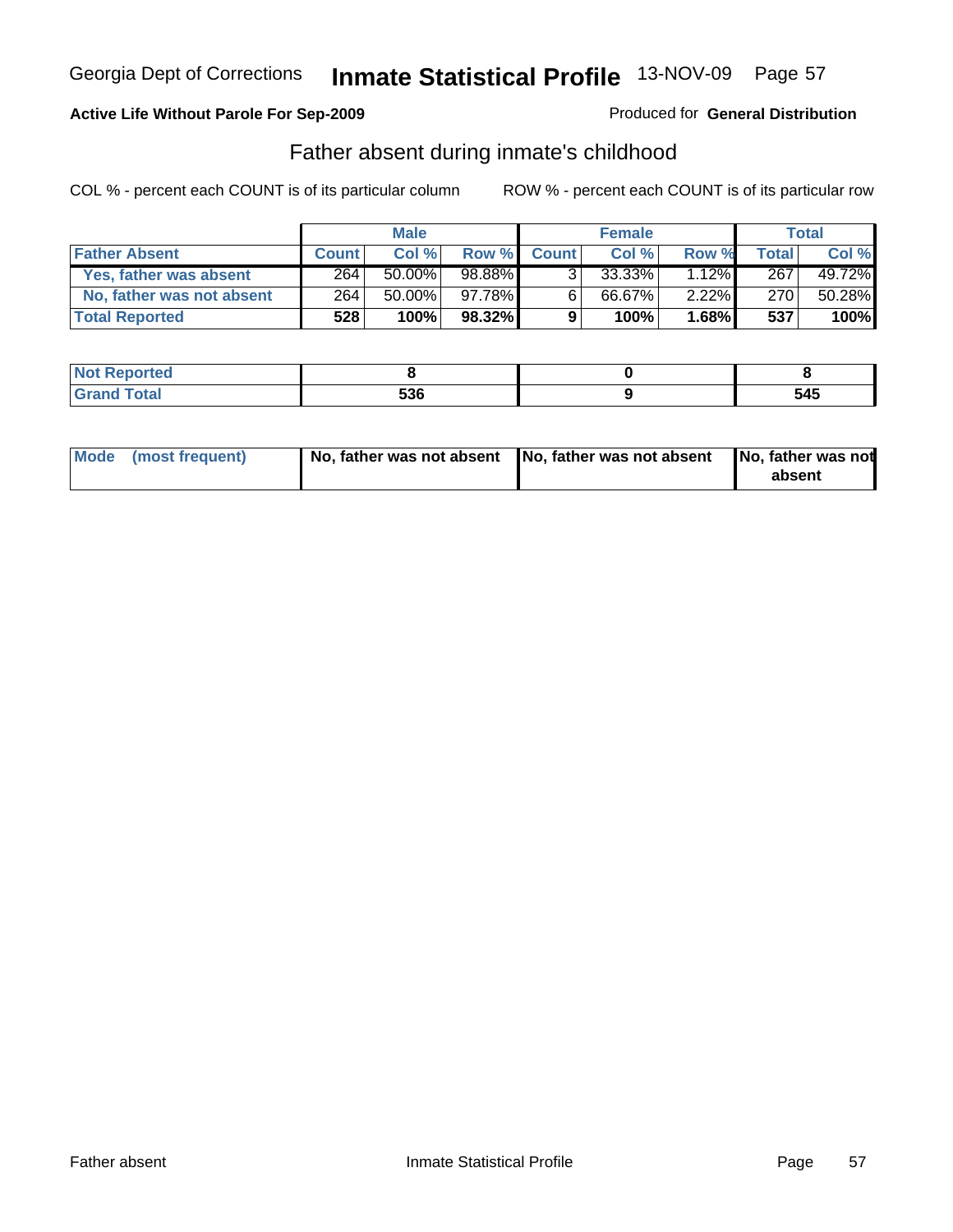#### **Active Life Without Parole For Sep-2009**

#### Produced for **General Distribution**

## Mother absent during inmate's childhood

|                           |              | <b>Male</b> |           |              | <b>Female</b> |          |       | Total  |
|---------------------------|--------------|-------------|-----------|--------------|---------------|----------|-------|--------|
| <b>Mother Absent</b>      | <b>Count</b> | Col %       | Row %     | <b>Count</b> | Col %         | Row %    | Total | Col %  |
| Yes, mother was absent    | 781          | 14.77%      | $97.50\%$ | ົ            | $22.22\%$     | $2.50\%$ | 80    | 14.90% |
| No, mother was not absent | 450          | 85.23%      | 98.47%    |              | 77.78%        | $1.53\%$ | 457   | 85.10% |
| <b>Total Reported</b>     | 528          | 100%        | 98.32%    | 9            | 100%          | $1.68\%$ | 537   | 100%   |

| Reported<br><b>NOT</b> |     |     |
|------------------------|-----|-----|
| <b>Total</b>           | 536 | 545 |

| Mode (most frequent) | No, mother was not absent   No, mother was not absent   No, mother was |            |
|----------------------|------------------------------------------------------------------------|------------|
|                      |                                                                        | not absent |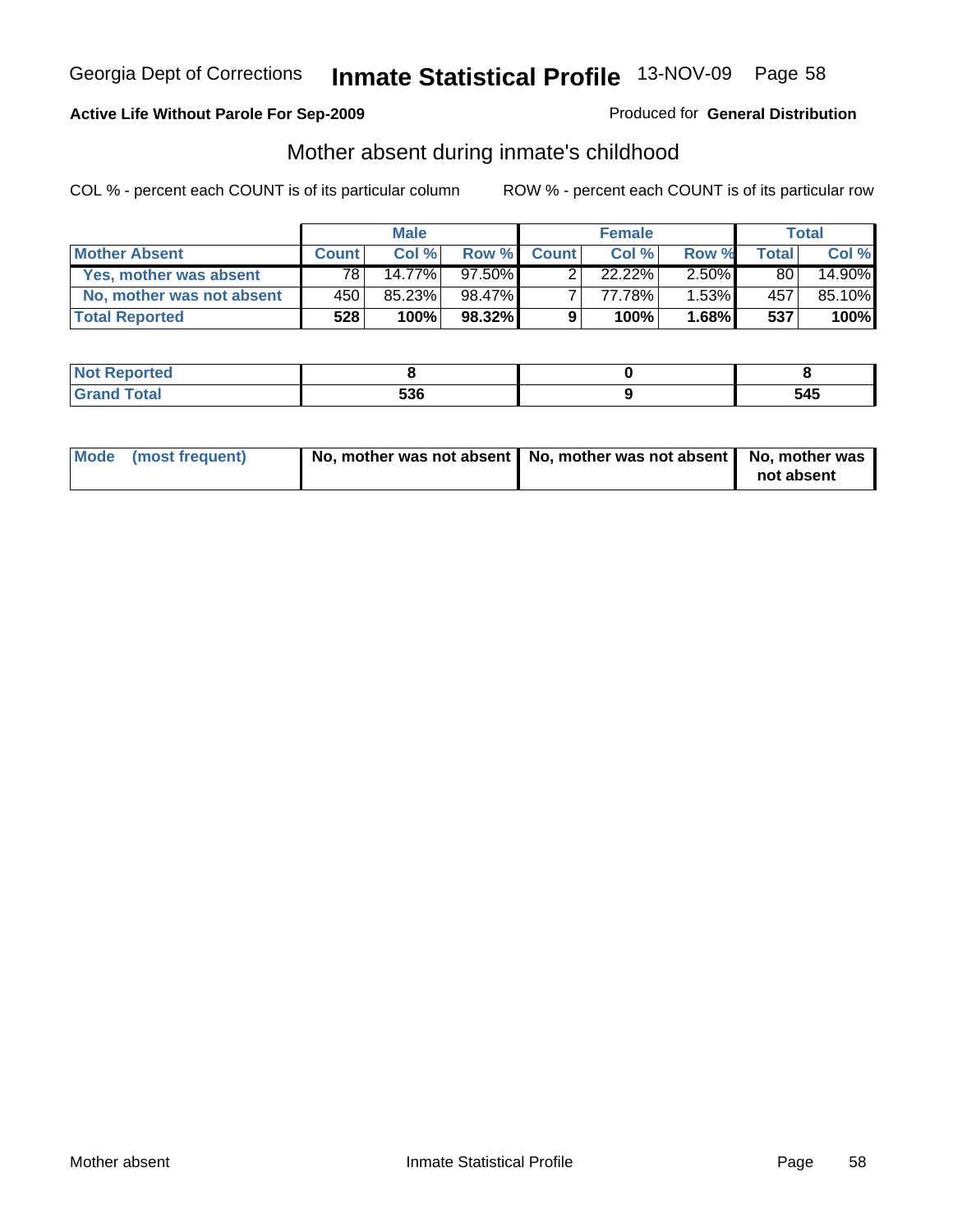#### **Active Life Without Parole For Sep-2009**

#### Produced for **General Distribution**

# Number of prior Georgia incarcerations

|                                       |              | <b>Male</b> |                    |   | <b>Female</b> |       |       | <b>Total</b> |
|---------------------------------------|--------------|-------------|--------------------|---|---------------|-------|-------|--------------|
| <b>Num of Prior GA Incarcerations</b> | <b>Count</b> | Col %       | <b>Row % Count</b> |   | Col %         | Row % | Total | Col %        |
|                                       | 251          | 46.83%      | 96.91%             | 8 | 88.89%        | 3.09% | 259   | 47.52%       |
|                                       | 106          | 19.78%      | 100.00%            |   |               |       | 106   | 19.45%       |
|                                       | 67           | 12.50%      | 100.00%            |   |               |       | 67    | 12.29%       |
|                                       | 54           | 10.07%      | 98.18%             |   | 11.11%        | 1.82% | 55    | 10.09%       |
|                                       | 28           | 5.22%       | 100.00%            |   |               |       | 28    | 5.14%        |
| 5                                     | 15           | 2.80%       | 100.00%            |   |               |       | 15    | 2.75%        |
| <b>More Than 5</b>                    | 15           | 2.80%       | 100.00%            |   |               |       | 15    | 2.75%        |
| <b>Total Reported</b>                 | 536          | 100%        | 98.35%             | 9 | 100%          | 1.65% | 545   | 100%         |

| мнал   |          |             |
|--------|----------|-------------|
| ______ | rae<br>ີ | 545<br>$ -$ |

| Mean (average)       | . .29 | . JJ | 1.27<br>I .ZI |
|----------------------|-------|------|---------------|
| Median (middle)      |       |      |               |
| Mode (most frequent) |       |      |               |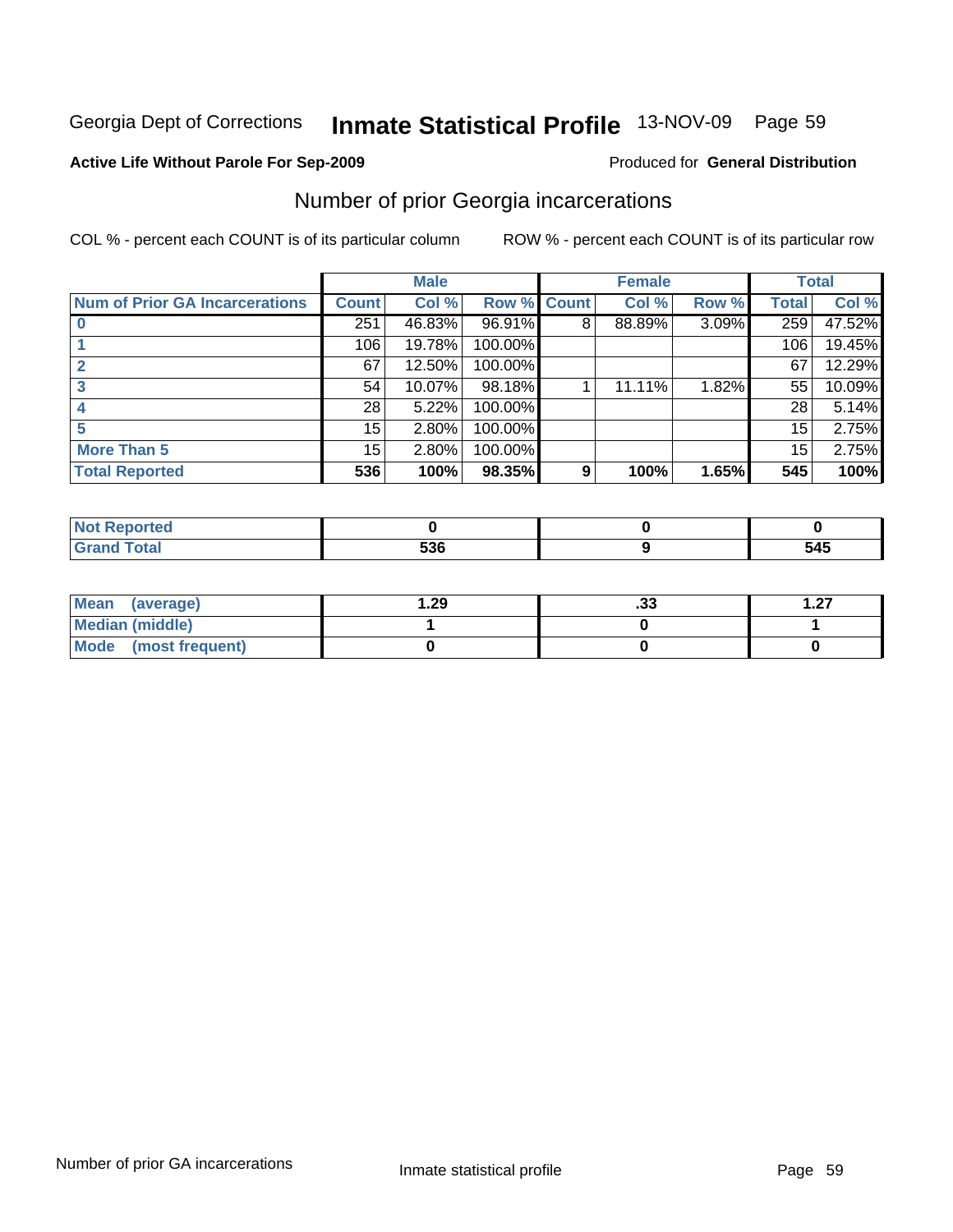#### **Active Life Without Parole For Sep-2009**

Produced for **General Distribution**

### Prison sentence in years

COL % - percent each COUNT is of its particular column ROW % - percent each COUNT is of its particular row

|                                 | Male    |         | <b>Female</b>      |  |            | Total  |       |         |
|---------------------------------|---------|---------|--------------------|--|------------|--------|-------|---------|
| <b>Prison Sentence In Years</b> | Count l | Col %   | <b>Row % Count</b> |  | Col %      | Row %  | Total | Col %   |
| <b>Life Without Parole</b>      | 5361    | 100.00% | 98.35%             |  | $100.00\%$ | .65% I | 545   | 100.00% |
| <b>Total Reported</b>           | 536     | 100%    | 98.35%             |  | 100%       | 1.65%  | 545   | 100%    |

| prted                            |            |     |
|----------------------------------|------------|-----|
| <b>cotal</b><br>$\mathbf{v}$ and | -^^<br>ววบ | 545 |

#### **Determinate (numeric) sentences only**

| <b>Mean</b> | (average) |  |  |
|-------------|-----------|--|--|
|             |           |  |  |

**All sentences (including determinate), with life, life without parole, and death sentences figured at 45 years**

| M | т.<br>$\sim$ |  |
|---|--------------|--|
|   |              |  |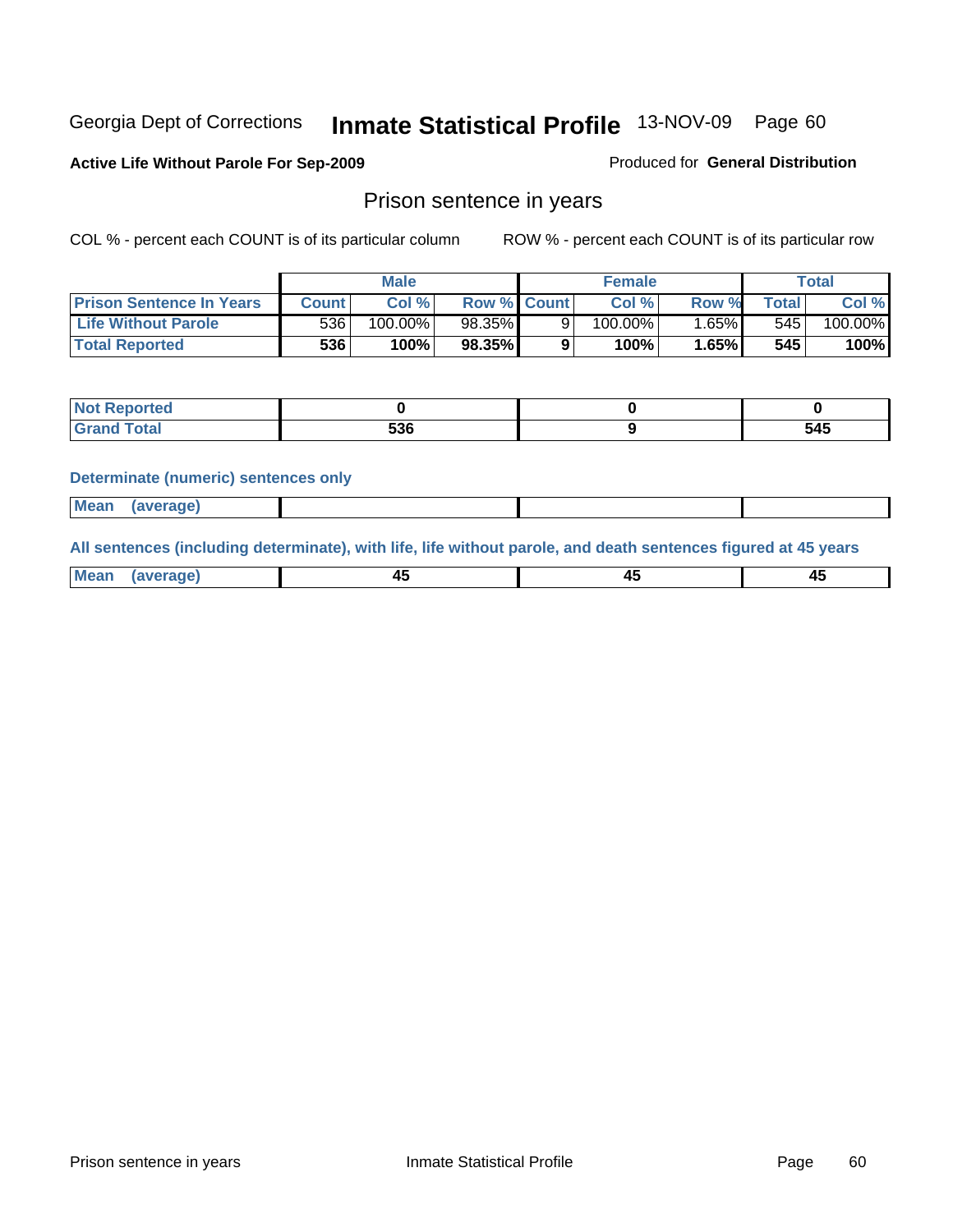#### **Active Life Without Parole For Sep-2009**

# Primary offense, broken out into felonies vs misdemeanors

COL % - percent each COUNT is of its particular column ROW % - percent each COUNT is of its particular row

Produced for **General Distribution**

|                                  |              | <b>Male</b> |                    | <b>Female</b> |            | Total |              |            |
|----------------------------------|--------------|-------------|--------------------|---------------|------------|-------|--------------|------------|
| <b>Felonies and Misdemeanors</b> | <b>Count</b> | Col %       | <b>Row % Count</b> |               | Col%       | Row % | <b>Total</b> | Col %      |
| <b>Felonies</b>                  | 536          | 100.00%     | 98.35%             |               | $100.00\%$ | 1.65% | 545          | $100.00\%$ |
| <b>Total Reported</b>            | 536          | 100%        | 98.35%             |               | 100%       | 1.65% | 545          | 100%       |

| ted.<br>NO<br>. |       |                   |     |
|-----------------|-------|-------------------|-----|
| $\sim$          | - ^ ^ | <b>FOC</b><br>ჂჂႦ | 545 |

| M.<br>uenti<br>че.<br>. | . | nies:<br>. |
|-------------------------|---|------------|
|-------------------------|---|------------|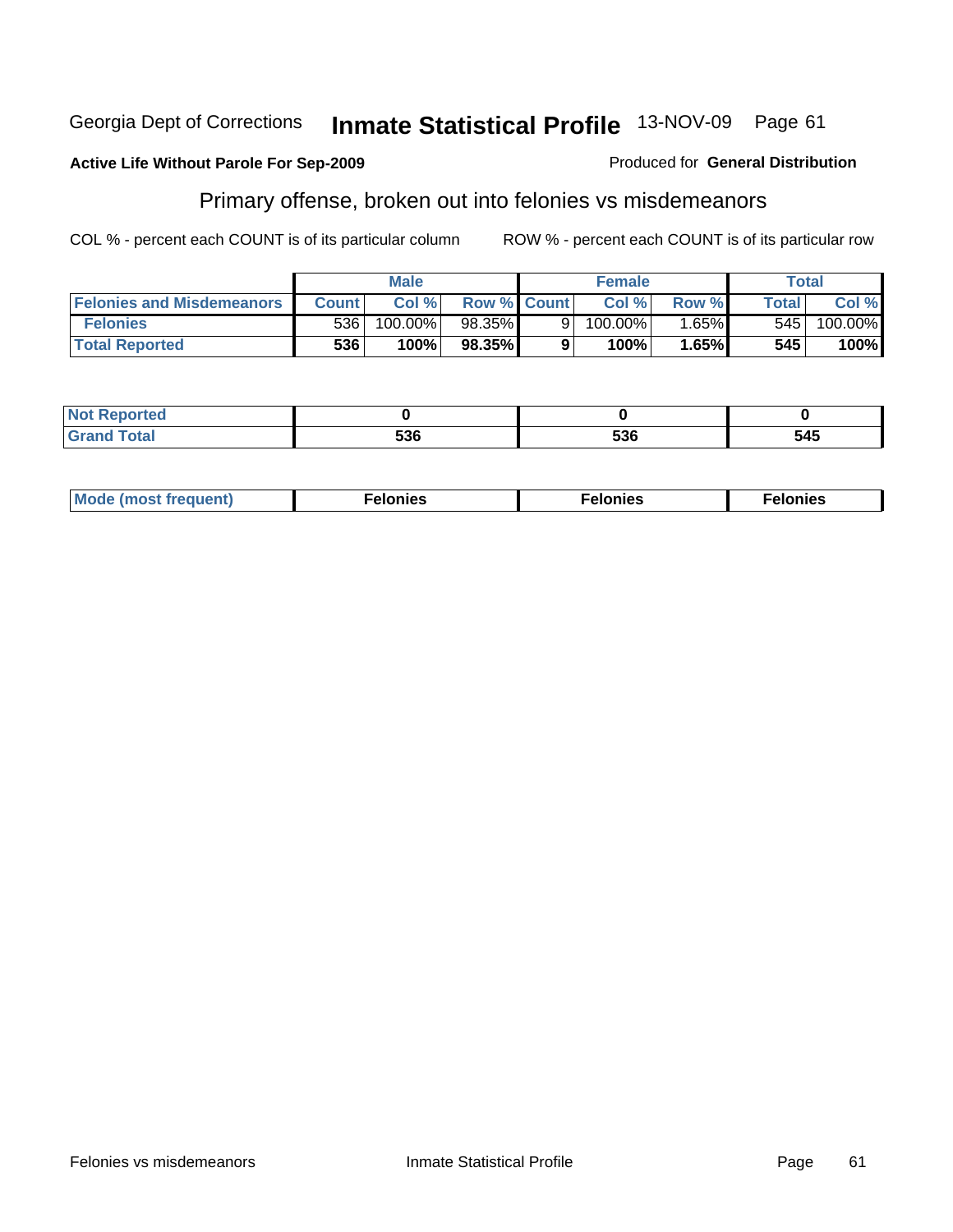#### **Active Life Without Parole For Sep-2009**

#### Produced for **General Distribution**

# Primary offense, broken out into six broad crime categories

|                                  | <b>Male</b>  |         |                    | <b>Female</b> |         |       | <b>Total</b> |         |  |
|----------------------------------|--------------|---------|--------------------|---------------|---------|-------|--------------|---------|--|
| <b>Crime Categories</b>          | <b>Count</b> | Col %   | <b>Row % Count</b> |               | Col %   | Row % | <b>Total</b> | Col %   |  |
| <b>Violent</b>                   | 444          | 82.84%  | 98.01%             | 9             | 100.00% | 1.99% | 453          | 83.12%  |  |
| <b>Sex Crime</b><br>$\mathbf{2}$ | 791          | 14.74%  | 100.00%            |               | .00%    |       | 79           | 14.50%  |  |
| <b>Property</b><br>3             |              | $.37\%$ | 100.00%            |               | .00%    |       |              | $.37\%$ |  |
| <b>Drug</b><br>4                 | 10           | 1.87%   | 100.00%            |               | .00%    |       | 10           | 1.83%   |  |
| <b>Other</b><br>6                |              | .19%    | 100.00%            |               | .00%    |       |              | .18%    |  |
| <b>Total Reported</b>            | 536          | 100%    | 98.35%             | 9             | 100%    | 1.65% | 545          | 100%    |  |

| <b>Reported</b><br>- NO.<br>$\cdots$ |     |     |
|--------------------------------------|-----|-----|
| <b>Total</b><br><b></b>              | 536 | 545 |

| M | . .<br>----<br>. не | ılent | ш |
|---|---------------------|-------|---|
|   |                     |       |   |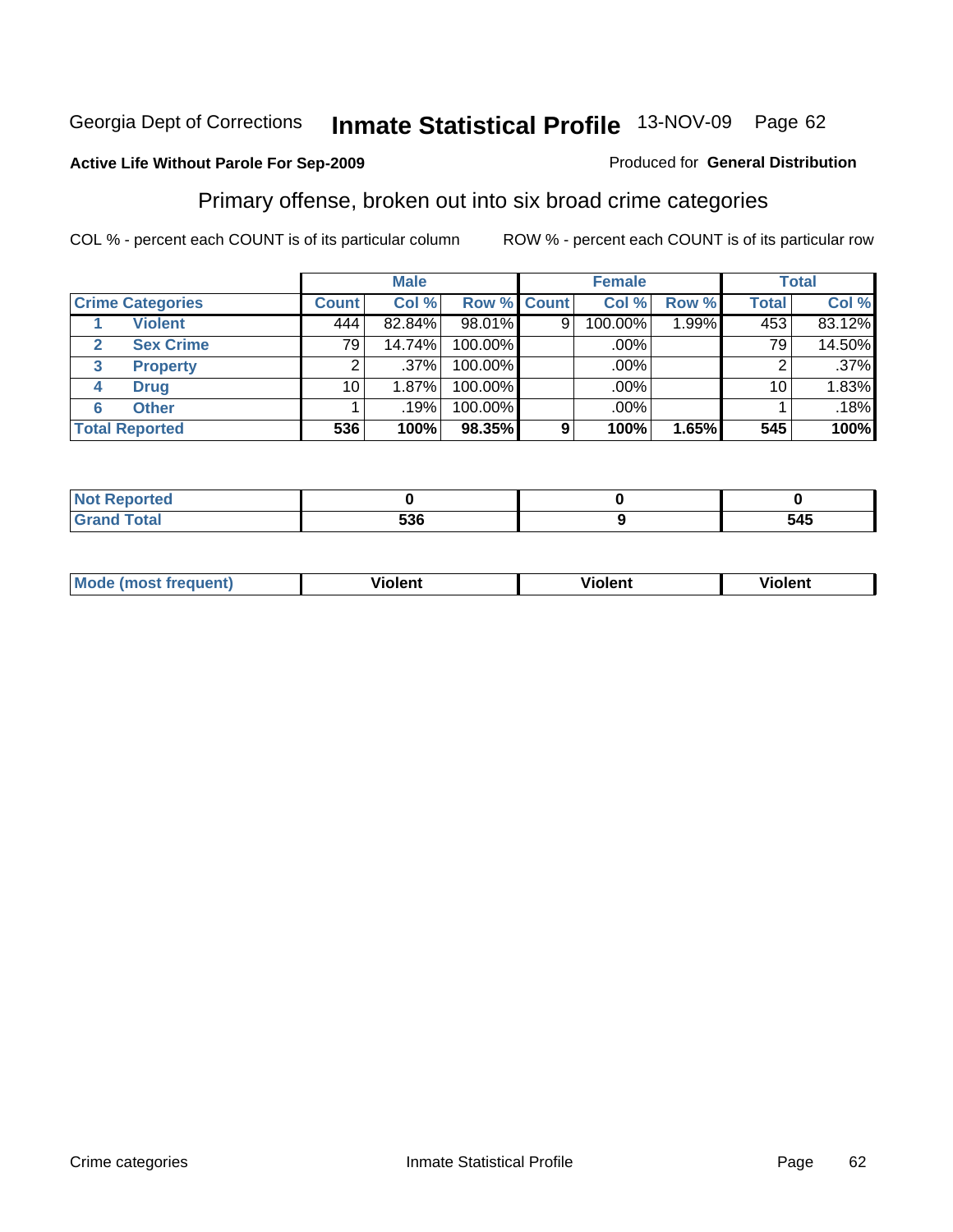#### **Active Life Without Parole For Sep-2009**

#### Produced for **General Distribution**

# Primary offense, detailed offense code

|      |                                 |                | <b>Male</b> |         |              | <b>Female</b> |       |                  | <b>Total</b> |
|------|---------------------------------|----------------|-------------|---------|--------------|---------------|-------|------------------|--------------|
|      | <b>Primary Offense</b>          | <b>Count</b>   | Col %       | Row %   | <b>Count</b> | Col %         | Row % | <b>Total</b>     | Col %        |
| 1101 | <b>Murder</b>                   | 304            | 56.72%      | 97.44%  | 8            | 88.89%        | 2.56% | $\overline{312}$ | 57.25%       |
| 1311 | <b>Kidnapping</b>               | 61             | 11.38%      | 100.00% |              |               |       | 61               | 11.19%       |
| 1601 | <b>Burglary</b>                 | $\overline{2}$ | .37%        | 100.00% |              |               |       | 2                | .37%         |
| 1902 | <b>Armed Robbery</b>            | 78             | 14.55%      | 98.73%  | 1            | 11.11%        | 1.27% | 79               | 14.50%       |
| 1911 | <b>Hijacking Motor Vehicle</b>  |                | .19%        | 100.00% |              |               |       |                  | .18%         |
| 2001 | Rape                            | 55             | 10.26%      | 100.00% |              |               |       | 55               | 10.09%       |
| 2003 | <b>Aggrav Sodomy</b>            | 5              | .93%        | 100.00% |              |               |       | 5                | .92%         |
| 2009 | <b>Aggrav Sexual Battery</b>    | 5              | .93%        | 100.00% |              |               |       | 5                | .92%         |
| 2019 | <b>Child Molestation</b>        | $\overline{3}$ | .56%        | 100.00% |              |               |       | 3                | .55%         |
| 2021 | <b>Aggrav Child Molestation</b> | 11             | 2.05%       | 100.00% |              |               |       | 11               | 2.02%        |
| 2912 | <b>Poss Of Certain</b>          |                | .19%        | 100.00% |              |               |       |                  | .18%         |
|      | <b>Weapons</b>                  |                |             |         |              |               |       |                  |              |
| 4012 | <b>Viol Ga Cntrl Sbst Act</b>   |                | .19%        | 100.00% |              |               |       |                  | .18%         |
| 4018 | <b>S/D Cont Sub School</b>      |                | .19%        | 100.00% |              |               |       |                  | .18%         |
| 4021 | <b>S/D Cocaine</b>              | 3              | .56%        | 100.00% |              |               |       | 3                | .55%         |
| 4022 | <b>Poss Of Cocaine</b>          | 4              | .75%        | 100.00% |              |               |       | 4                | .73%         |
| 4134 | <b>Att/Consprcy Commt</b>       |                | .19%        | 100.00% |              |               |       |                  | .18%         |
|      | C/S/Of                          |                |             |         |              |               |       |                  |              |
|      | <b>Total Rported</b>            | 536            | 100%        | 98.35%  | 9            | 100%          | 1.65% | 545              | 100%         |

| <b>Reported</b> |     |     |
|-----------------|-----|-----|
| <b>Total</b>    | 536 | 545 |

| Mode (most frequent) | 1101 Murder | 1101 Murder | 1101 Murder |
|----------------------|-------------|-------------|-------------|
|----------------------|-------------|-------------|-------------|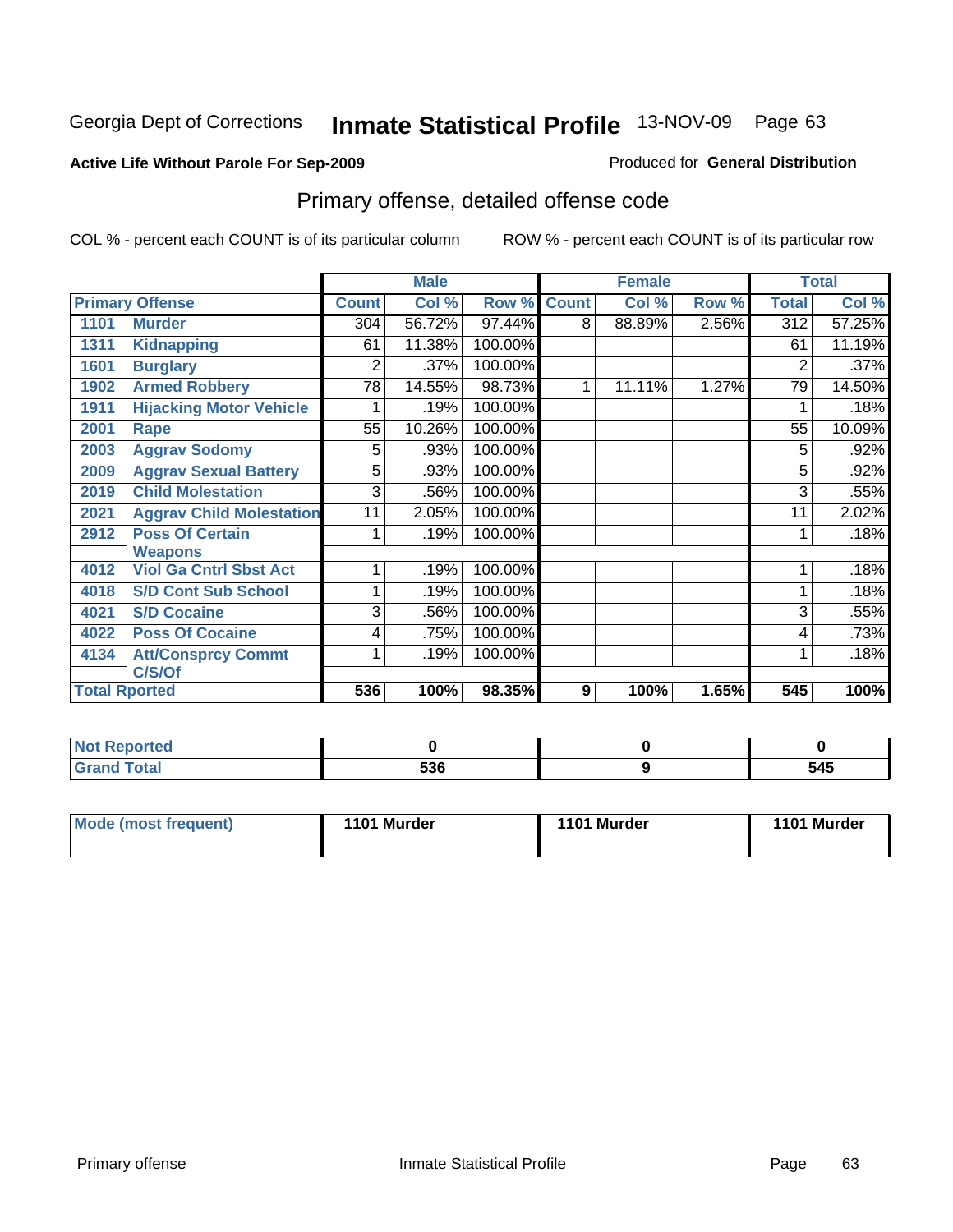### **Active Life Without Parole For Sep-2009**

Produced for **General Distribution**

# County of conviction of primary offense

|                 |                             |                 | <b>Male</b> |         |              | <b>Female</b> |        |                 | <b>Total</b> |
|-----------------|-----------------------------|-----------------|-------------|---------|--------------|---------------|--------|-----------------|--------------|
|                 | <b>County of Conviction</b> | <b>Count</b>    | Col %       | Row %   | <b>Count</b> | Col %         | Row %  | <b>Total</b>    | Col %        |
| 1               | <b>Appling</b>              | $\overline{2}$  | .37%        | 100.00% |              |               |        | $\overline{2}$  | .37%         |
| $\overline{2}$  | <b>Atkinson</b>             | 1               | .19%        | 100.00% |              |               |        | 1               | .18%         |
| 3               | <b>Bacon</b>                | 1               | .19%        | 100.00% |              |               |        | 1               | .18%         |
| 5               | <b>Baldwin</b>              | $\overline{5}$  | .93%        | 100.00% |              |               |        | $\overline{5}$  | .92%         |
| 6               | <b>Banks</b>                | 1               | .19%        | 100.00% |              |               |        | 1               | .18%         |
| $\overline{7}$  | <b>Barrow</b>               | $\overline{3}$  | .56%        | 100.00% |              |               |        | $\overline{3}$  | .55%         |
| 8               | <b>Bartow</b>               | $\overline{3}$  | .56%        | 100.00% |              |               |        | $\overline{3}$  | .55%         |
| 9               | <b>Ben Hill</b>             | 4               | .75%        | 100.00% |              |               |        | 4               | .73%         |
| 10              | <b>Berrien</b>              | 1               | .19%        | 100.00% |              |               |        | 1               | .18%         |
| 11              | <b>Bibb</b>                 | $\overline{16}$ | 2.99%       | 100.00% |              |               |        | $\overline{16}$ | 2.94%        |
| 12              | <b>Bleckley</b>             | 1               | .19%        | 100.00% |              |               |        | 1               | .18%         |
| 13              | <b>Brantley</b>             | 1               | .19%        | 100.00% |              |               |        | 1               | .18%         |
| $\overline{14}$ | <b>Brooks</b>               | 1               | .19%        | 100.00% |              |               |        | 1               | .18%         |
| 16              | <b>Bulloch</b>              | 4               | .75%        | 80.00%  | $\mathbf{1}$ | 11.11%        | 20.00% | $\overline{5}$  | .92%         |
| 17              | <b>Burke</b>                | $\overline{5}$  | .93%        | 100.00% |              |               |        | $\overline{5}$  | .92%         |
| 18              | <b>Butts</b>                | 3               | .56%        | 100.00% |              |               |        | $\overline{3}$  | .55%         |
| 20              | <b>Camden</b>               | $\overline{2}$  | .37%        | 100.00% |              |               |        | $\overline{2}$  | .37%         |
| 22              | <b>Carroll</b>              | $\overline{2}$  | .37%        | 100.00% |              |               |        | $\overline{2}$  | .37%         |
| 23              | <b>Catoosa</b>              | $\overline{2}$  | .37%        | 100.00% |              |               |        | $\overline{2}$  | .37%         |
| 24              | <b>Charlton</b>             | 1               | .19%        | 100.00% |              |               |        | 1               | .18%         |
| 25              | <b>Chatham</b>              | $\overline{23}$ | 4.29%       | 100.00% |              |               |        | $\overline{23}$ | 4.22%        |
| 27              | Chattooga                   | 1               | .19%        | 100.00% |              |               |        | 1               | .18%         |
| 28              | <b>Cherokee</b>             | $\overline{3}$  | .56%        | 100.00% |              |               |        | $\overline{3}$  | .55%         |
| 29              | <b>Clarke</b>               | $\overline{12}$ | 2.24%       | 100.00% |              |               |        | $\overline{12}$ | 2.20%        |
| 31              | <b>Clayton</b>              | $\overline{17}$ | 3.17%       | 100.00% |              |               |        | $\overline{17}$ | 3.12%        |
| 33              | <b>Cobb</b>                 | 16              | 2.99%       | 94.12%  | 1            | 11.11%        | 5.88%  | $\overline{17}$ | 3.12%        |
| 34              | <b>Coffee</b>               | 4               | .75%        | 100.00% |              |               |        | 4               | .73%         |
| 35              | <b>Colquitt</b>             | 4               | .75%        | 100.00% |              |               |        | 4               | .73%         |
| 36              | <b>Columbia</b>             | $\overline{5}$  | .93%        | 100.00% |              |               |        | $\overline{5}$  | .92%         |
| 37              | <b>Cook</b>                 | 3               | .56%        | 100.00% |              |               |        | $\overline{3}$  | .55%         |
| 38              | <b>Coweta</b>               | $\overline{3}$  | .56%        | 100.00% |              |               |        | $\overline{3}$  | .55%         |
| 40              | <b>Crisp</b>                | $\mathbf 1$     | .19%        | 100.00% |              |               |        | 1               | .18%         |
| 41              | <b>Dade</b>                 | 1               | .19%        | 100.00% |              |               |        | 1               | .18%         |
| 43              | <b>Decatur</b>              | $\overline{2}$  | .37%        | 100.00% |              |               |        | $\overline{2}$  | .37%         |
| 44              | <b>Dekalb</b>               | $\overline{46}$ | 8.58%       | 97.87%  | $\mathbf 1$  | 11.11%        | 2.13%  | $\overline{47}$ | 8.62%        |
| 45              | <b>Dodge</b>                | 1               | .19%        | 100.00% |              |               |        | 1               | .18%         |
| 46              | <b>Dooly</b>                | $\overline{2}$  | .37%        | 100.00% |              |               |        | $\overline{2}$  | .37%         |
| 47              | <b>Dougherty</b>            | $\overline{20}$ | 3.73%       | 100.00% |              |               |        | $\overline{20}$ | 3.67%        |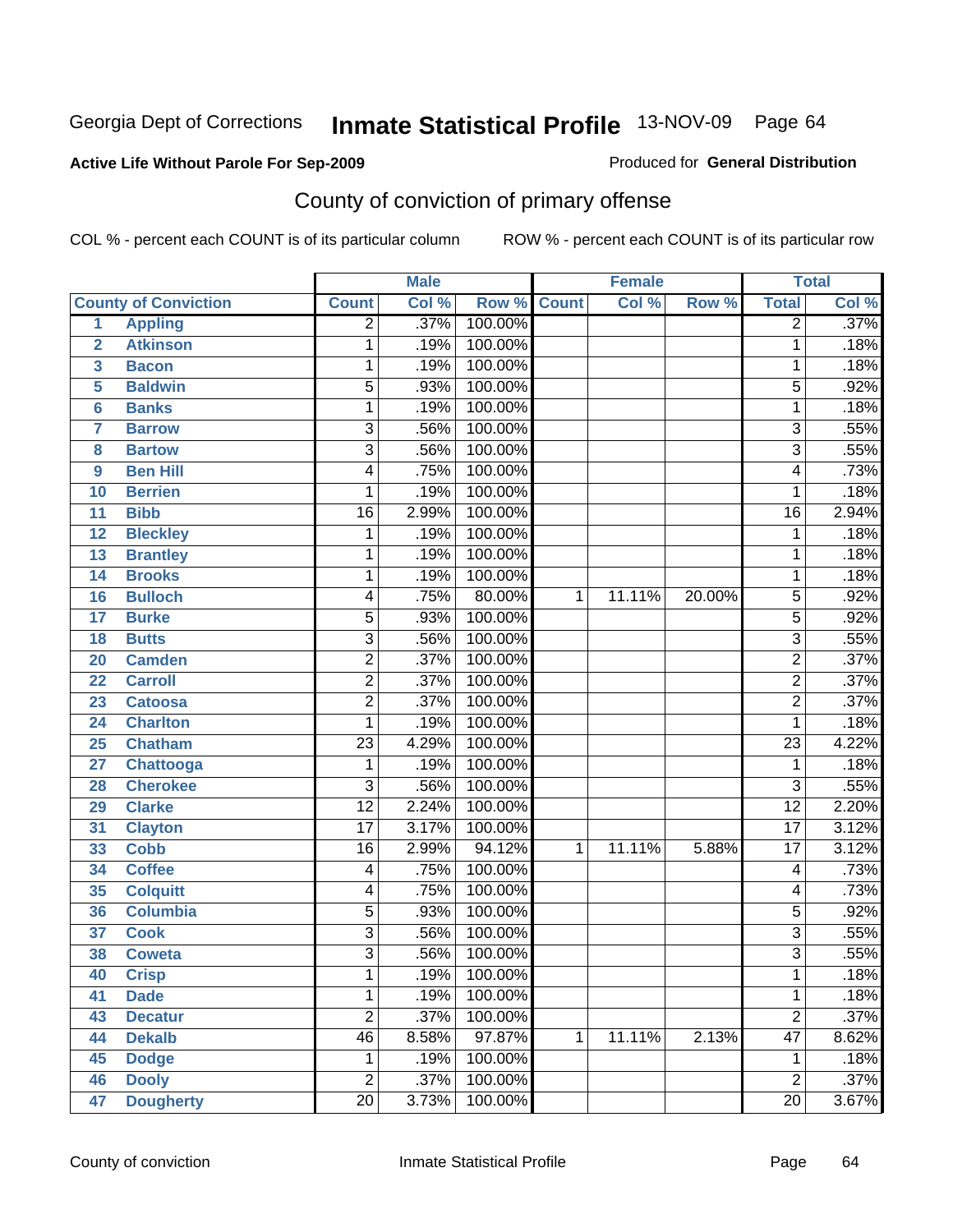#### **Active Life Without Parole For Sep-2009**

Produced for **General Distribution**

# County of conviction of primary offense

|     |                             |                 | <b>Male</b> |         |                | <b>Female</b> |        |                         | <b>Total</b> |
|-----|-----------------------------|-----------------|-------------|---------|----------------|---------------|--------|-------------------------|--------------|
|     | <b>County of Conviction</b> | <b>Count</b>    | Col %       | Row %   | <b>Count</b>   | Col %         | Row %  | <b>Total</b>            | Col %        |
| 48  | <b>Douglas</b>              | $\overline{15}$ | 2.80%       | 93.75%  | $\overline{1}$ | 11.11%        | 6.25%  | $\overline{16}$         | 2.94%        |
| 49  | <b>Early</b>                | 1               | .19%        | 100.00% |                |               |        | 1                       | .18%         |
| 51  | <b>Effingham</b>            | $\overline{3}$  | .56%        | 100.00% |                |               |        | $\overline{3}$          | .55%         |
| 52  | <b>Elbert</b>               | $\overline{2}$  | .37%        | 100.00% |                |               |        | $\overline{2}$          | .37%         |
| 53  | <b>Emanuel</b>              | $\overline{2}$  | .37%        | 100.00% |                |               |        | $\overline{2}$          | .37%         |
| 56  | <b>Fayette</b>              | 4               | .75%        | 100.00% |                |               |        | $\overline{\mathbf{4}}$ | .73%         |
| 57  | <b>Floyd</b>                | $\overline{5}$  | .93%        | 100.00% |                |               |        | $\overline{5}$          | .92%         |
| 59  | <b>Franklin</b>             | $\overline{2}$  | .37%        | 100.00% |                |               |        | $\overline{2}$          | .37%         |
| 60  | <b>Fulton</b>               | $\overline{52}$ | 9.70%       | 100.00% |                |               |        | $\overline{52}$         | 9.54%        |
| 61  | <b>Gilmer</b>               | 1               | .19%        | 100.00% |                |               |        | 1                       | .18%         |
| 63  | <b>Glynn</b>                | $\overline{15}$ | 2.80%       | 100.00% |                |               |        | $\overline{15}$         | 2.75%        |
| 66  | <b>Greene</b>               | 1               | .19%        | 100.00% |                |               |        | 1                       | .18%         |
| 67  | <b>Gwinnett</b>             | $\overline{8}$  | 1.49%       | 88.89%  | $\mathbf{1}$   | 11.11%        | 11.11% | $\overline{9}$          | 1.65%        |
| 68  | <b>Habersham</b>            | 4               | .75%        | 100.00% |                |               |        | $\overline{4}$          | .73%         |
| 69  | <b>Hall</b>                 | $\overline{10}$ | 1.87%       | 100.00% |                |               |        | $\overline{10}$         | 1.83%        |
| 71  | <b>Haralson</b>             | $\overline{2}$  | .37%        | 100.00% |                |               |        | $\overline{2}$          | .37%         |
| 72  | <b>Harris</b>               | 1               | .19%        | 100.00% |                |               |        | 1                       | .18%         |
| 73  | <b>Hart</b>                 | 4               | .75%        | 100.00% |                |               |        | 4                       | .73%         |
| 75  | <b>Henry</b>                | $\overline{10}$ | 1.87%       | 100.00% |                |               |        | $\overline{10}$         | 1.83%        |
| 76  | <b>Houston</b>              | $\overline{7}$  | 1.31%       | 100.00% |                |               |        | $\overline{7}$          | 1.28%        |
| 77  | <b>Irwin</b>                | 1               | .19%        | 100.00% |                |               |        | 1                       | .18%         |
| 78  | <b>Jackson</b>              | 9               | 1.68%       | 100.00% |                |               |        | 9                       | 1.65%        |
| 79  | <b>Jasper</b>               | 1               | .19%        | 100.00% |                |               |        | 1                       | .18%         |
| 80  | <b>Jeff Davis</b>           | 1               | .19%        | 100.00% |                |               |        | 1                       | .18%         |
| 81  | <b>Jefferson</b>            | 1               | .19%        | 100.00% |                |               |        | 1                       | .18%         |
| 84  | <b>Jones</b>                | 1               | .19%        | 100.00% |                |               |        | 1                       | .18%         |
| 87  | <b>Laurens</b>              | $\overline{3}$  | .56%        | 100.00% |                |               |        | $\overline{3}$          | .55%         |
| 88  | Lee                         | $\overline{2}$  | .37%        | 100.00% |                |               |        | $\overline{2}$          | .37%         |
| 89  | <b>Liberty</b>              | $\overline{5}$  | .93%        | 100.00% |                |               |        | $\overline{5}$          | .92%         |
| 91  | Long                        | $\overline{3}$  | .56%        | 100.00% |                |               |        | $\overline{3}$          | .55%         |
| 92  | <b>Lowndes</b>              | $\overline{5}$  | .93%        | 100.00% |                |               |        | $\overline{5}$          | .92%         |
| 95  | <b>Madison</b>              | 1               | .19%        | 100.00% |                |               |        | 1                       | .18%         |
| 96  | <b>Marion</b>               | 1               | .19%        | 100.00% |                |               |        | 1                       | .18%         |
| 98  | <b>Mcintosh</b>             | 1               | .19%        | 100.00% |                |               |        | 1                       | .18%         |
| 100 | <b>Miller</b>               | 1               | .19%        | 100.00% |                |               |        | 1                       | .18%         |
| 102 | <b>Monroe</b>               | $\overline{3}$  | .56%        | 100.00% |                |               |        | $\overline{3}$          | .55%         |
| 106 | <b>Muscogee</b>             | $\overline{18}$ | 3.36%       | 100.00% |                |               |        | $\overline{18}$         | 3.30%        |
| 107 | <b>Newton</b>               | 4               | .75%        | 80.00%  | 1              | 11.11%        | 20.00% | $\overline{5}$          | .92%         |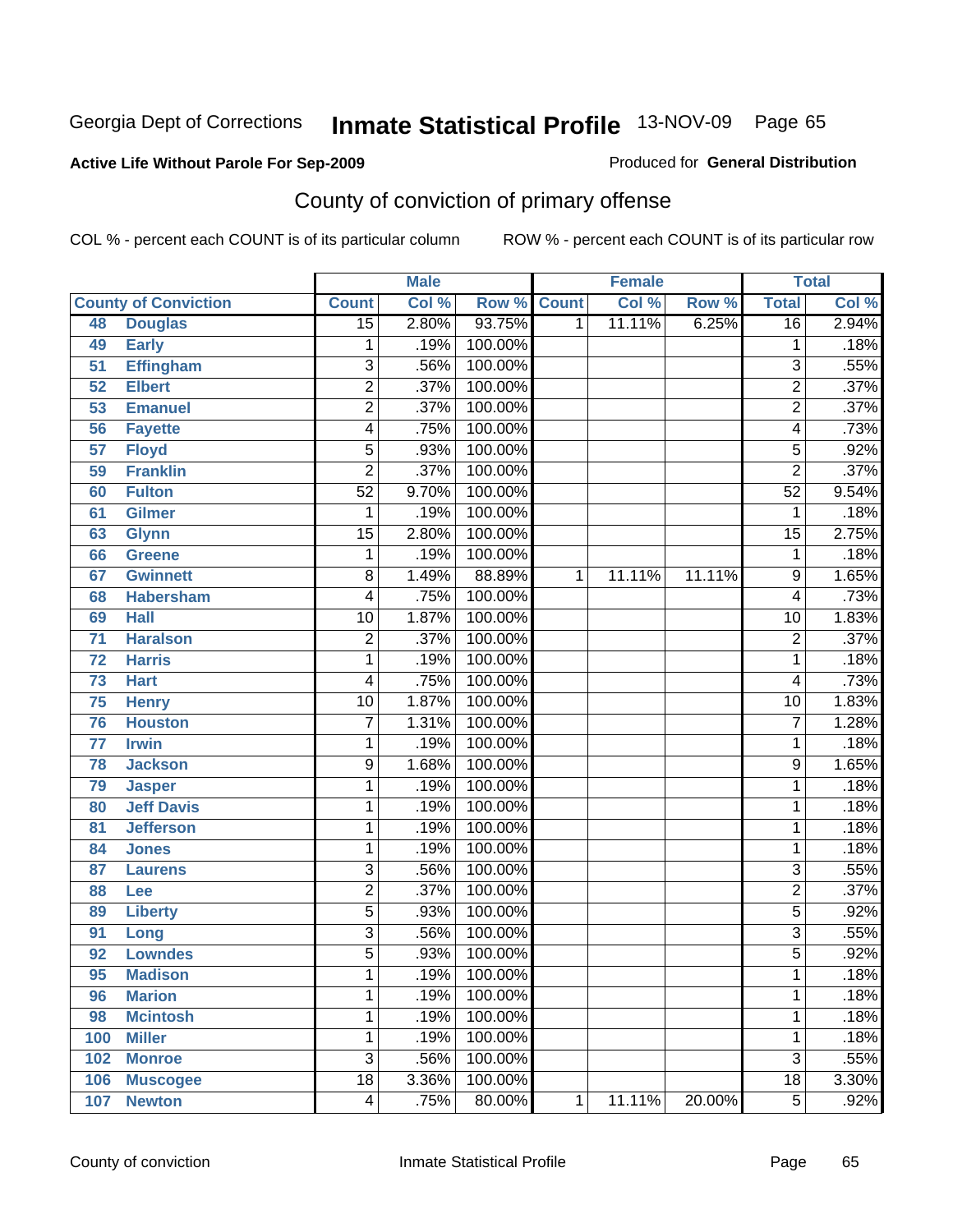### **Active Life Without Parole For Sep-2009**

Produced for **General Distribution**

# County of conviction of primary offense

|                                     |                           | <b>Male</b> |         |                  | <b>Female</b> |        |                  | <b>Total</b> |
|-------------------------------------|---------------------------|-------------|---------|------------------|---------------|--------|------------------|--------------|
| <b>County of Conviction</b>         | <b>Count</b>              | Col %       | Row %   | <b>Count</b>     | Col %         | Row %  | <b>Total</b>     | CoI%         |
| <b>Oglethorpe</b><br>109            | 1                         | .19%        | 100.00% |                  |               |        | 1                | .18%         |
| <b>Paulding</b><br>110              | $\overline{2}$            | .37%        | 100.00% |                  |               |        | $\overline{2}$   | .37%         |
| <b>Pierce</b><br>113                | 3                         | .56%        | 100.00% |                  |               |        | 3                | .55%         |
| <b>Pike</b><br>114                  | $\overline{3}$            | .56%        | 75.00%  | 1                | 11.11%        | 25.00% | $\overline{4}$   | .73%         |
| <b>Polk</b><br>$\overline{115}$     | $\overline{2}$            | .37%        | 100.00% |                  |               |        | $\overline{2}$   | .37%         |
| <b>Pulaski</b><br>116               | 1                         | .19%        | 100.00% |                  |               |        | 1                | .18%         |
| 117<br><b>Putnam</b>                | 4                         | .75%        | 100.00% |                  |               |        | $\overline{4}$   | .73%         |
| 119<br><b>Rabun</b>                 | 1                         | .19%        | 100.00% |                  |               |        | 1                | .18%         |
| <b>Randolph</b><br>120              | 1                         | .19%        | 100.00% |                  |               |        | 1                | .18%         |
| <b>Richmond</b><br>$\overline{121}$ | $\overline{24}$           | 4.48%       | 96.00%  | $\mathbf{1}$     | 11.11%        | 4.00%  | $\overline{25}$  | 4.59%        |
| <b>Rockdale</b><br>122              | 4                         | .75%        | 100.00% |                  |               |        | 4                | .73%         |
| <b>Spalding</b><br>126              | 5                         | .93%        | 100.00% |                  |               |        | 5                | .92%         |
| <b>Stephens</b><br>127              | $\overline{2}$            | .37%        | 100.00% |                  |               |        | $\overline{2}$   | .37%         |
| 129<br><b>Sumter</b>                | 1                         | .19%        | 100.00% |                  |               |        | 1                | .18%         |
| <b>Tattnall</b><br>132              | 1                         | .19%        | 100.00% |                  |               |        | $\overline{1}$   | .18%         |
| <b>Terrell</b><br>135               | 1                         | .19%        | 100.00% |                  |               |        | 1                | .18%         |
| 136<br><b>Thomas</b>                | $\overline{3}$            | .56%        | 100.00% |                  |               |        | $\overline{3}$   | .55%         |
| <b>Tift</b><br>137                  | $\overline{5}$            | .93%        | 100.00% |                  |               |        | $\overline{5}$   | .92%         |
| <b>Toombs</b><br>138                | $\overline{5}$            | .93%        | 100.00% |                  |               |        | $\overline{5}$   | .92%         |
| <b>Towns</b><br>139                 | 1                         | .19%        | 100.00% |                  |               |        | $\overline{1}$   | .18%         |
| 141<br><b>Troup</b>                 | 1                         | .19%        | 100.00% |                  |               |        | 1                | .18%         |
| 142<br><b>Turner</b>                | 1                         | .19%        | 100.00% |                  |               |        | 1                | .18%         |
| <b>Union</b><br>144                 | 1                         | .19%        | 100.00% |                  |               |        | 1                | .18%         |
| 145<br><b>Upson</b>                 | $\overline{2}$            | .37%        | 100.00% |                  |               |        | $\overline{2}$   | .37%         |
| <b>Walker</b><br>146                | $\overline{3}$            | .56%        | 75.00%  | 1                | 11.11%        | 25.00% | $\overline{4}$   | .73%         |
| <b>Walton</b><br>147                | $\overline{\overline{3}}$ | .56%        | 100.00% |                  |               |        | $\overline{3}$   | .55%         |
| <b>Ware</b><br>148                  | $\overline{10}$           | 1.87%       | 100.00% |                  |               |        | $\overline{10}$  | 1.83%        |
| <b>Washington</b><br>150            | 3                         | .56%        | 100.00% |                  |               |        | $\overline{3}$   | .55%         |
| 151<br><b>Wayne</b>                 | $\overline{2}$            | .37%        | 100.00% |                  |               |        | $\overline{2}$   | .37%         |
| <b>Whitfield</b><br>155             | $\overline{6}$            | 1.12%       | 100.00% |                  |               |        | $\overline{6}$   | 1.10%        |
| 157<br><b>Wilkes</b>                | 1                         | .19%        | 100.00% |                  |               |        | 1                | .18%         |
| <b>Total Rported</b>                | 536                       | 100%        | 98.35%  | $\boldsymbol{9}$ | 100%          | 1.65%  | $\overline{545}$ | 100%         |

| Reported<br>NOT    |     |     |
|--------------------|-----|-----|
| <b>Grand Total</b> | 536 | 545 |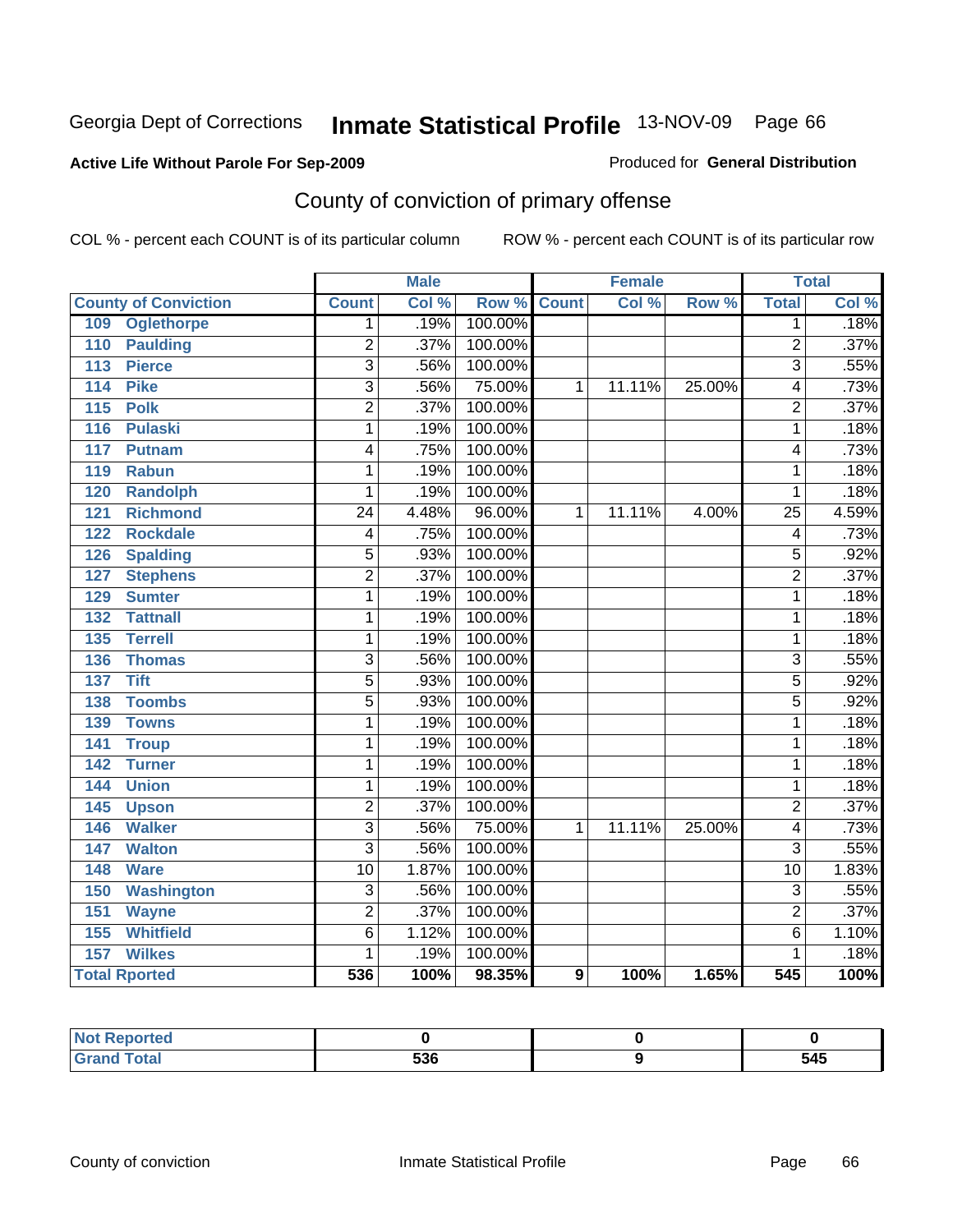### **Active Life Without Parole For Sep-2009**

#### Produced for **General Distribution**

# County of conviction of primary offense

|                             | <b>Male</b> | $\sim$ magnetic. | Totar         |
|-----------------------------|-------------|------------------|---------------|
| <b>Mode (most frequent)</b> | ™ulton      | Walker           | <b>≂ulton</b> |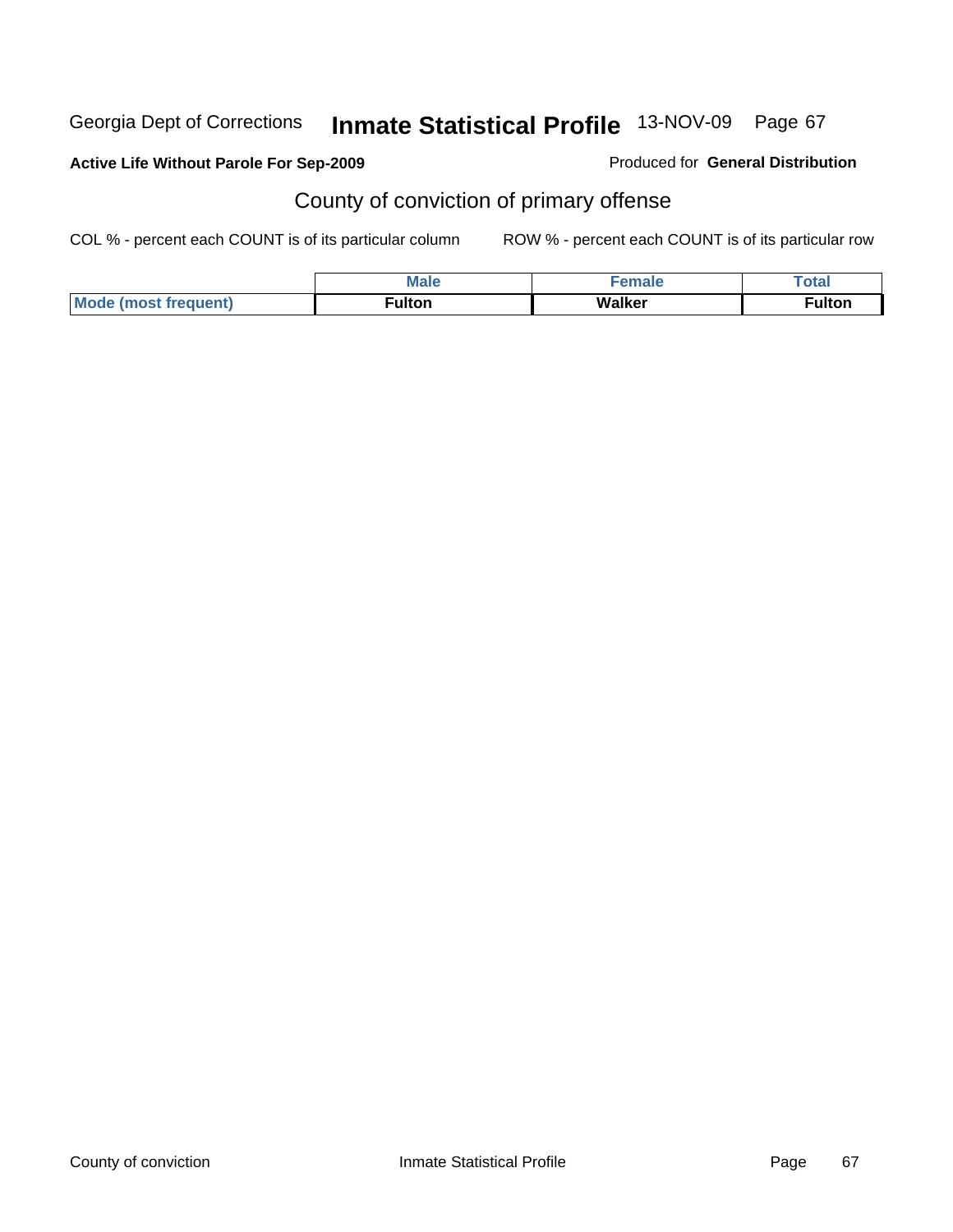### **Active Life Without Parole For Sep-2009**

Produced for **General Distribution**

# Circuit of conviction of primary offense

|                 |                                 |                 | <b>Male</b> |         |              | <b>Female</b> |        |                 | <b>Total</b> |
|-----------------|---------------------------------|-----------------|-------------|---------|--------------|---------------|--------|-----------------|--------------|
|                 | <b>Circuit of Conviction</b>    | <b>Count</b>    | Col %       | Row %   | <b>Count</b> | Col %         | Row %  | <b>Total</b>    | Col %        |
| $\overline{1}$  | <b>Alapaha Circuit</b>          | $\overline{5}$  | .93%        | 100.00% |              |               |        | $\overline{5}$  | .92%         |
| $\overline{2}$  | <b>Alcovy Circuit</b>           | $\overline{7}$  | 1.31%       | 87.50%  | 1            | 11.11%        | 12.50% | $\overline{8}$  | 1.47%        |
| 3               | <b>Atlanta Circuit</b>          | $\overline{52}$ | 9.70%       | 100.00% |              |               |        | $\overline{52}$ | 9.54%        |
| 4               | <b>Atlantic Circuit</b>         | $\overline{10}$ | 1.87%       | 100.00% |              |               |        | 10              | 1.83%        |
| 5               | <b>Augusta Circuit</b>          | $\overline{34}$ | 6.34%       | 97.14%  | $\mathbf 1$  | 11.11%        | 2.86%  | 35              | 6.42%        |
| $6\phantom{1}6$ | <b>Blue Ridge Circuit</b>       | $\overline{3}$  | .56%        | 100.00% |              |               |        | $\overline{3}$  | .55%         |
| $\overline{7}$  | <b>Brunswick Circuit</b>        | $\overline{22}$ | 4.10%       | 100.00% |              |               |        | $\overline{22}$ | 4.04%        |
| 8               | <b>Chattahoochee Circuit</b>    | $\overline{20}$ | 3.73%       | 100.00% |              |               |        | $\overline{20}$ | 3.67%        |
| 9               | <b>Cherokee Circuit</b>         | 3               | .56%        | 100.00% |              |               |        | $\overline{3}$  | .55%         |
| 10              | <b>Clayton Circuit</b>          | $\overline{17}$ | 3.17%       | 100.00% |              |               |        | $\overline{17}$ | 3.12%        |
| 11              | <b>Cobb Circuit</b>             | $\overline{16}$ | 2.99%       | 94.12%  | 1            | 11.11%        | 5.88%  | $\overline{17}$ | 3.12%        |
| 12              | <b>Conasauga Circuit</b>        | 6               | 1.12%       | 100.00% |              |               |        | $\,6$           | 1.10%        |
| 13              | <b>Cordele Circuit</b>          | 7               | 1.31%       | 100.00% |              |               |        | $\overline{7}$  | 1.28%        |
| 14              | <b>Coweta Circuit</b>           | 6               | 1.12%       | 100.00% |              |               |        | $\overline{6}$  | 1.10%        |
| 15              | <b>Dougherty Circuit</b>        | $\overline{20}$ | 3.73%       | 100.00% |              |               |        | $\overline{20}$ | 3.67%        |
| 16              | <b>Dublin Circuit</b>           | $\overline{3}$  | .56%        | 100.00% |              |               |        | $\overline{3}$  | .55%         |
| 17              | <b>Eastern Circuit</b>          | $\overline{23}$ | 4.29%       | 100.00% |              |               |        | $\overline{23}$ | 4.22%        |
| 18              | <b>Flint Circuit</b>            | $\overline{10}$ | 1.87%       | 100.00% |              |               |        | $\overline{10}$ | 1.83%        |
| 19              | <b>Griffin Circuit</b>          | 14              | 2.61%       | 93.33%  | $\mathbf{1}$ | 11.11%        | 6.67%  | $\overline{15}$ | 2.75%        |
| 20              | <b>Gwinnett Circuit</b>         | $\overline{8}$  | 1.49%       | 88.89%  | 1            | 11.11%        | 11.11% | $\overline{9}$  | 1.65%        |
| 21              | <b>Houston Circuit</b>          | $\overline{7}$  | 1.31%       | 100.00% |              |               |        | $\overline{7}$  | 1.28%        |
| 22              | <b>Lookout Mountain Circuit</b> | 7               | 1.31%       | 87.50%  | $\mathbf{1}$ | 11.11%        | 12.50% | $\overline{8}$  | 1.47%        |
| 23              | <b>Macon Circuit</b>            | $\overline{16}$ | 2.99%       | 100.00% |              |               |        | $\overline{16}$ | 2.94%        |
| 24              | <b>Middle Circuit</b>           | 11              | 2.05%       | 100.00% |              |               |        | 11              | 2.02%        |
| 25              | <b>Mountain Circuit</b>         | $\overline{7}$  | 1.31%       | 100.00% |              |               |        | $\overline{7}$  | 1.28%        |
| 26              | <b>Northeastern Circuit</b>     | $\overline{10}$ | 1.87%       | 100.00% |              |               |        | $\overline{10}$ | 1.83%        |
| 27              | <b>Northern Circuit</b>         | 10              | 1.87%       | 100.00% |              |               |        | 10              | 1.83%        |
| 28              | <b>Ocmulgee Circuit</b>         | 12              | 2.24%       | 100.00% |              |               |        | $\overline{12}$ | 2.20%        |
| 29              | <b>Oconee Circuit</b>           | $\overline{3}$  | .56%        | 100.00% |              |               |        | $\overline{3}$  | .55%         |
| 30              | <b>Ogeechee Circuit</b>         | 7               | 1.31%       | 87.50%  | 1            | 11.11%        | 12.50% | $\overline{8}$  | 1.47%        |
| 31              | <b>Pataula Circuit</b>          | 4               | .75%        | 100.00% |              |               |        | 4               | .73%         |
| 32              | <b>Piedmont Circuit</b>         | $\overline{13}$ | 2.43%       | 100.00% |              |               |        | $\overline{13}$ | 2.39%        |
| 33              | <b>Rome Circuit</b>             | $\overline{5}$  | .93%        | 100.00% |              |               |        | $\overline{5}$  | .92%         |
| 34              | <b>South Georgia Circuit</b>    | $\overline{2}$  | .37%        | 100.00% |              |               |        | $\overline{2}$  | .37%         |
| 35              | <b>Southern Circuit</b>         | $\overline{13}$ | 2.43%       | 100.00% |              |               |        | $\overline{13}$ | 2.39%        |
| 36              | <b>Southwestern Circuit</b>     | $\overline{3}$  | .56%        | 100.00% |              |               |        | $\overline{3}$  | .55%         |
| 37              | <b>Stone Mountain Circuit</b>   | 46              | 8.58%       | 97.87%  | 1            | 11.11%        | 2.13%  | 47              | 8.62%        |
| 38              | <b>Tallapoosa Circuit</b>       | 4               | .75%        | 100.00% |              |               |        | 4               | .73%         |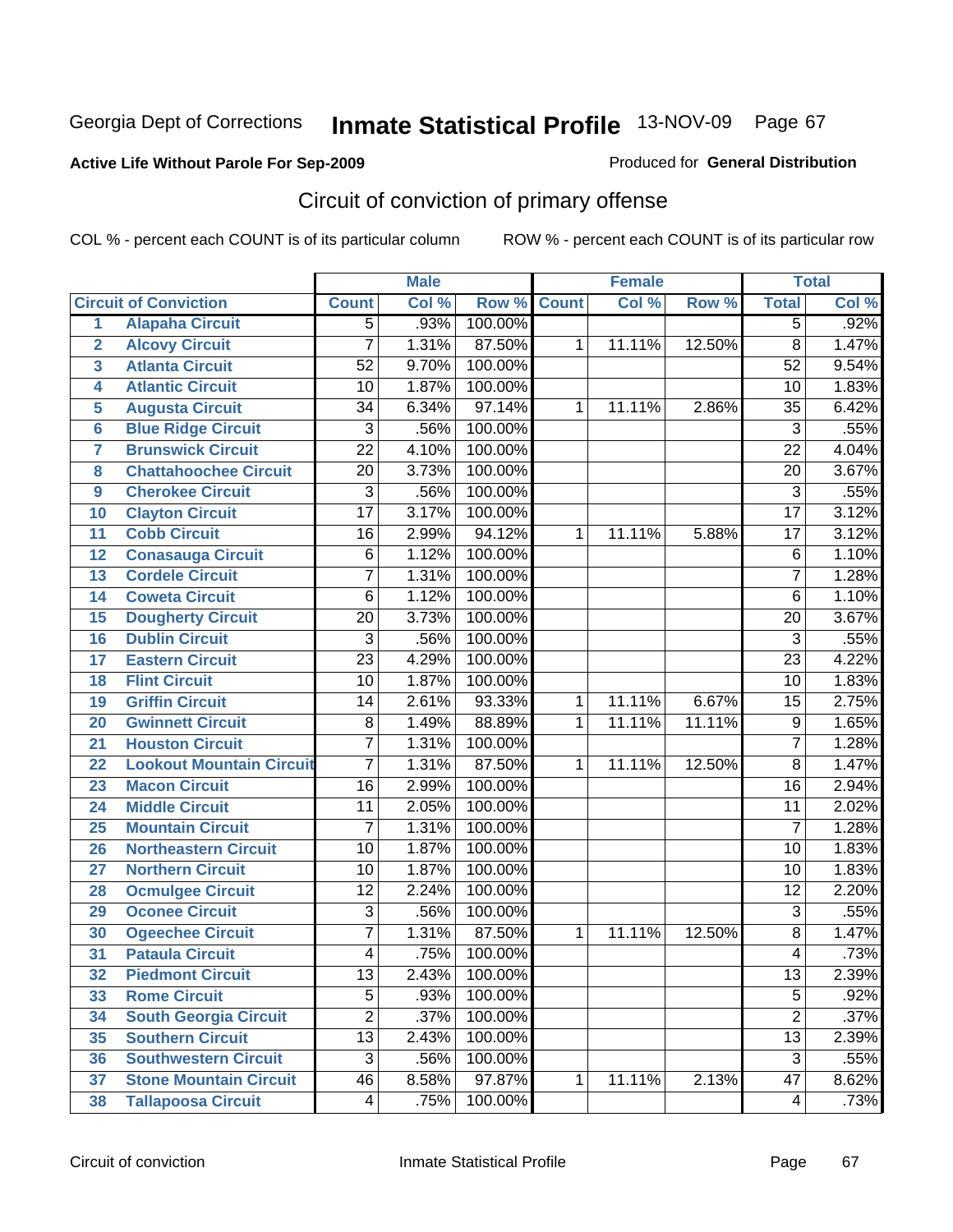#### **Active Life Without Parole For Sep-2009**

#### Produced for **General Distribution**

# Circuit of conviction of primary offense

|    |                              |                | <b>Male</b> |         |              | <b>Female</b> |       |                 | <b>Total</b> |
|----|------------------------------|----------------|-------------|---------|--------------|---------------|-------|-----------------|--------------|
|    | <b>Circuit of Conviction</b> | <b>Count</b>   | Col %       | Row %   | <b>Count</b> | Col %         | Row % | <b>Total</b>    | Col %        |
| 39 | <b>Tifton Circuit</b>        |                | 1.31%       | 100.00% |              |               |       |                 | 1.28%        |
| 40 | <b>Toombs Circuit</b>        |                | .19%        | 100.00% |              |               |       |                 | .18%         |
| 41 | <b>Waycross Circuit</b>      | 20             | 3.73%       | 100.00% |              |               |       | 20 <sup>1</sup> | 3.67%        |
| 42 | <b>Western Circuit</b>       | 12             | 2.24%       | 100.00% |              |               |       | 12              | 2.20%        |
| 43 | <b>Rockdale Circuit</b>      | 4              | .75%        | 100.00% |              |               |       | 4               | .73%         |
| 44 | <b>Douglas Circuit</b>       | 15             | 2.80%       | 93.75%  |              | 11.11%        | 6.25% | 16              | 2.94%        |
| 45 | <b>Appalachian Circuit</b>   |                | .19%        | 100.00% |              |               |       |                 | .18%         |
| 46 | <b>Enotah Circuit</b>        | $\overline{2}$ | $.37\%$     | 100.00% |              |               |       | 2               | .37%         |
| 48 | <b>Towaliga Circuit</b>      | 6              | 1.12%       | 100.00% |              |               |       | 6               | 1.10%        |
| 49 | <b>Paulding Circuit</b>      | 2              | $.37\%$     | 100.00% |              |               |       | $\overline{2}$  | .37%         |
|    | <b>Total Rported</b>         | 536            | 100%        | 98.35%  | 9            | 100%          | 1.65% | 545             | 100%         |

| .<br>тео |                     |             |
|----------|---------------------|-------------|
| $\sim$   | EOC<br>೨೨೦<br>- - - | 545<br>$ -$ |

| <b>Mode</b>    | ∖tlanta | Daeechee | tlanta |
|----------------|---------|----------|--------|
| most frequent) |         |          |        |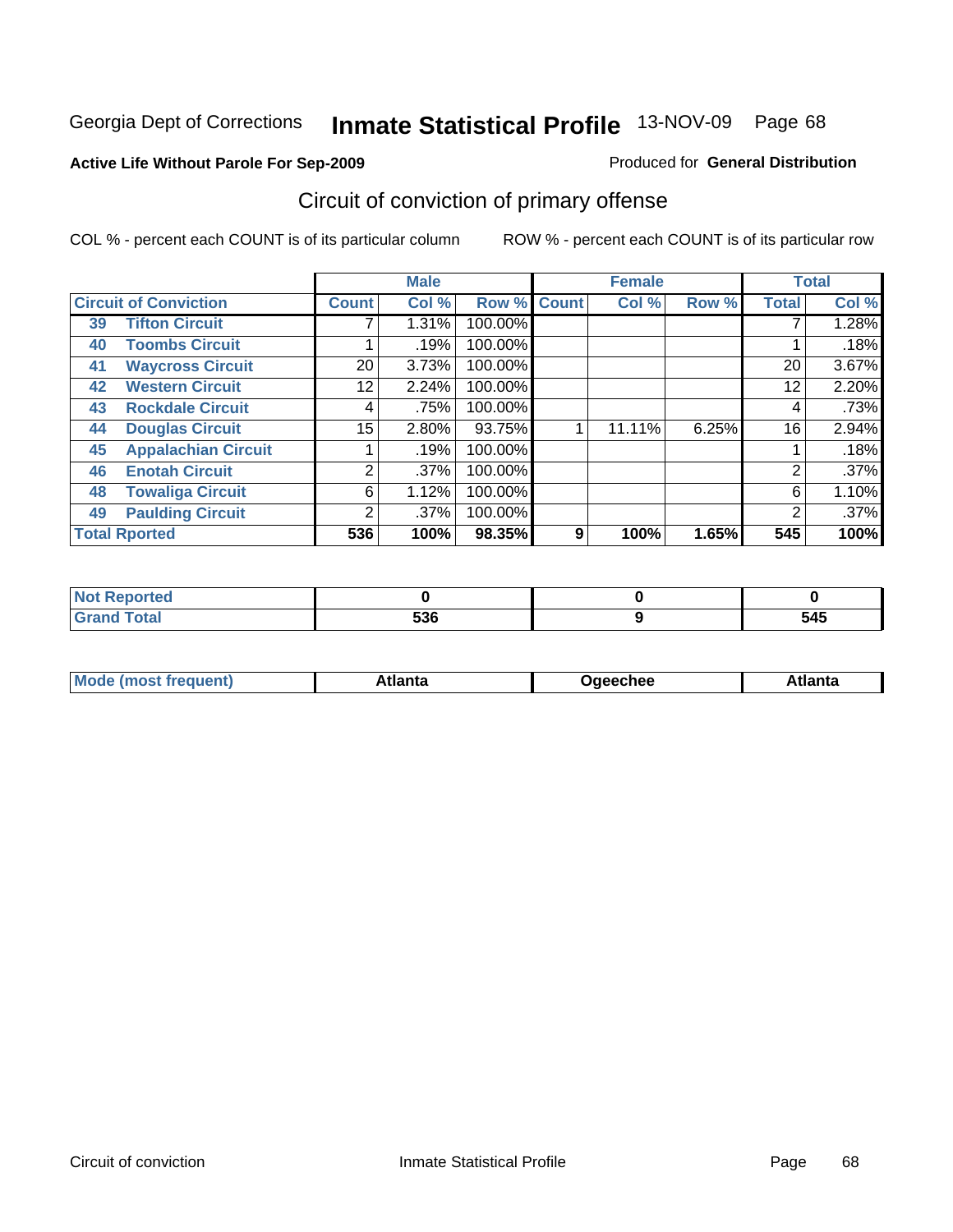#### **Active Life Without Parole For Sep-2009**

Produced for **General Distribution**

# Years served (jail + prison) in this incarceration

|                        |                 | <b>Male</b> |         |                | <b>Female</b>       |        |                  | <b>Total</b> |
|------------------------|-----------------|-------------|---------|----------------|---------------------|--------|------------------|--------------|
| <b>Years Served</b>    | <b>Count</b>    | Col %       | Row %   | <b>Count</b>   | $\overline{C}$ ol % | Row %  | <b>Total</b>     | Col %        |
| Less than one year     | 11              | 2.07%       | 100.00% |                |                     |        | $\overline{11}$  | 2.04%        |
| 1 to 1.99 years        | $\overline{16}$ | 3.01%       | 100.00% |                |                     |        | $\overline{16}$  | 2.96%        |
| 2 to 2.99 years        | $\overline{23}$ | 4.32%       | 100.00% |                |                     |        | $\overline{23}$  | 4.26%        |
| 3 to 3.99 years        | 18              | 3.38%       | 90.00%  | $\overline{2}$ | 25.00%              | 10.00% | 20               | 3.70%        |
| 4 to 4.99 years        | $\overline{25}$ | 4.70%       | 100.00% |                |                     |        | $\overline{25}$  | 4.63%        |
| 5 to 5.99 years        | $\overline{33}$ | 6.20%       | 100.00% |                |                     |        | $\overline{33}$  | 6.11%        |
| 6 to 6.99 years        | $\overline{32}$ | 6.02%       | 96.97%  | $\overline{1}$ | 12.50%              | 3.03%  | $\overline{33}$  | 6.11%        |
| 7 to 7.99 years        | $\overline{39}$ | 7.33%       | 92.86%  | $\overline{3}$ | 37.50%              | 7.14%  | 42               | 7.78%        |
| <b>8 to 8.99 years</b> | 44              | 8.27%       | 100.00% |                |                     |        | 44               | 8.15%        |
| 9 to 9.99 years        | 46              | 8.65%       | 100.00% |                |                     |        | $\overline{46}$  | 8.52%        |
| 10 to 10.99 years      | $\overline{33}$ | 6.20%       | 100.00% |                |                     |        | $\overline{33}$  | 6.11%        |
| 11 to 11.99 years      | 44              | 8.27%       | 97.78%  | $\mathbf{1}$   | 12.50%              | 2.22%  | 45               | 8.33%        |
| 12 to 12.99 years      | 45              | 8.46%       | 97.83%  | $\mathbf 1$    | 12.50%              | 2.17%  | 46               | 8.52%        |
| 13 to 13.99 years      | 40              | 7.52%       | 100.00% |                |                     |        | 40               | 7.41%        |
| 14 to 14.99 years      | $\overline{23}$ | 4.32%       | 100.00% |                |                     |        | $\overline{23}$  | 4.26%        |
| 15 to 15.99 years      | $\overline{22}$ | 4.14%       | 100.00% |                |                     |        | $\overline{22}$  | 4.07%        |
| 16 to 16.99 years      | 14              | 2.63%       | 100.00% |                |                     |        | 14               | 2.59%        |
| 17 to 17.99 years      | $\overline{3}$  | 0.56%       | 100.00% |                |                     |        | $\overline{3}$   | 0.56%        |
| 18 to 18.99 years      | $\overline{6}$  | 1.13%       | 100.00% |                |                     |        | $\overline{6}$   | 1.11%        |
| 19 to 19.99 years      | $\overline{1}$  | 0.19%       | 100.00% |                |                     |        | $\overline{1}$   | 0.19%        |
| 20 to 20.99 years      | 4               | 0.75%       | 100.00% |                |                     |        | 4                | 0.74%        |
| 21 to 21.99 years      | 1               | 0.19%       | 100.00% |                |                     |        | $\mathbf{1}$     | 0.19%        |
| 22 to 22.99 years      | 3               | 0.56%       | 100.00% |                |                     |        | $\overline{3}$   | 0.56%        |
| 25 to 25.99 years      | 1               | 0.19%       | 100.00% |                |                     |        | $\overline{1}$   | 0.19%        |
| 28 to 28.99 years      | 1               | 0.19%       | 100.00% |                |                     |        | 1                | 0.19%        |
| Thirty + years         | 4               | 0.75%       | 100.00% |                |                     |        | $\overline{4}$   | 0.74%        |
| <b>Total Reported</b>  | 532             | 100%        | 98.52%  | 8              | 100%                | 1.48%  | $\overline{540}$ | 100.0%       |

| <b>Not Reported</b>      |                   |                 |                 |
|--------------------------|-------------------|-----------------|-----------------|
| <b>Grand Total</b>       | 536               |                 | 545             |
|                          |                   |                 |                 |
| <b>Mean</b><br>(average) | 9.69              | 7.4             | 9.66            |
| <b>Median (middle)</b>   | 9.53              | 7.17            | 9.505           |
| Mode<br>(most frequent)  | 13 to 13.99 years | 3 to 3.99 years | 7 to 7.99 years |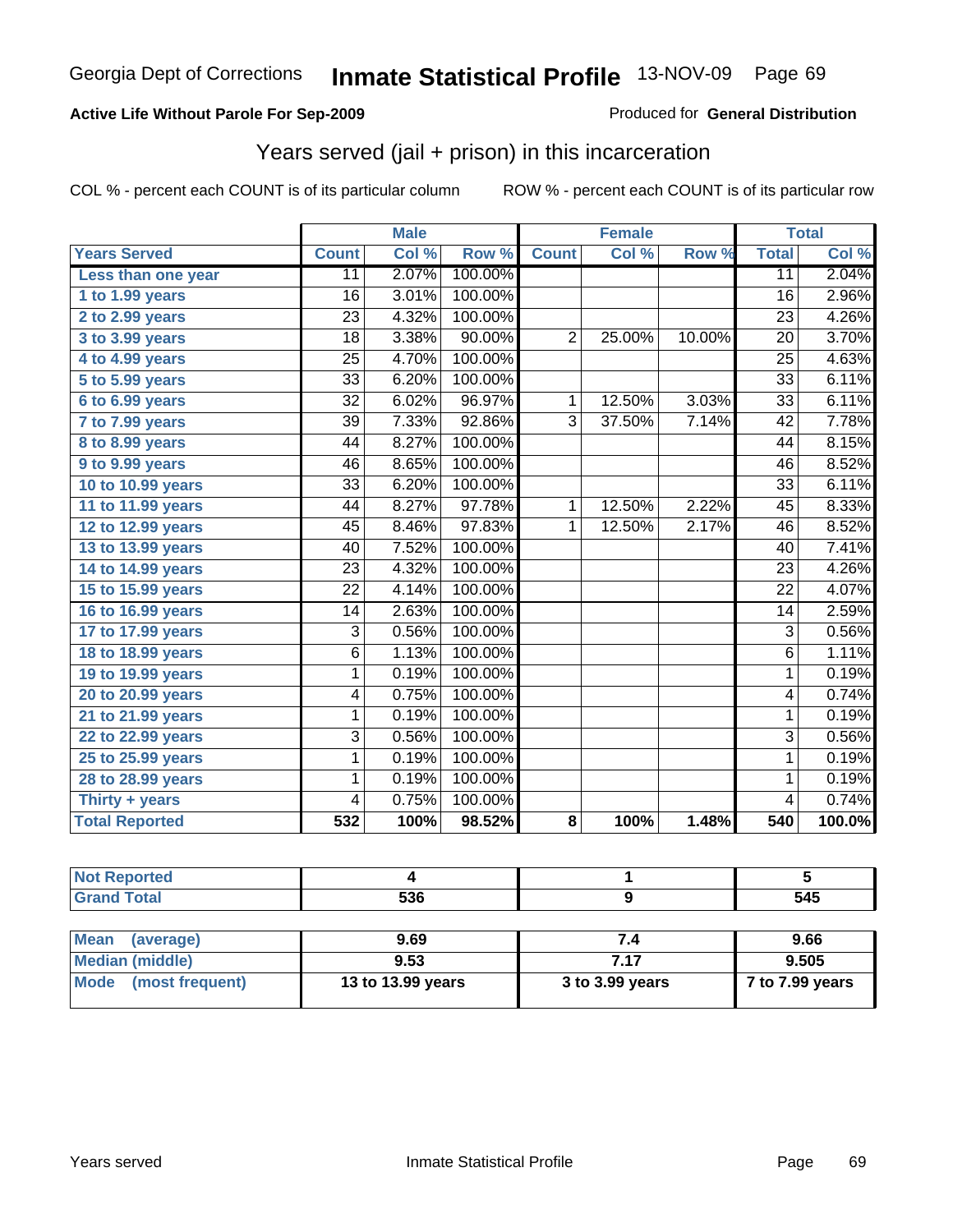#### **Active Life Without Parole For Sep-2009**

Produced for **General Distribution**

# Results of most recent HIV tests

|                         |              | <b>Male</b> |           |              | <b>Female</b> |        |       | Total   |
|-------------------------|--------------|-------------|-----------|--------------|---------------|--------|-------|---------|
| <b>HIV Test Results</b> | <b>Count</b> | Col %       | Row %     | <b>Count</b> | Col %         | Row %  | Total | Col %   |
| <b>Positive</b>         | 5            | 0.94%       | 83.33%    |              | $11.11\%$     | 16.67% |       | $.10\%$ |
| <b>Negative</b>         | 529          | $99.06\%$   | 98.51%    |              | 88.89%        | 1.49%  | 537   | 98.90%  |
| <b>Total Reported</b>   | 534          | 100%        | $98.34\%$ |              | 100%          | 1.66%  | 543   | 100%    |

| 'Not<br><b>Reported</b> |            |     |
|-------------------------|------------|-----|
| <b>Fotal</b>            | につに<br>ວວບ | 545 |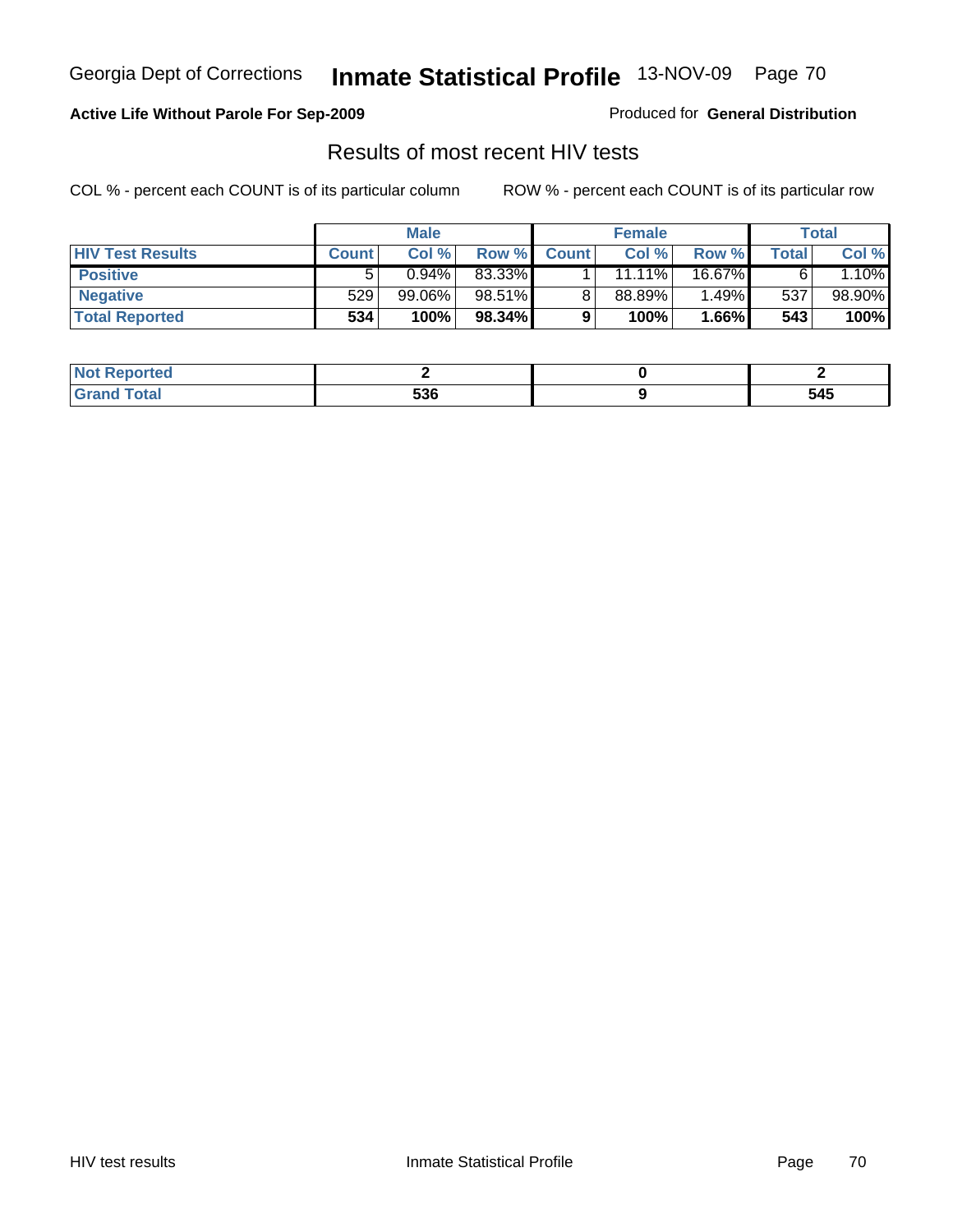### **Active Life Without Parole For Sep-2009**

Produced for **General Distribution**

## Results of most recent tuberculosis test

|                                  |              | <b>Male</b> |         |              | <b>Female</b> |       |       | <b>Total</b> |
|----------------------------------|--------------|-------------|---------|--------------|---------------|-------|-------|--------------|
| <b>Tuberculosis Test Results</b> | <b>Count</b> | Col%        | Row %   | <b>Count</b> | Col %         | Row % | Total | Col %        |
| <b>Positive on current test</b>  | 93           | 17.48%      | 100.00% |              |               |       | 93    | 17.19%       |
| <b>Positive on previous test</b> | 42           | 7.89%       | 100.00% |              |               |       | 42    | 7.76%        |
| <b>Negative</b>                  | 397          | 74.62%      | 97.78%  |              | 100.00%       | 2.22% | 406   | 75.05%       |
| <b>Total Reported</b>            | 532          | 100%        | 98.34%  |              | 100%          | 1.66% | 541   | 100%         |

| oorted        |     |     |
|---------------|-----|-----|
| <b>c</b> otal | 536 | 545 |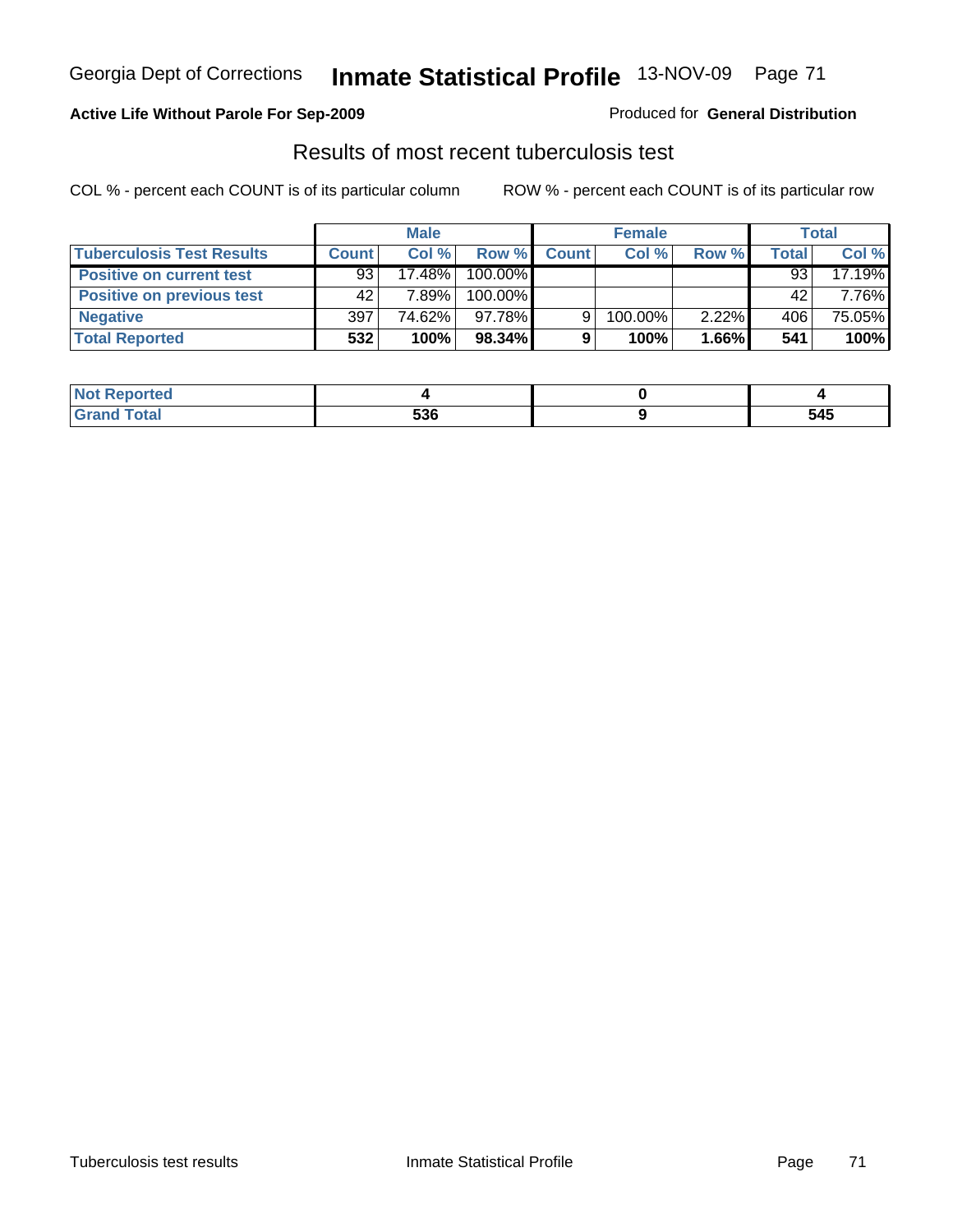Georgia Dept of Corrections **Inmate Statistical Profile** 13-NOV-09 Page 72

## **Active Life Without Parole For Sep-2009**

Produced for **General Distribution**

## Results of most recent syphilis test

COL % - percent each COUNT is of its particular column ROW % - percent each COUNT is of its particular row

|                                 | <b>Male</b>  |           |        | <b>Female</b> |           |          | Total  |        |
|---------------------------------|--------------|-----------|--------|---------------|-----------|----------|--------|--------|
| <b>Syphilis Test Results</b>    | <b>Count</b> | Col %     | Row %  | <b>Count</b>  | Col %     | Row %    | Totall | Col %  |
| <b>Positive on current test</b> | 15           | 2.84%     | 93.75% |               | $11.11\%$ | $6.25\%$ | 16     | 2.97%  |
| <b>Negative</b>                 | 514          | $97.16\%$ | 98.47% |               | 88.89%    | 1.53%    | 522    | 97.03% |
| <b>Total Reported</b>           | 529          | 100%      | 98.33% |               | 100%      | $1.67\%$ | 538    | 100%   |

| <b>Not Reported</b> |     |     |
|---------------------|-----|-----|
| <b>Total</b>        | 536 | 545 |